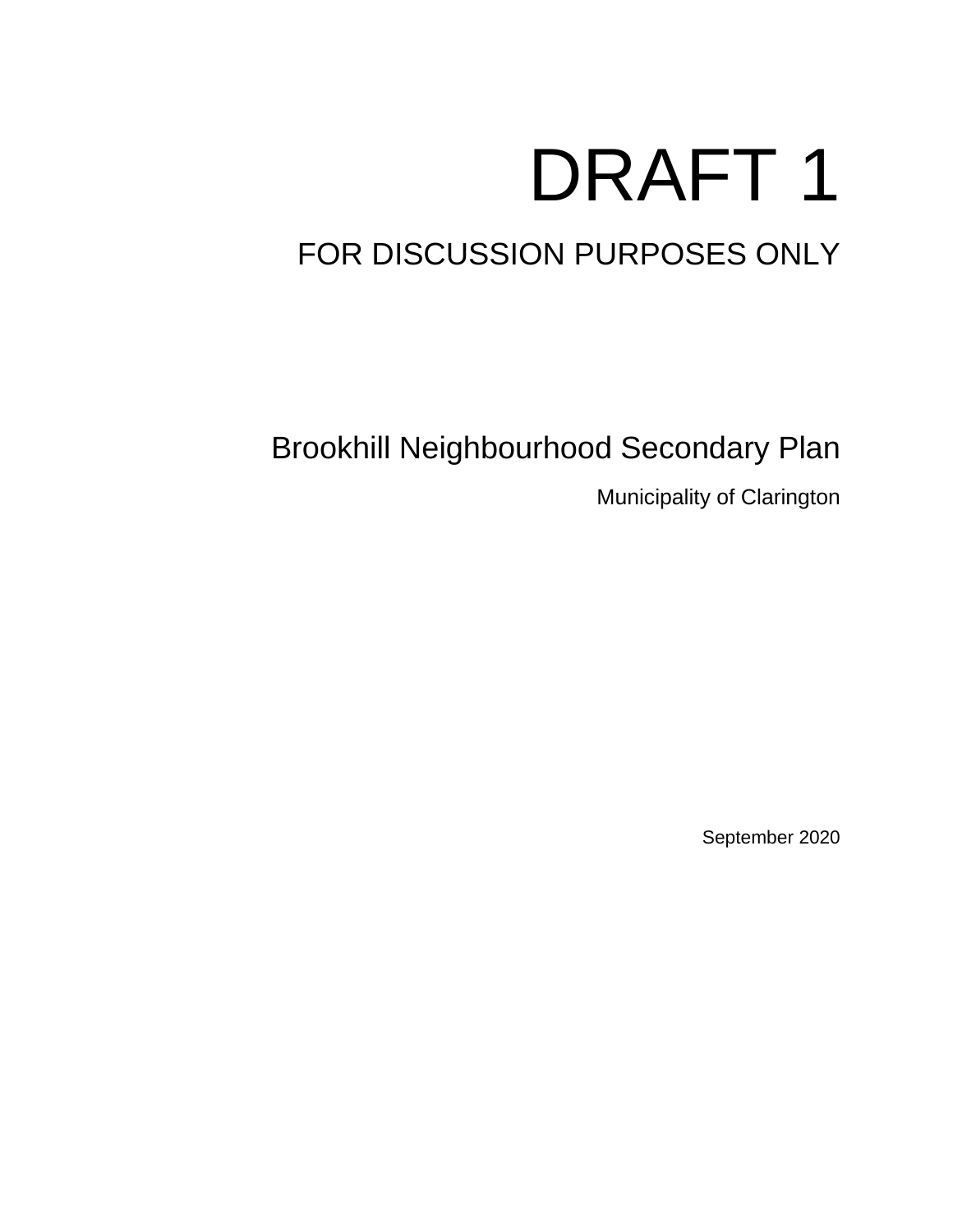## Brookhill Neighbourhood Secondary Plan

## **Table of Contents**

| 1.0 |       |  |    |  |
|-----|-------|--|----|--|
| 1.1 |       |  |    |  |
| 1.2 |       |  |    |  |
| 1.3 |       |  |    |  |
| 2.0 |       |  |    |  |
| 2.1 |       |  |    |  |
| 2.2 |       |  |    |  |
| 3.0 |       |  |    |  |
| 4.0 |       |  |    |  |
| 4.1 |       |  |    |  |
| 4.2 |       |  |    |  |
| 5.0 |       |  |    |  |
| 5.1 |       |  |    |  |
| 5.2 |       |  |    |  |
| 5.3 |       |  |    |  |
|     | 5.3.1 |  |    |  |
|     | 5.3.2 |  |    |  |
|     |       |  | 25 |  |
|     | 5.3.4 |  |    |  |
|     | 5.3.5 |  |    |  |
|     | 5.3.6 |  |    |  |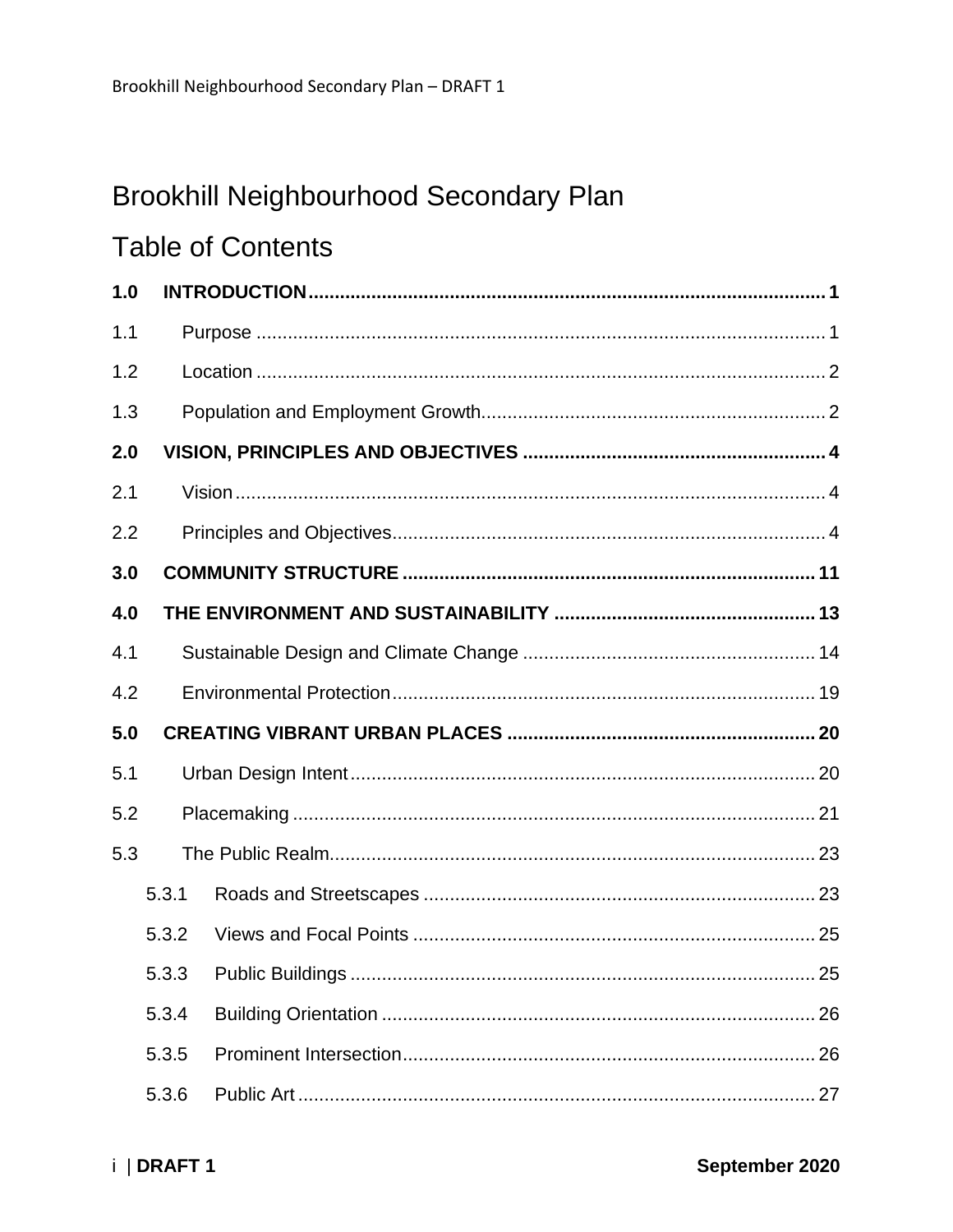| 5.4 |       |                                                           |  |  |
|-----|-------|-----------------------------------------------------------|--|--|
|     | 5.4.1 |                                                           |  |  |
|     | 5.4.2 |                                                           |  |  |
|     | 5.4.3 |                                                           |  |  |
| 5.5 |       |                                                           |  |  |
| 5.6 |       | Crime Prevention Through Environmental Design (CPTED)  31 |  |  |
| 6.0 |       |                                                           |  |  |
| 6.1 |       |                                                           |  |  |
| 6.2 |       |                                                           |  |  |
| 6.3 |       |                                                           |  |  |
| 7.0 |       |                                                           |  |  |
| 8.0 |       |                                                           |  |  |
| 8.1 |       |                                                           |  |  |
|     | 8.1.1 |                                                           |  |  |
|     | 8.1.2 |                                                           |  |  |
|     | 8.1.3 |                                                           |  |  |
|     | 8.1.4 |                                                           |  |  |
|     |       | 41                                                        |  |  |
|     | 8.1.6 |                                                           |  |  |
|     | 8.1.7 |                                                           |  |  |
|     | 8.1.8 |                                                           |  |  |
|     | 8.1.9 |                                                           |  |  |
| 9.0 |       |                                                           |  |  |
| 9.1 |       |                                                           |  |  |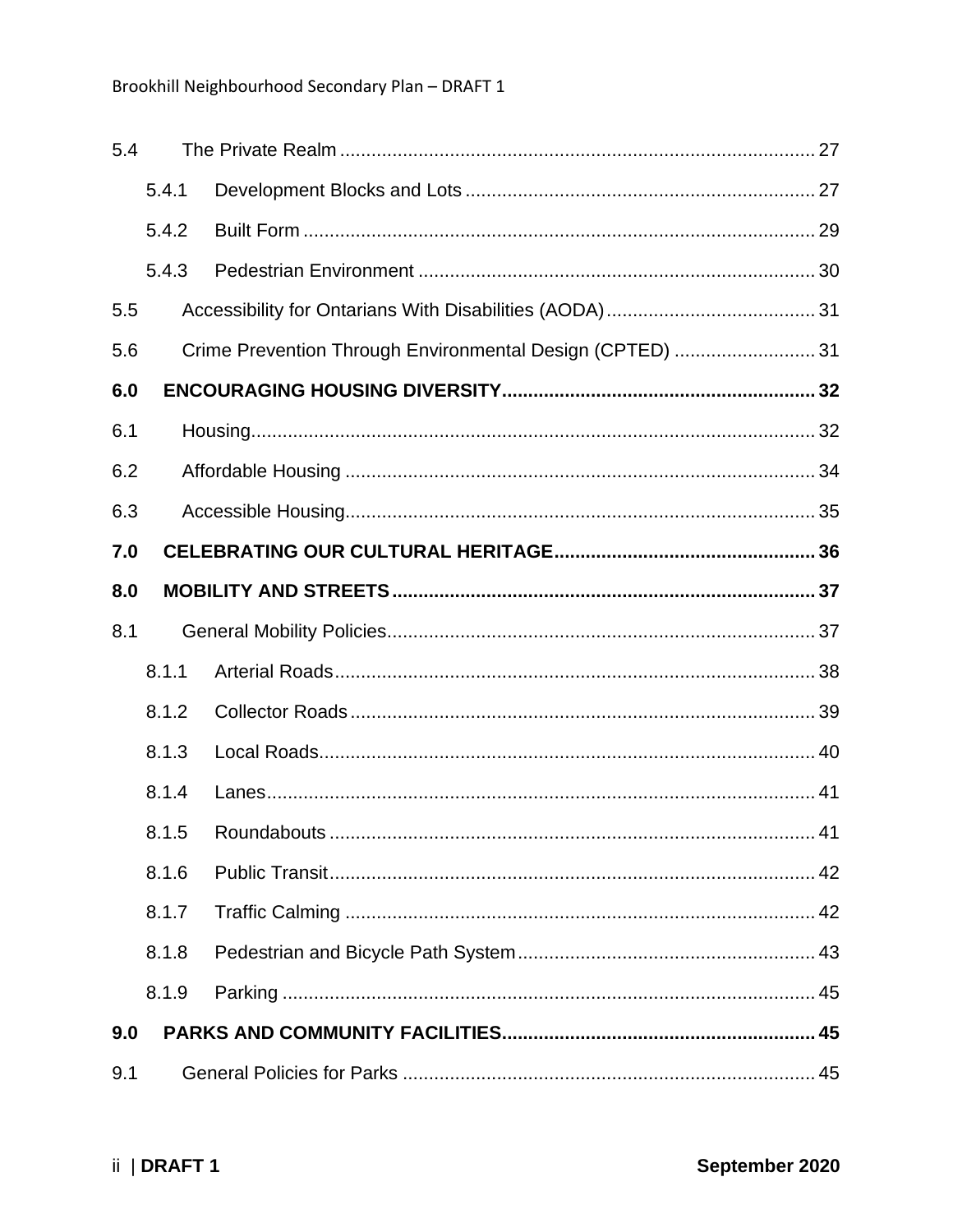|       | 9.1.1 |                           |     |
|-------|-------|---------------------------|-----|
|       | 9.1.2 |                           |     |
|       | 9.1.3 |                           |     |
|       | 9.1.4 |                           |     |
| 9.2   |       |                           |     |
|       | 9.2.1 |                           |     |
|       | 9.2.2 |                           |     |
|       | 9.2.3 |                           |     |
| 10.0  |       |                           |     |
| 10.1  |       |                           |     |
| 10.2  |       |                           |     |
| 10.3  |       |                           |     |
| 10.4  |       |                           |     |
| 10.5  |       |                           |     |
| 10.6  |       |                           |     |
| 10.7  |       |                           |     |
| 10.8  |       |                           |     |
| 10.9  |       | Future Block Master Plan. | .58 |
|       |       |                           |     |
| 11.1. |       |                           |     |
| 11.2. |       |                           |     |
| 11.3  |       |                           |     |
| 12.0  |       |                           |     |
| 12.1  |       |                           |     |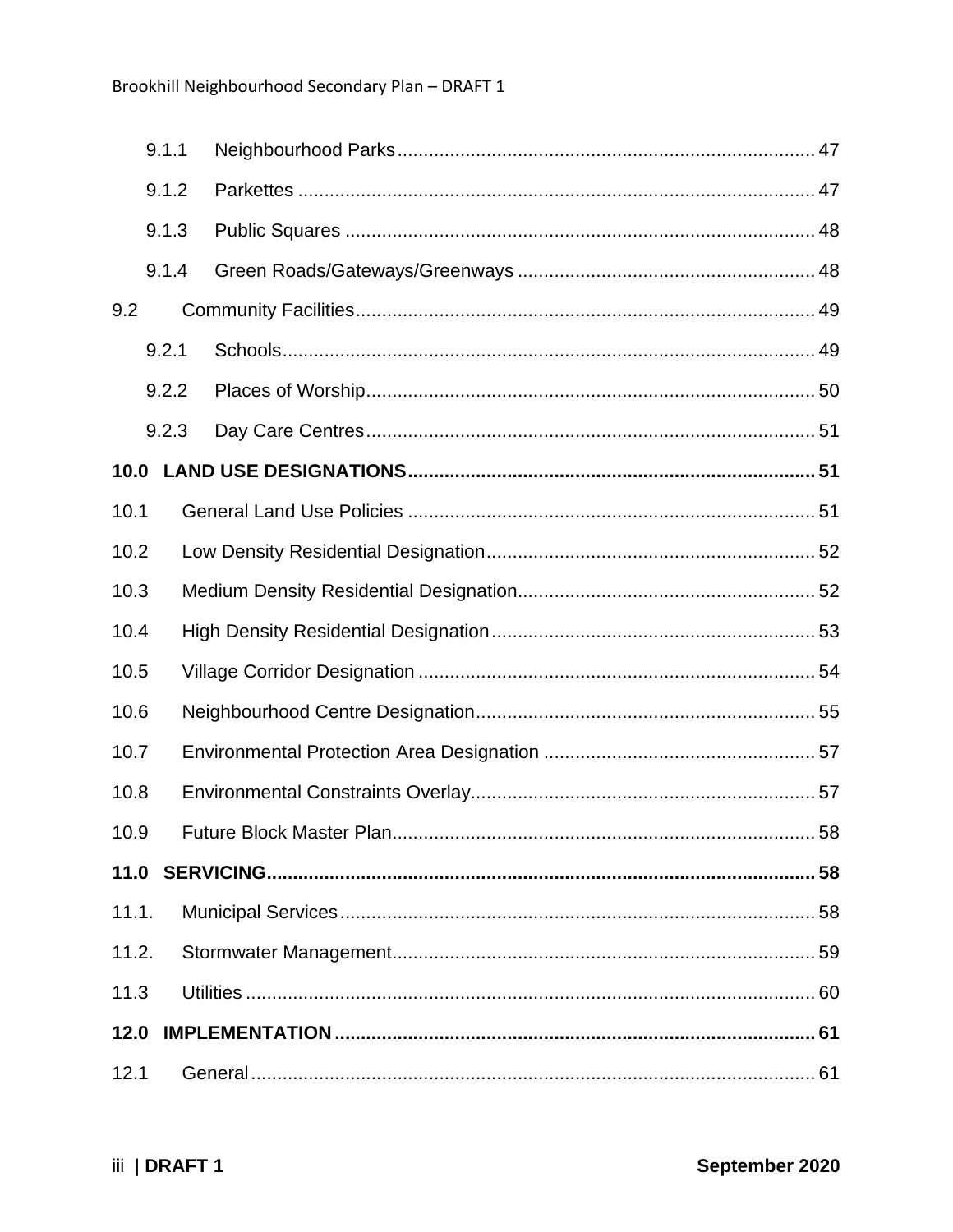| 12.3   |        |  |
|--------|--------|--|
| 12.3.1 |        |  |
| 12.3.2 |        |  |
|        | 12.3.3 |  |
|        |        |  |
|        |        |  |
|        |        |  |

| <b>APPENDIX A – Road Standards and Profiles</b>         |
|---------------------------------------------------------|
| <b>APPENDIX B – Sustainable Urban Design Guidelines</b> |
| <b>APPENDIX C - Potential Environmental Features</b>    |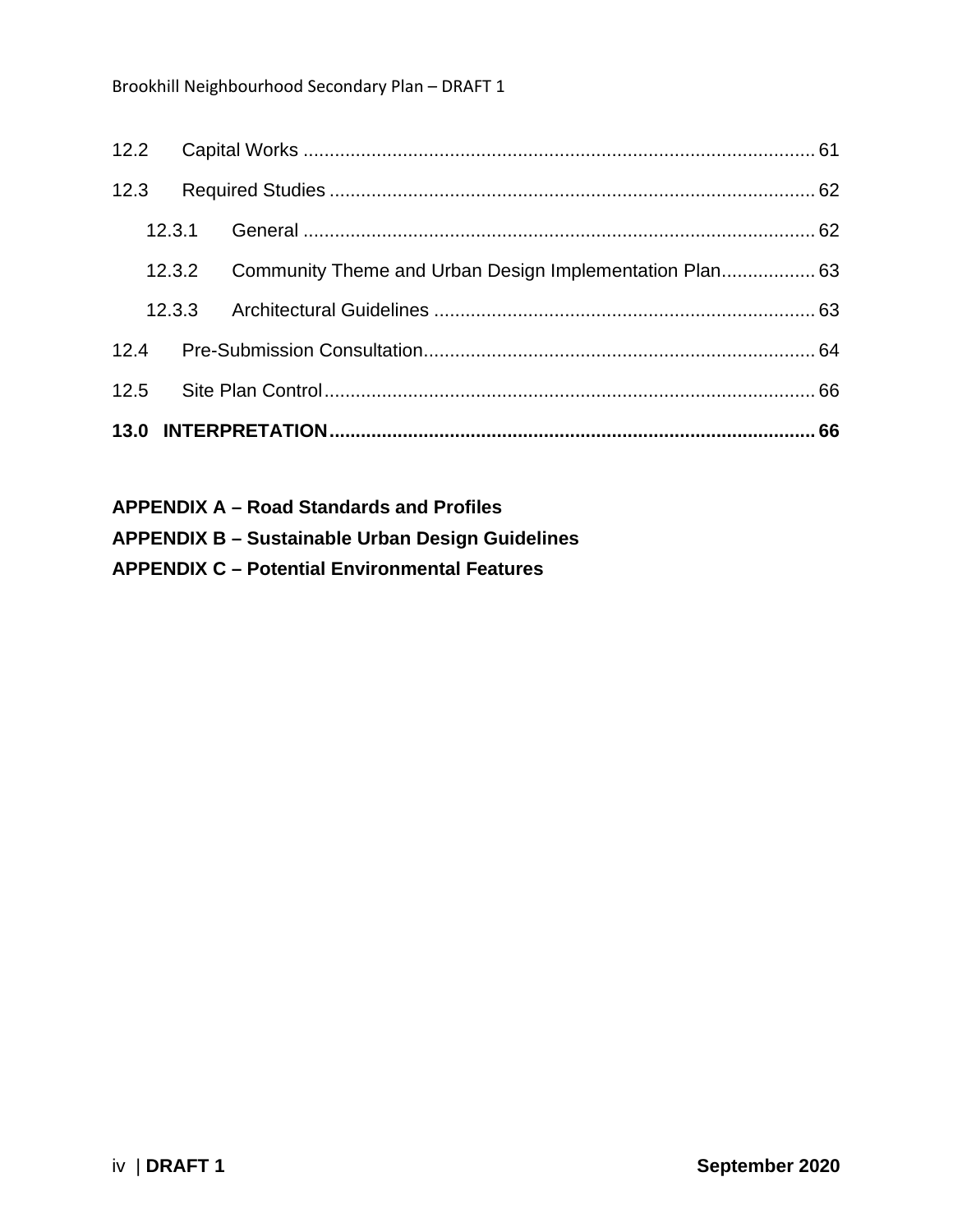### <span id="page-5-0"></span>1.0 INTRODUCTION

#### <span id="page-5-1"></span>**1.1 Purpose**

- a) The purpose of the Brookhill Neighbourhood Secondary Plan (this Secondary Plan) is to provide a detailed land use plan and policies to establish a vision, principles, and objectives for the regulation of development within the Secondary Plan Area. The planning horizon is to the year 2031 to match the time horizons in the current Municipality of Clarington Official Plan (the "Official Plan") and the current Region of Durham Official Plan.
- b) This Secondary Plan replaces the previous Brookhill Neighbourhood Secondary Plan that was originally approved in 2007.
- c) The following text and Schedules, identified as Schedule 'A' Land Use and Transportation and Schedule B – Open Space and Parks, attached hereto, constitute the Brookhill Neighbourhood Secondary Plan as established and adopted by Amendment No. 126 to the Official Plan.
- d) All development in the Brookhill Neighbourhood shall conform to the vision, guiding principles, and policies of this Secondary Plan, along with:
	- i. Schedule A Land Use and Transportation;
	- ii. Schedule B –Open Space and Parks; and,
	- iii. Sustainable Urban Design Guidelines attached as Appendix B. While the Sustainable Urban Design Guidelines do not form a statutory part of this Secondary Plan, they are meant to guide the preparation of detailed development plans in accordance with the Municipality's vision and principles for Brookhill. It is the intent of this Secondary Plan that all new development be consistent with the Sustainable Urban Design Guidelines.
- e) This Secondary Plan is to be read in its entirety, and all relevant policies are to be applied to all applications for development. This Secondary Plan is also to be read in conjunction with the Official Plan, and all relevant policies of the Official Plan are to be applied and conform to when making any land use planning decision. Where there is a conflict between the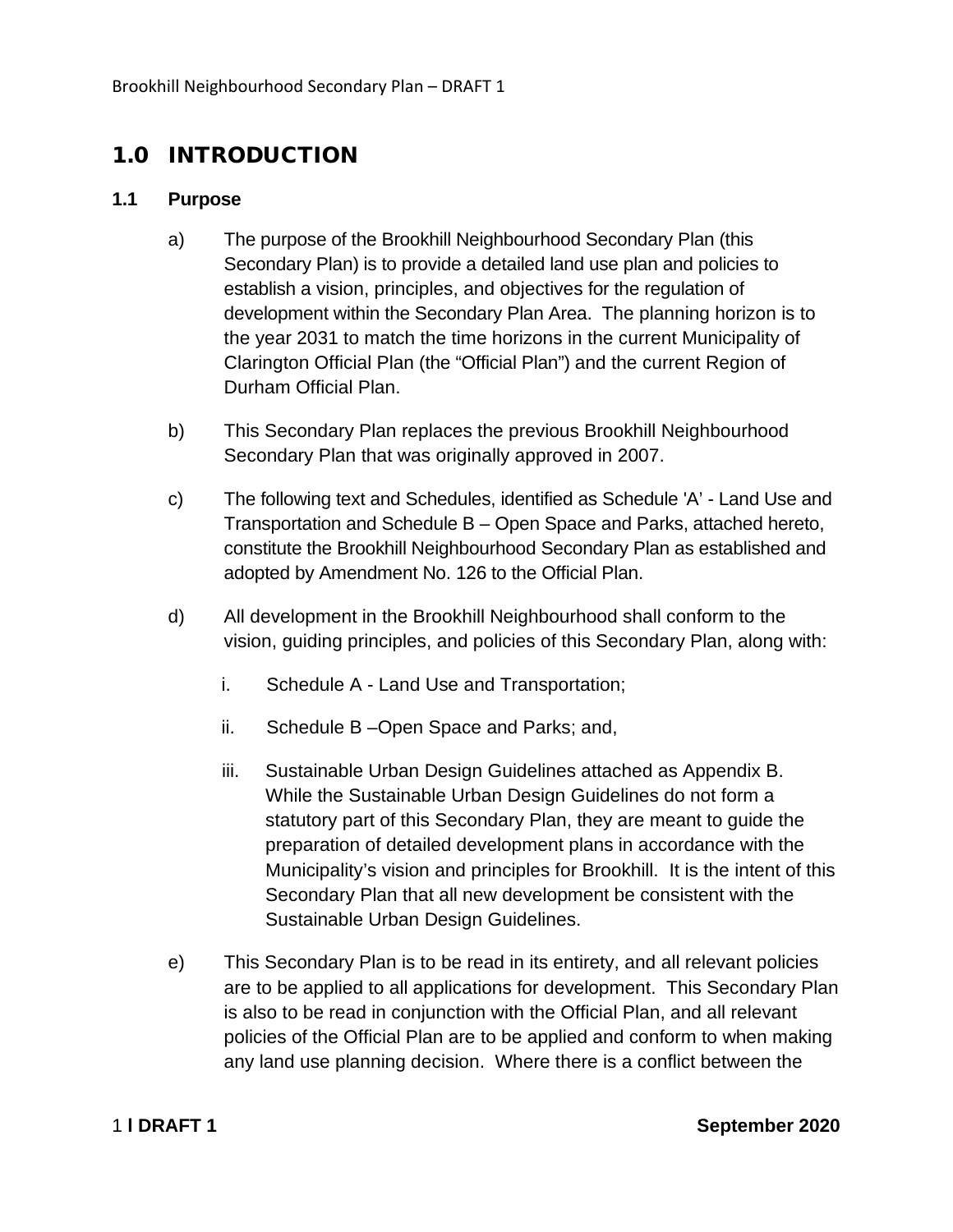policies of the Official Plan and this Secondary Plan, the policies of the policies of this Secondary Plan shall apply.

f) In addition, all development shall conform with the relevant policies of the Region of Durham Official Plan and the relevant policies of the Growth Plan for the Greater Golden Horseshoe. All development shall be consistent with the Provincial Policy Statement.

#### <span id="page-6-0"></span>**1.2 Location**

- a) This Secondary Plan applies to the lands within the Brookhill Neighbourhood Secondary Plan Area as identified on Schedule 'A' - Land Use and Transportation to this Secondary Plan.
- b) The Brookhill Neighbourhood is located north of the Bowmanville West Town Centre, and south of Nash Road. Its easterly boundary is the Bowmanville Creek valley and the historic community of Bowmanville. Its westerly boundary is the limit of the Urban Area for Bowmanville. The area for the Brookhill Neighbourhood is approximately 300 hectares (741 acres) in size. Approximately one third of the area contains natural features.

#### <span id="page-6-1"></span>**1.3 Population and Employment Growth**

- a) The Brookhill Neighbourhood is identified as an "Urban Area" in the Regional Official Plan. The Municipality of Clarington Official Plan identifies the area as "Urban Residential" and "Environmental Protection Area".
- b) The Municipality of Clarington has an approximate population of 92,013 residents. It is expected that the Municipality of Clarington will grow to a resident population of 140,340 and provide 38,420 jobs by 2031.

The 2051 population and employment forecasts for Clarington are not yet known and will be subject first to the Region of Durham's Municipal Comprehensive Review and subsequent Official Plan Amendment, followed by the Municipality of Clarington's Official Plan Update.

c) This Secondary Plan is expected to achieve the goals and objectives of the Official Plan. Fundamental to the development of this Secondary Plan is the achievement of a transit supportive community structure and the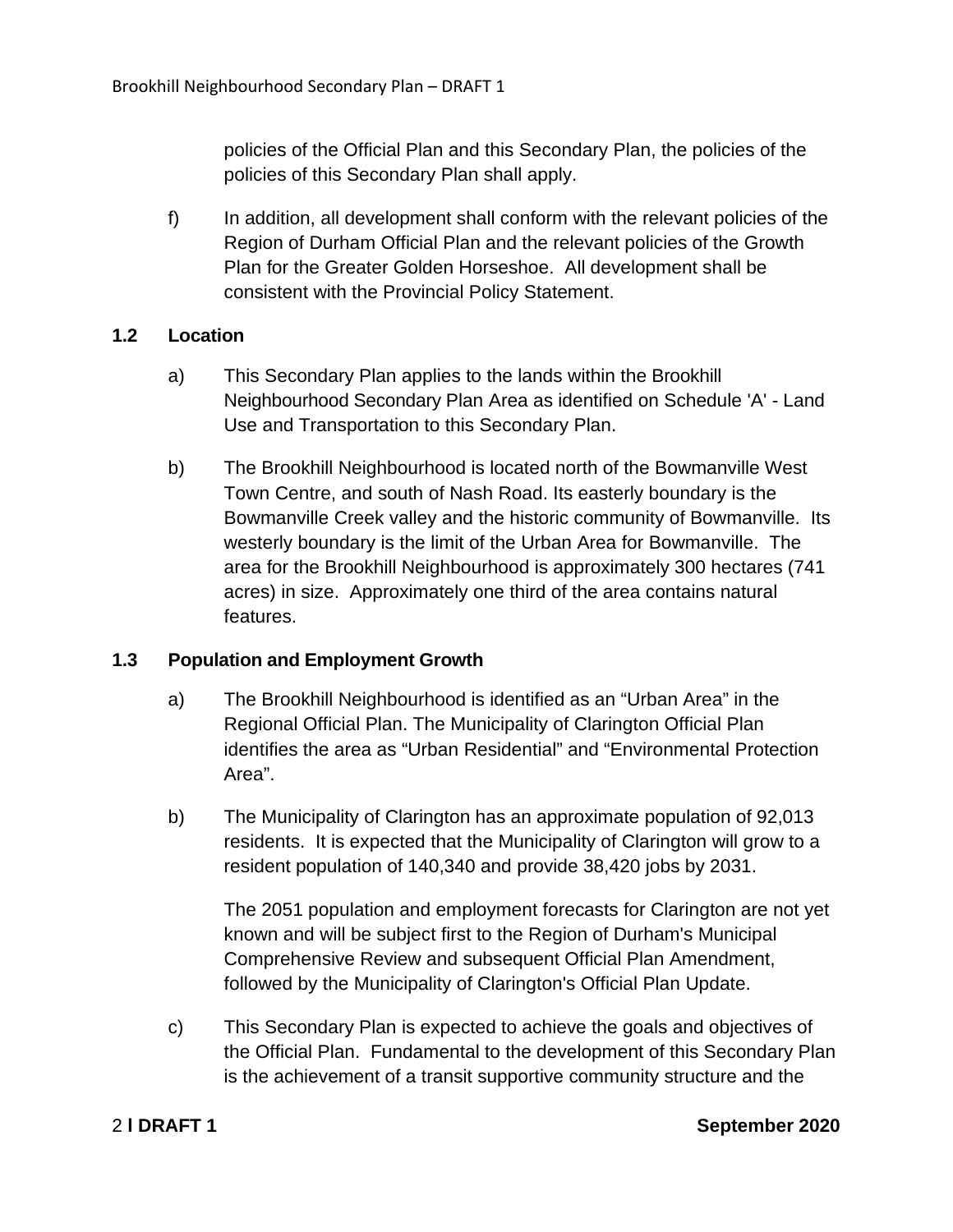achievement of a minimum net density of 50 residents and/or jobs per hectare across the Brookhill Secondary Plan Area.

- d) Employment opportunities within the Brookhill Neighbourhood Secondary Plan Area will be population-related employment that will include a range of retail and service commercial uses, institutional uses, and modestly scaled business and professional offices. Employment opportunities will be located in the Village Corridor through permission for commercial activities and in the Neighbourhood Centre. Live/work and home occupations will also contribute to the supply of employment opportunities.
- e) The Municipality and Region shall carefully monitor residential growth within the Brookhill Neighbourhood Secondary Plan Area. Development Phasing will be established based on population growth over time, in accordance with, and in conjunction with the ability of the developers, Municipality, and Region to pay for their respective responsibilities of infrastructure development costs, as required.
	- i. This Secondary Plan shall be planned to achieve a population range of approximately 6,400 to 6,600 people and to provide approximately 280 jobs with a gross density of 41 residents and jobs per hectare.
	- ii. This Secondary Plan will provide up to 2,300 dwelling units upon full build-out.
	- iii. It is the intent of this Secondary Plan that growth shall occur in a logical, efficient, and fiscally responsible manner. The phasing for the Secondary Plan Area and the primary factors to consider in this regard include:
		- The integration of new development within the planned community structure of this Secondary Plan, resulting in a contiguous, connected, and compact urban form;
		- The provision of efficient and cost-effective municipal services (water, sanitary, stormwater) to accommodate the proposed growth in a cost-efficient manner; and the ability of new growth to facilitate the provision of municipal services to existing serviced areas;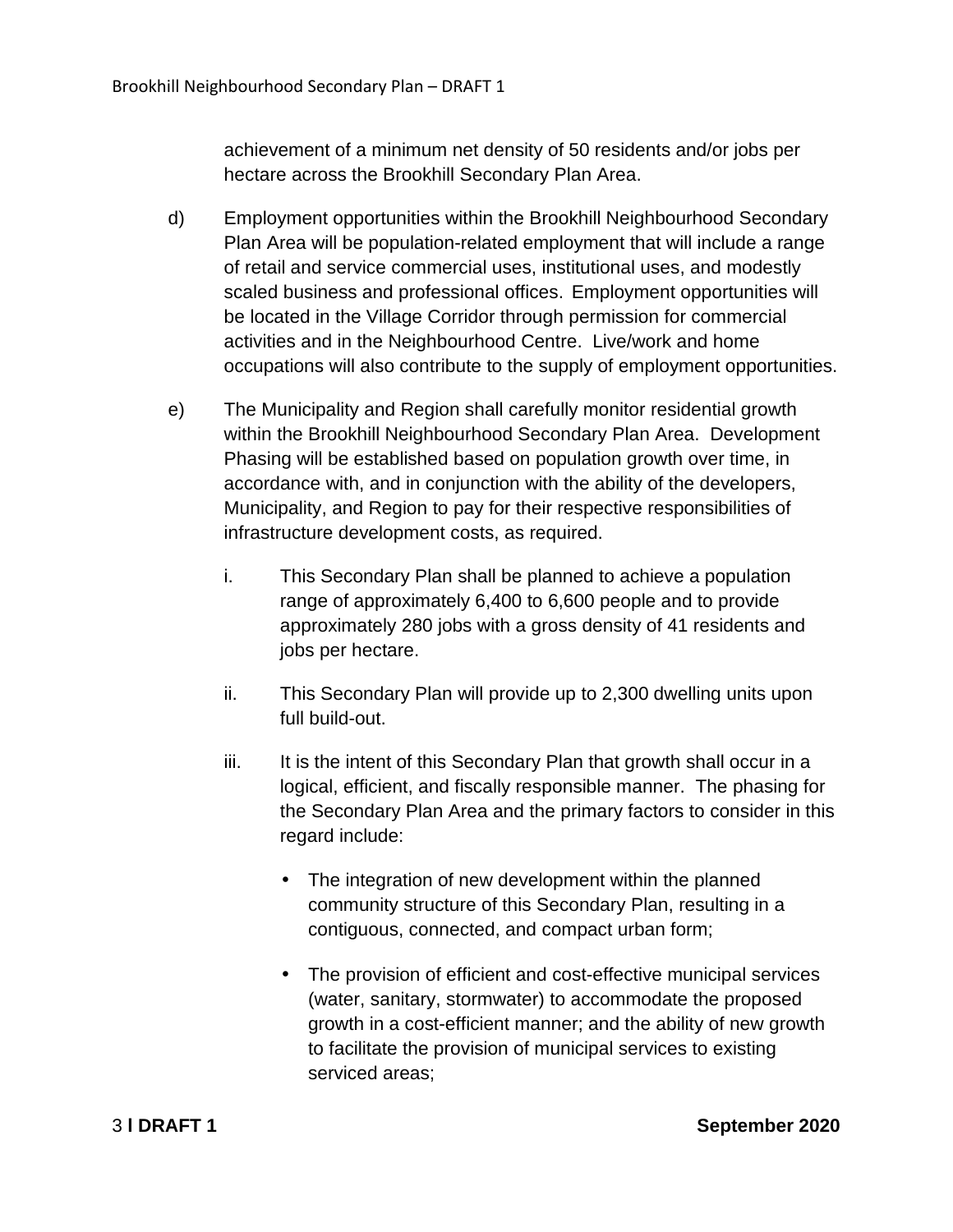- The provision of appropriate transportation facilities, and the availability of adequate capacity on the existing road network; and,
- The provision and adequacy of educational and social services, recreational facilities, and other community services.
- f) It is important to be innovative and to respond to all forms of the new economy within the evolving economic context of Clarington, which includes leveraging quality of life/place attributes. This Secondary Plan facilitates growth in the 'new economy' and supports creative partnerships towards the creation of innovative work spaces, including incubators and flexible/shared work space, as well as appropriate support for live/work options and home occupations.

### <span id="page-8-0"></span>2.0 VISION, PRINCIPLES AND OBJECTIVES

#### <span id="page-8-1"></span>**2.1 Vision**

The Brookhill Neighbourhood is envisioned as a vibrant, pedestrian oriented community that promotes high quality design practices centered on energy conservation, efficiency, and environmental sustainability. It is intended that the Secondary Plan Area will develop as a healthy and complete community with distinctive, liveable neighbourhoods, integrated and connected green spaces, and efficient transportation, transit, and trails systems.

#### <span id="page-8-2"></span>**2.2 Principles and Objectives**

To achieve the principles of this Secondary Plan the policies contained herein, new development shall create livable communities that focus on public health, climate change, and the quality of the built environment. The policies further encourage the development of 'complete' communities which are characterized by compact form, greater densities placed at neighbourhood centres; mixed land uses; employment opportunities; mix and diversity of housing types; connected and walkable road patterns and trails; and pedestrian-oriented and transit supportive design. The following guiding principles and objectives further articulate the vision and are the foundation upon which the policies of this Secondary Plan are based: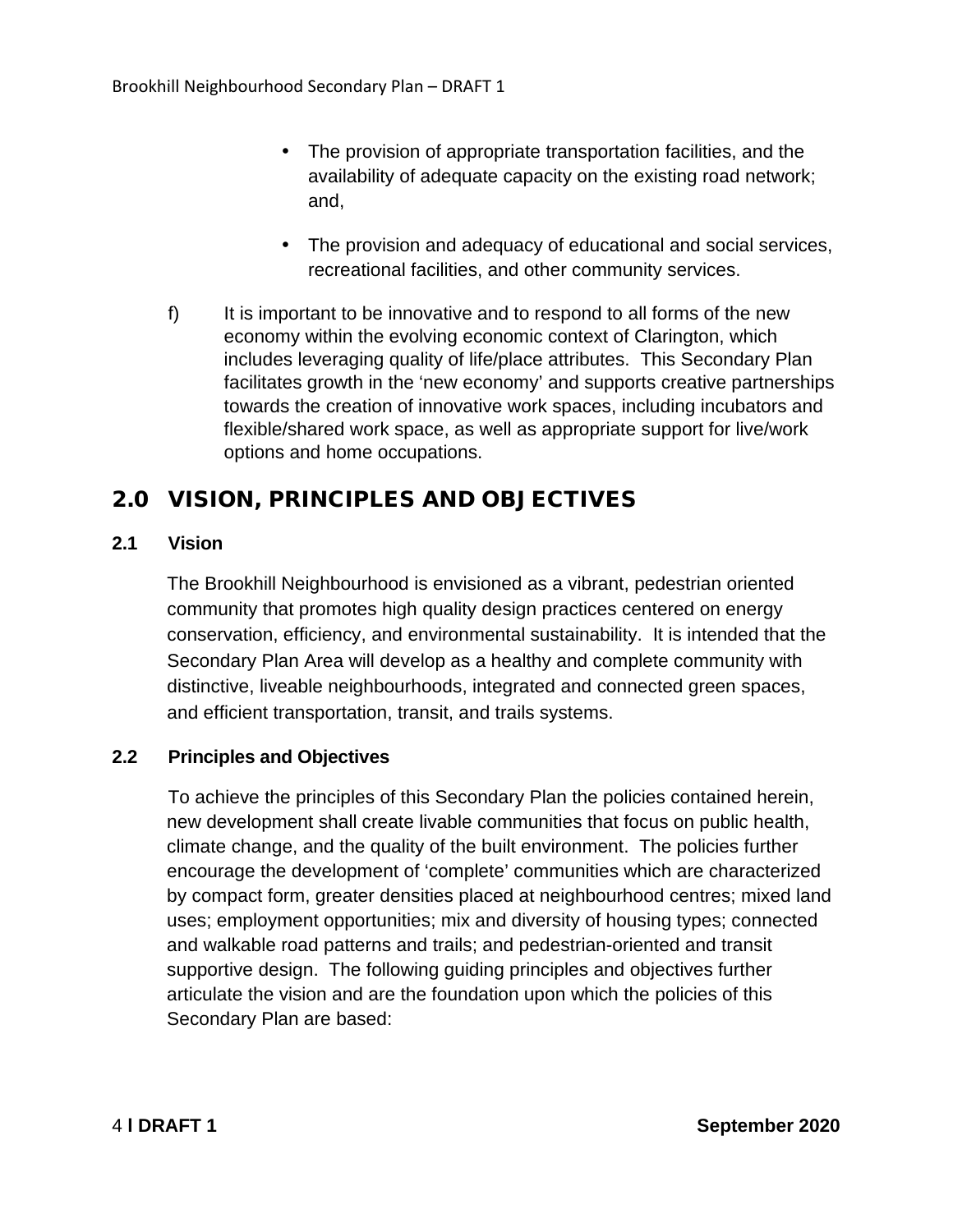#### **Principle 1: Promote the responsible use of resources**

An adaptive and resilient community is advanced through the responsible use of resources to ensure long-term sustainability, reduce greenhouse gas emissions and demands for energy, water, and waste systems, and to ensure new development contributes to adapting to, and mitigating, the impacts of climate change.

#### **Objectives**

- To demonstrate leadership in sustainable forms of green building design and technology, including the incorporation of renewable and alternative energy sources.
- To encourage commercial, institutional, and government buildings to be LEED certified or to demonstrate environmental and energy conservation measures from preconstruction to operation.
- Energy conservation will be encouraged through appropriate site planning, urban design, and the use of energy efficient materials.
- To utilize, wherever possible through street alignments and building placement, opportunities to capture solar energy.
- To incorporate Low Impact Development (LIDs) best practices and green infrastructure, wherever feasible to minimize runoff, reduce water pollution, and protect groundwater resources.
- To ensure streetscape design incorporates appropriate resilient tree species and spacing to maximize heat island reduction.

#### **Principle 2: Create a complete, healthy, and vibrant community.**

To develop as a complete, healthy, attractive, safe, inclusive, pedestrianoriented, and accessible community for the present and future residents of the Brookhill Neighbourhood throughout all stages of their lives.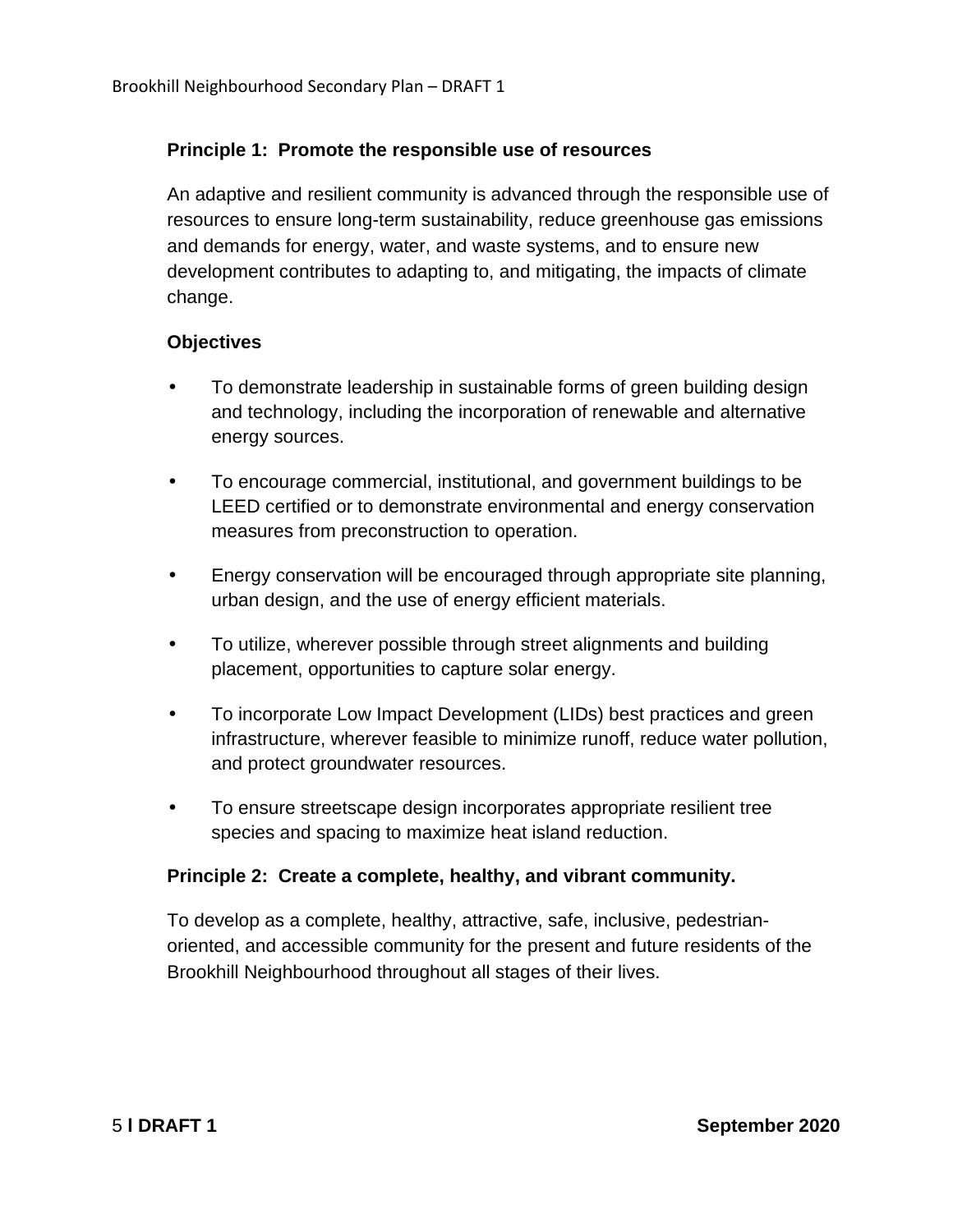#### **Objectives**

- To support the mix and diversity of land uses in a compact, active transportation supportive development form to ensure a proper balance of residential, employment, and services to shorten distances between homes, workplaces, schools, and amenities to meet people's needs for daily living, throughout the year, and throughout an entire lifetime.
- To provide for a diverse range of parks, open spaces, and community facilities to encourage residents to be physically active and socially engaged.
- To plan for a density of development that will support transit.
- To ensure that development is cost-effective and appropriate for the marketplace, including the flexibility to respond to, and encourage positive changes in the marketplace over time.

#### **Principle 3: Provide a Range of Housing Types and Opportunities for Affordable Housing.**

To provide a mix of housing opportunities and building types throughout the community to meet the needs of people at different stages of their life-cycle and with varying socio-economic factors.

#### **Objectives**

- To provide for a range and mix of housing opportunities, choices, and accessibility for all income levels and needs.
- To provide for a range of affordability, consistent with targets established by the Municipality.
- To plan for "age-in-place" facilities within the community that anticipate changing housing needs for an aging population
- Ensure the distribution of housing types provides equal opportunity to access goods and services located in the community and beyond.
- Provide appropriate transitions in housing forms of various heights and densities.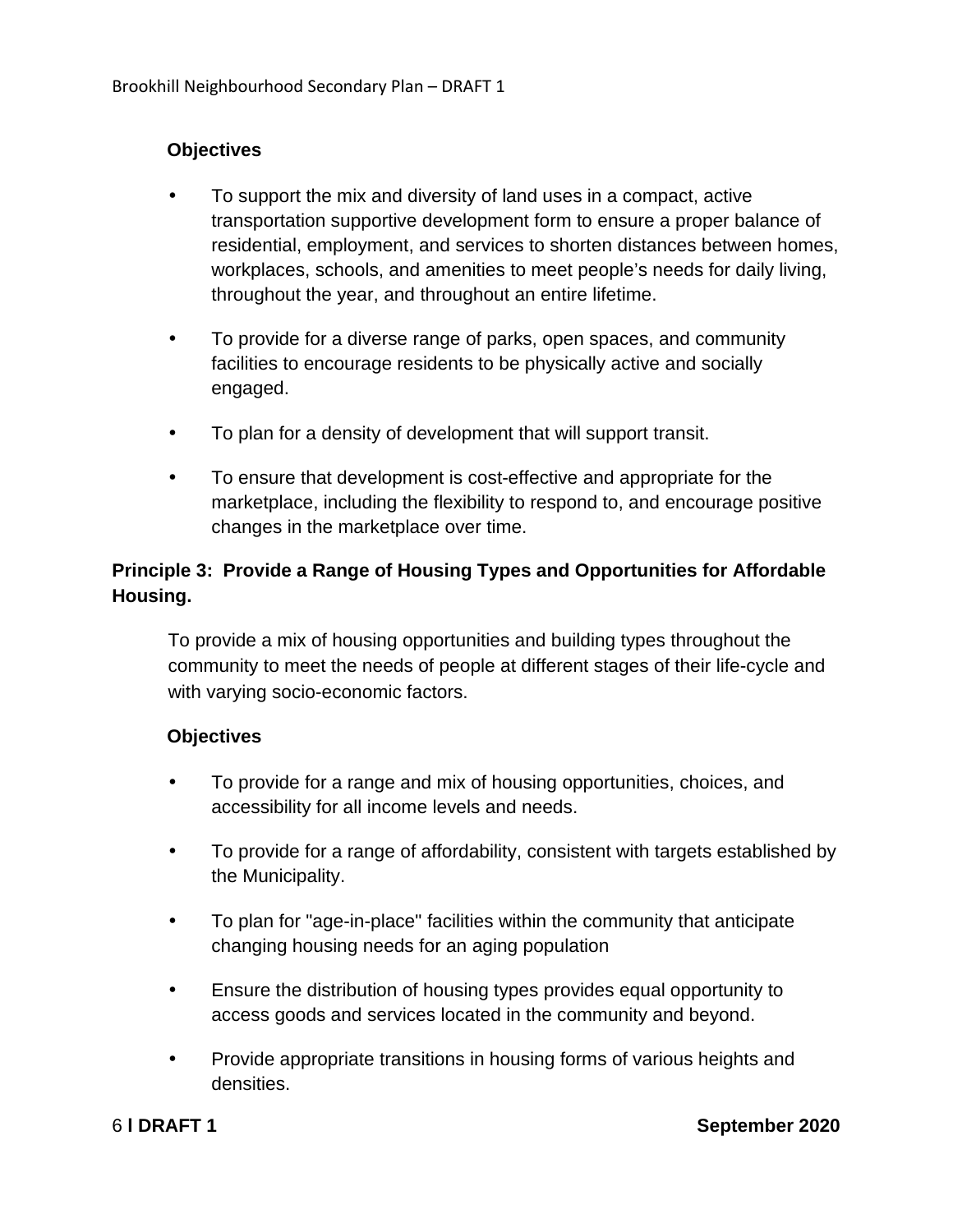#### **Principle 4: Protect and Restore Natural Heritage and Cultural Heritage Features**

To grow and develop in an environmentally appropriate manner that conserves biodiversity and protects and enhances the existing natural and cultural heritage features while broadening opportunities for public access, enjoyment, education, and stewardship.

#### **Objectives**

- To protect and enhance local and regional ecosystems and biological diversity.
- To ensure that development does not negatively impact natural heritage features or their ecological functions by providing appropriate separation distances and buffers.
- To preserve and enhance existing natural and cultural heritage features including significant vegetation, topographic features and scenic views, heritage buildings and archaeological resources, and to promote the ecological restoration of linkages between these features.
- To integrate the existing natural and cultural heritage features into the design of the community and the public realm as aesthetic amenities.
- To provide a functional and highly interconnected system of natural heritage resources, parks, trails, and stormwater management facilities that are accessible and visible to residents.

#### **Principle 5: Ensure Mobility Choices**

Support a connected and accessible multi-modal transportation network that gives priority to the creation of complete streets and the provision of active transportation and transit infrastructure to ensure all members of society have transportation options.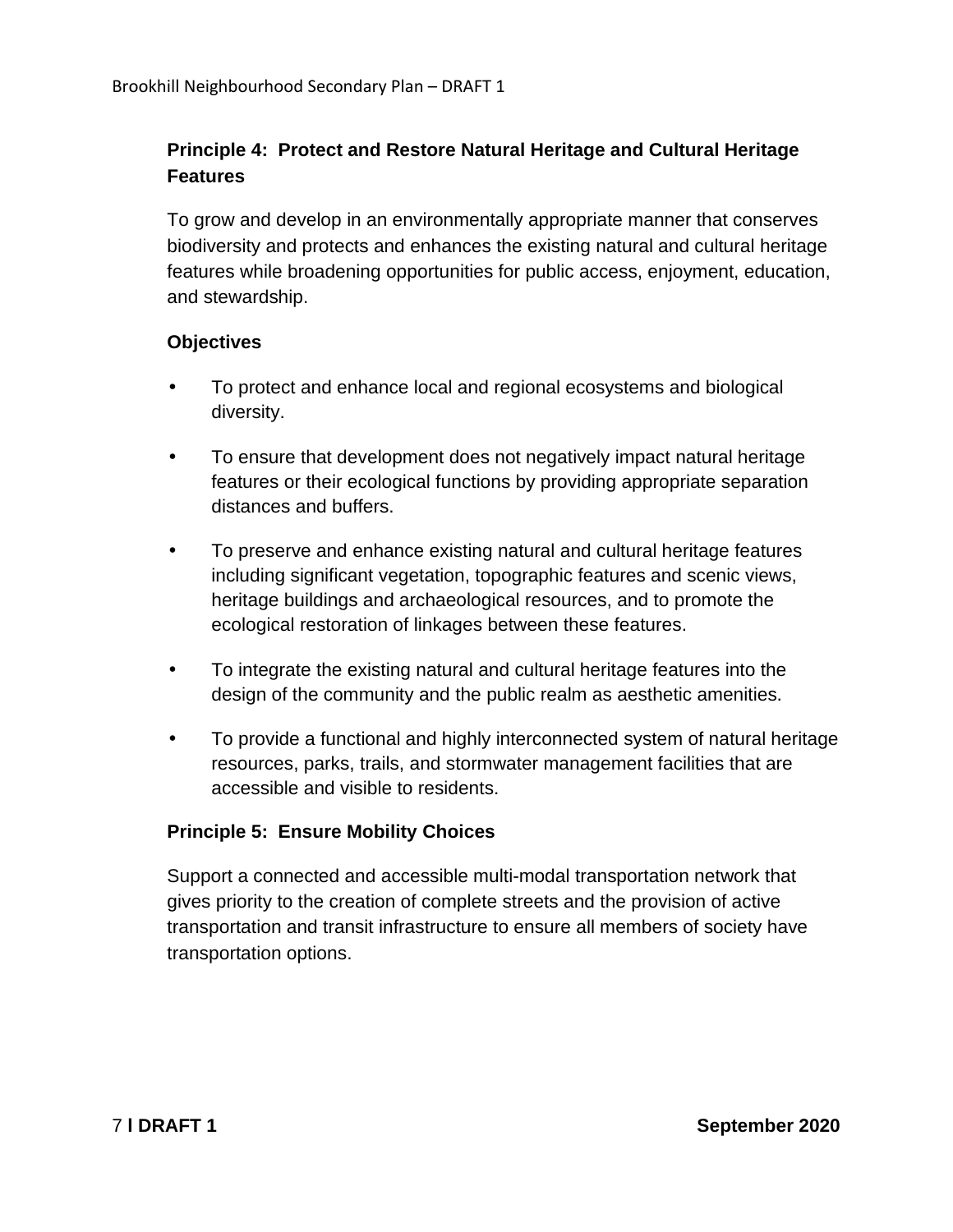#### **Objectives**

- To plan for an active transportation system that is highly integrated and connected within the community, the adjacent communities, the Municipality, and to transportation systems that serve the broader Region.
- To provide a variety of economical, safe, and accessible mobility options through the provision of a highly interconnected network of streets, sidewalks, bicycle lanes, trails, and a public transit system to ensure all members of society have transportation options while reducing automobile dependence.
- Ensure all roads are designed to consider context and to utilize complete streets design principles to support a variety of users of all ages and abilities.
- Provide a permeable and connected street system that enables multiple direct routes to enhance pedestrian and cycling activity.
- To create walkable and connected neighbourhoods with sufficient destinations within a walking distance of approximately 400 to 800 metres (5-10 minute walk) of most residents.
- To ensure all roads will be designed as important components of the public realm to provide a network that is appealing for pedestrians, cyclists, transit facilities, and motor vehicles.

#### **Principle 6: Create a Linked Greenspace System**

Provide for an accessible, connected, and integrated system of parks, open spaces, and multi-use trails, that are linked to natural features creating opportunities for daily physical activity, addressing an ageing population, and supporting needs of residents of all ages and abilities.

#### **Objectives**

• To ensure that parks and open spaces, including the Natural Heritage System are beautiful, accessible, and linked. Parks and open spaces must be visible and accessible from, and integrated with, the street system, and include a full array of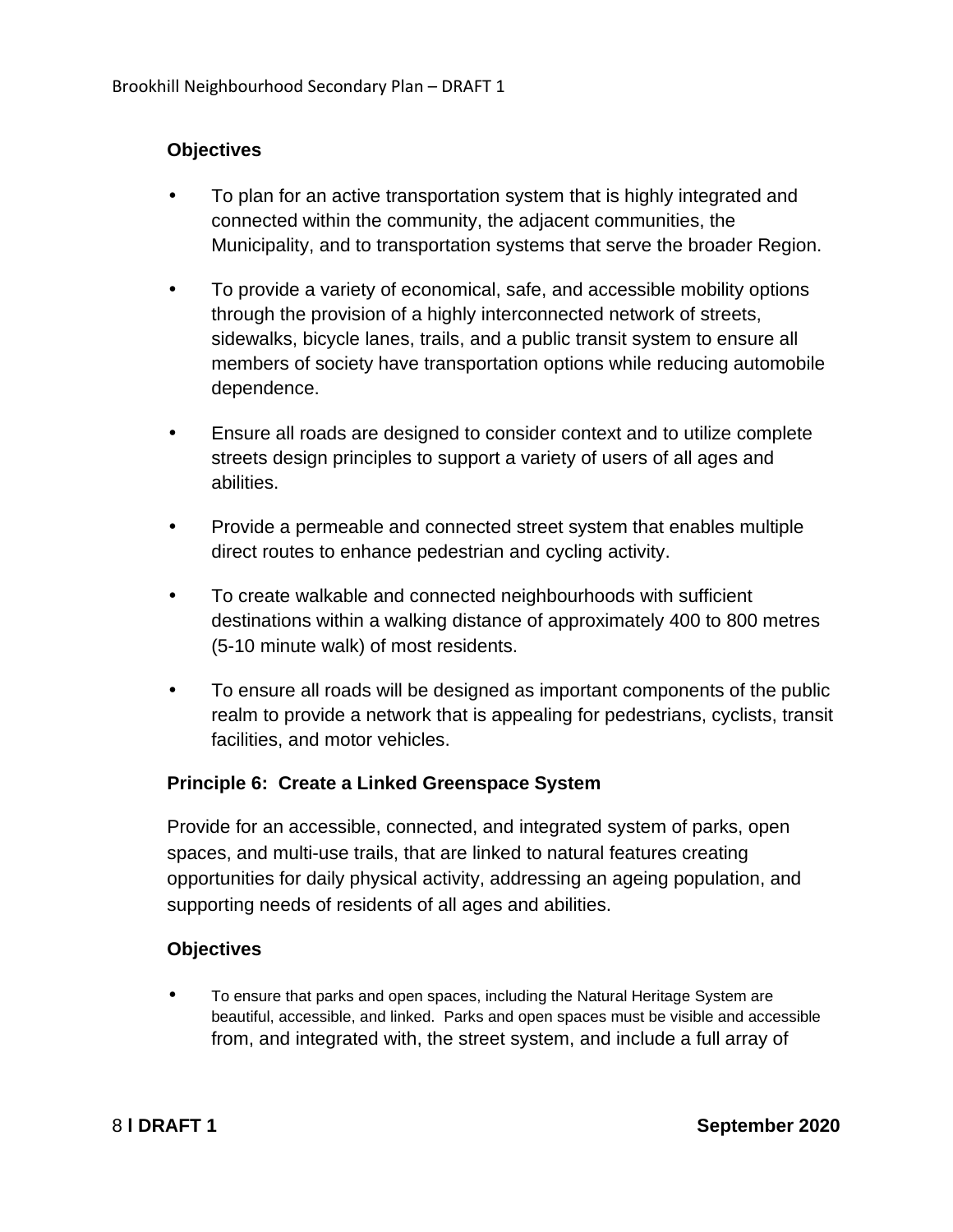opportunities for outdoor festivals, recreation, and play, as well as quiet contemplation.

- To incorporate stormwater management facilities as part of a linked open space system.
- To provide a continuous trails network within the community that incorporates links of varying character and function, among the natural heritage features, public parks, stormwater management facilities, and a full array of community amenities.
- To provide access to parks by placing parkettes within 200 metres (2-3 minute walk) and neighbourhood parks within 400 metres (5 minute walk) of residents.
- To provide a variety of trails and pathways such as on-road bike lanes, boulevard multi-use pathways, and off-road multi-use pathways.
- To ensure that pedestrian connections adjacent to the Natural Heritage System are planned to anticipate use and to avoid impact on the natural features and their ecological functions.

#### **Principle 7: Promote Design Excellence**

Develop a well-designed and contextually appropriate community that celebrates the scale and form of the existing natural and built character.

#### **Objectives**

- To develop a welcoming community that encourages and supports active living, social engagement, civic pride, and the creation of a sense of place and well-being.
- To encourage a high quality and consistent level of urban design for the public and private realms through adherence to the principles, policies, and requirements of this Secondary Plan and the Sustainable Urban Design Guidelines.
- Promote high quality urban design, including place-making and community focal points.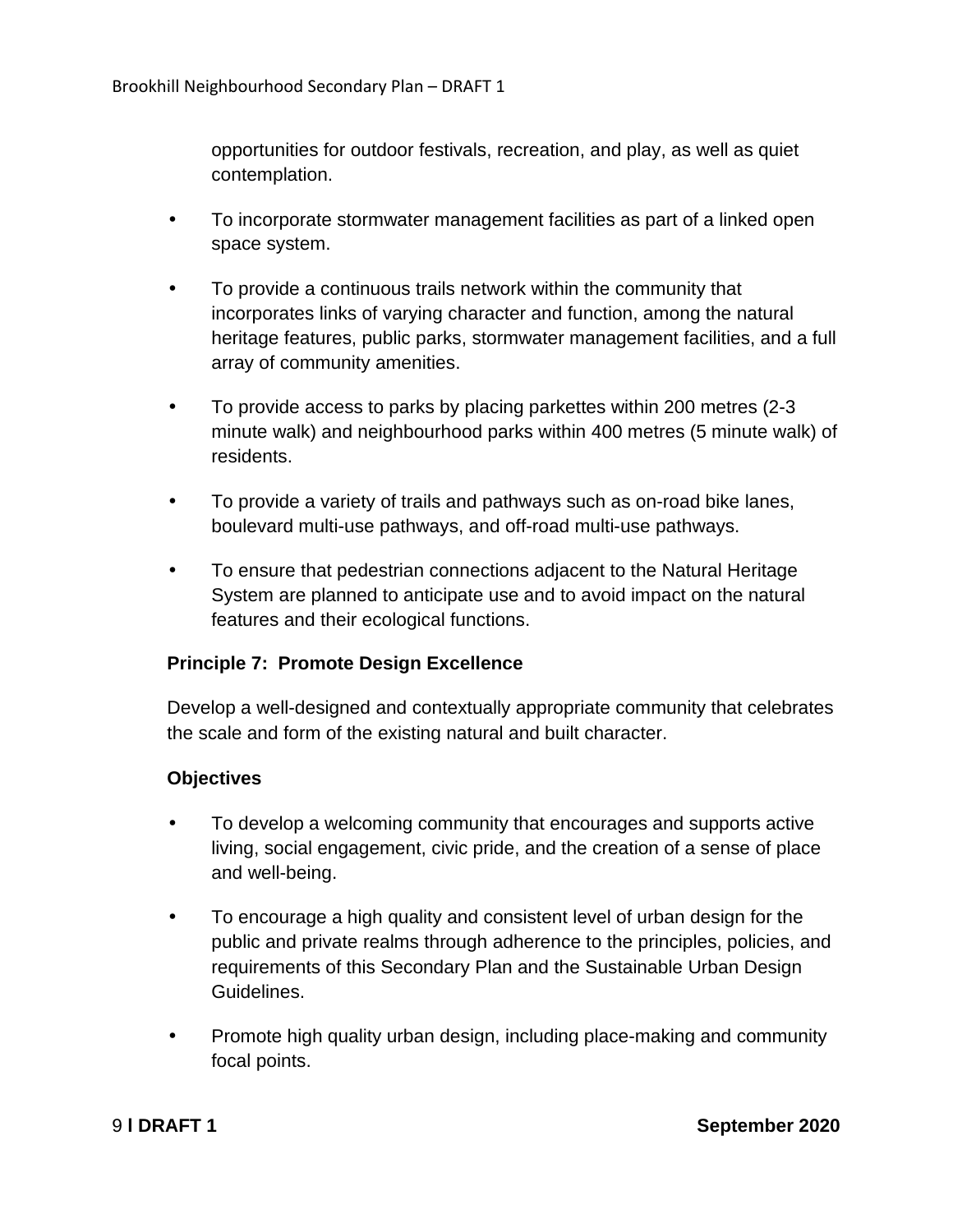- Ensure buildings, streetscapes, parks and open spaces, and infrastructure are distinctive and aesthetically pleasing.
- Ensure that traffic calming measures are an integral part of the community design through streetscape design measures, boulevard tree planting, street curvature, axial view, and appropriate on-street parking provisions that do not impede the pedestrian and cycling networks and the provision of safe infrastructure.
- Provide for the orientation of building front facades, both public and private, to frame streetscapes and to enhance the public realm and encourage pedestrian activity.
- Require high quality architecture that transcends a theme or a specific period in time is fundamental to a beautiful community. Buildings should be compatible with one another, but there must be a diversity of scale and a diversity of style as it may be defined through building materials, colour, and architectural details.

#### **Principle 8: Promote Efficient Development Patterns and Standards**

To achieve logical and efficient development and land use patterns and coordinated planning for transportation and municipal services to sustain the financial well-being of the municipality over the long term.

#### **Objectives**

- To ensure that appropriate densities within the Secondary Plan area are strategically located to promote cost efficient construction of new infrastructure.
- To design the road network in a manner that enables transit routes within the Secondary Plan area to be located, intersect, or form a central corridor with key destinations such as schools, Village Corridor, and the Neighbourhood Centre.
- To optimize the use of existing infrastructure investments and to promote the coordinated, efficient, and cost-effective delivery of service infrastructure and community infrastructure that is appropriate for the planned urban development forms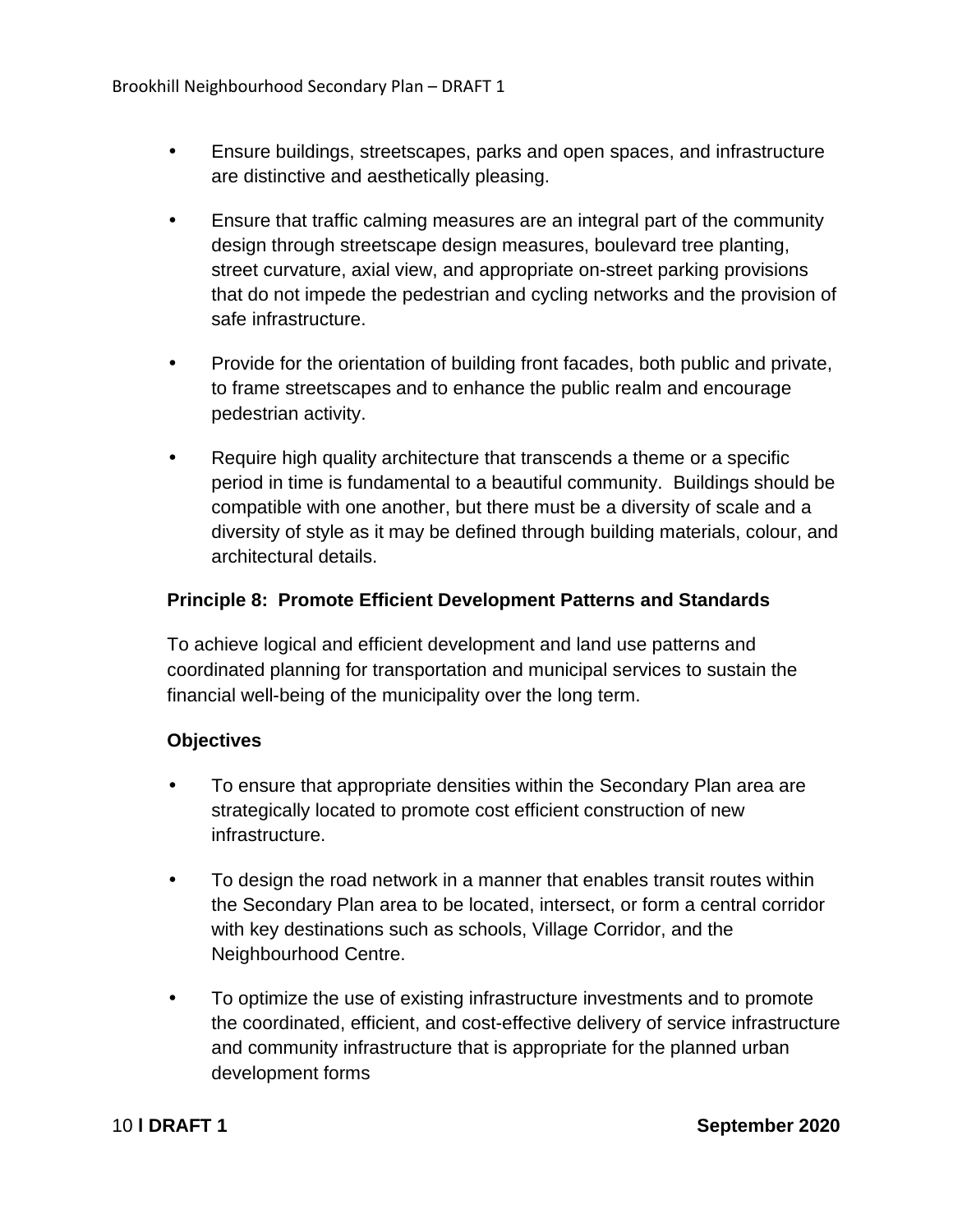- To ensure the phasing of future development is planned as a logical and sequential extension of infrastructure that is both cost effective and minimizes disruption of existing transportation routes, residential, and employment uses.
- To include higher density built forms and intensity of land uses as a way of reducing land consumption and maximizing the efficiency and cost effectiveness of municipal service infrastructure.

#### <span id="page-15-0"></span>3.0 COMMUNITY STRUCTURE

The Community Structure of the Secondary Plan is based on achieving the principles and objectives identified in Section 2.2. The components of the community structure are a collection of high level structuring elements that shape the Brookhill Neighbourhood. The Community Structure elements include the following:

- i. Open Space System
- ii. Major Road Network
- iii. Park
- iv. Residential Neighbourhoods
- v. Retail/Service Commercial
- vi. Institutional

#### **1. Open Space System**

The Open Space System includes the natural heritage system which is the initial structuring element around which all other elements are built. The natural heritage system includes all core natural heritage features, such as wetlands, woodlands, and tributaries and shall be protected, restored, and enhanced to create continuous green corridors.

#### **2. Major Road Network**

The Road Network includes the major connector roads within the Brookhill Neighbourhood. The road network will follow a modified grid pattern to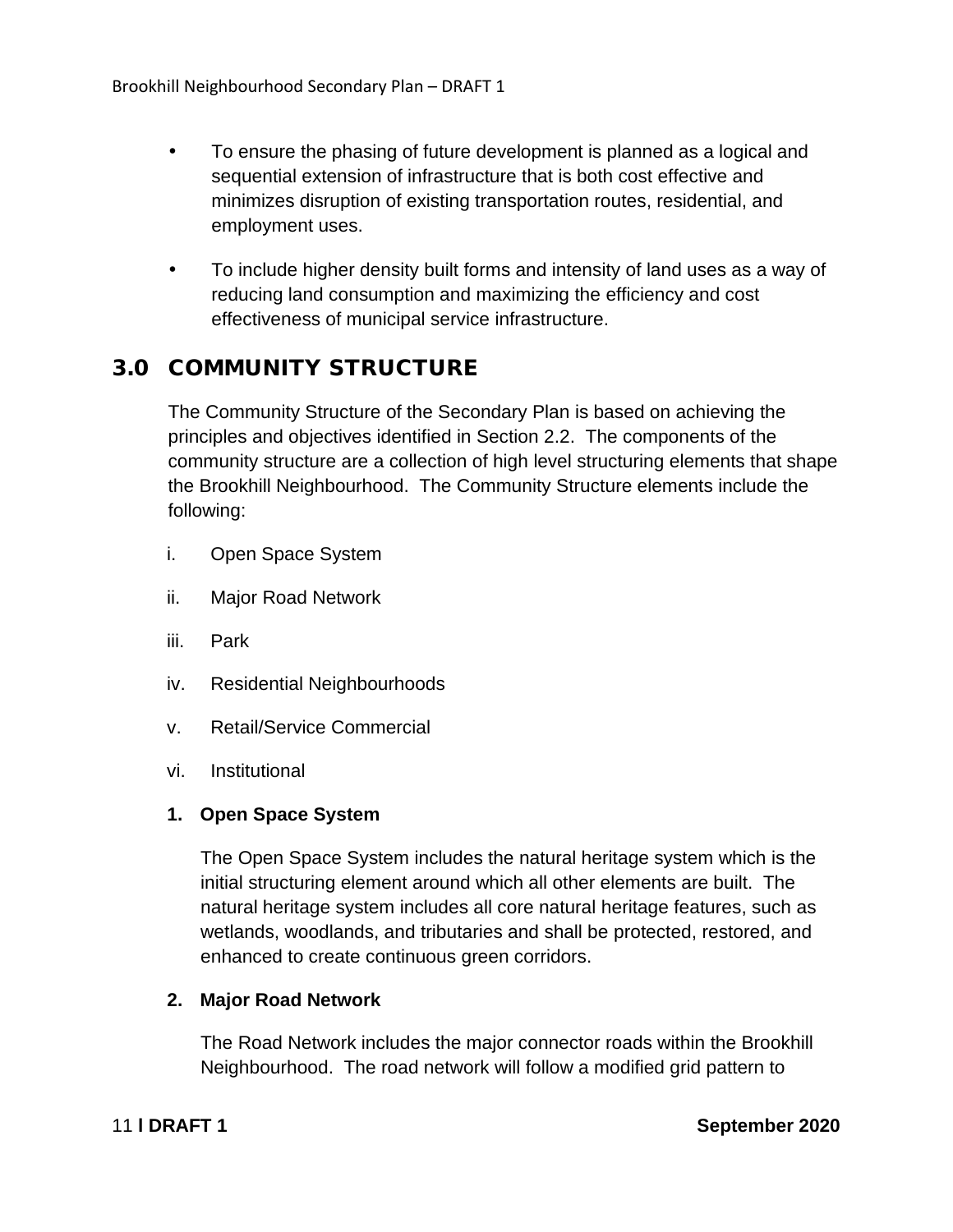ensure a permeable and connected system of roads that allow for direct routes into, through, and out of the community. The road network will be developed under the principle of "complete streets" and will accommodate appropriate facilities for the movement of pedestrians, cyclists, transit, and vehicles. Bowmanville Avenue is identified as a Local Corridor in the Official Plan and will support transit and opportunities for active transportation facilities including a multi-use trail.

#### **3. Parks System**

The parks system includes Neighbourhood Parks, parkettes, urban squares, and a trail network. Neighbourhood Parks are located adjacent to planned community facilities and the Natural Heritage System to support active transportation and connections to a community trail system. Parkettes and urban squares are smaller components of the parks system and offer passive recreation opportunities. Parks are located throughout the community and are centrally located such that most residents are within a 5 minute walk (400m) of an open space. This encourages daily physical activity and creates a central focus and gathering space for the neighbourhoods.

#### **4. Residential Neighbourhoods**

The Residential Neighbourhoods shall be planned and designed as accessible, pedestrian-oriented areas that are distinct in character and connected within the larger Brookhill Neighbourhood within an approximate 5 minute walk (400 metres) of local transit, schools, and parks, and within a 10 minute walk (800 metres) of higher order transit and services. The Residential Neighbourhoods will include a mix and diversity of housing types to ensure variety and choice.

The Residential Neighbourhoods include low density housing such as single detached, semi-detached dwelling types, and limited townhouse dwellings; medium density housing, such as townhouses, stacked townhouses, and live/work units; and high density housing with stacked townhouses and lowrise and mid-rise apartment buildings. Apartment units may be permitted in either stand-alone residential buildings or above the ground floor in a mixeduse building. Medium and high density housing will be distributed along collectors and arterials. Transit oriented development will occur along Bowmanville Avenue, a Local Corridor, providing the highest densities in the Neighbourhood.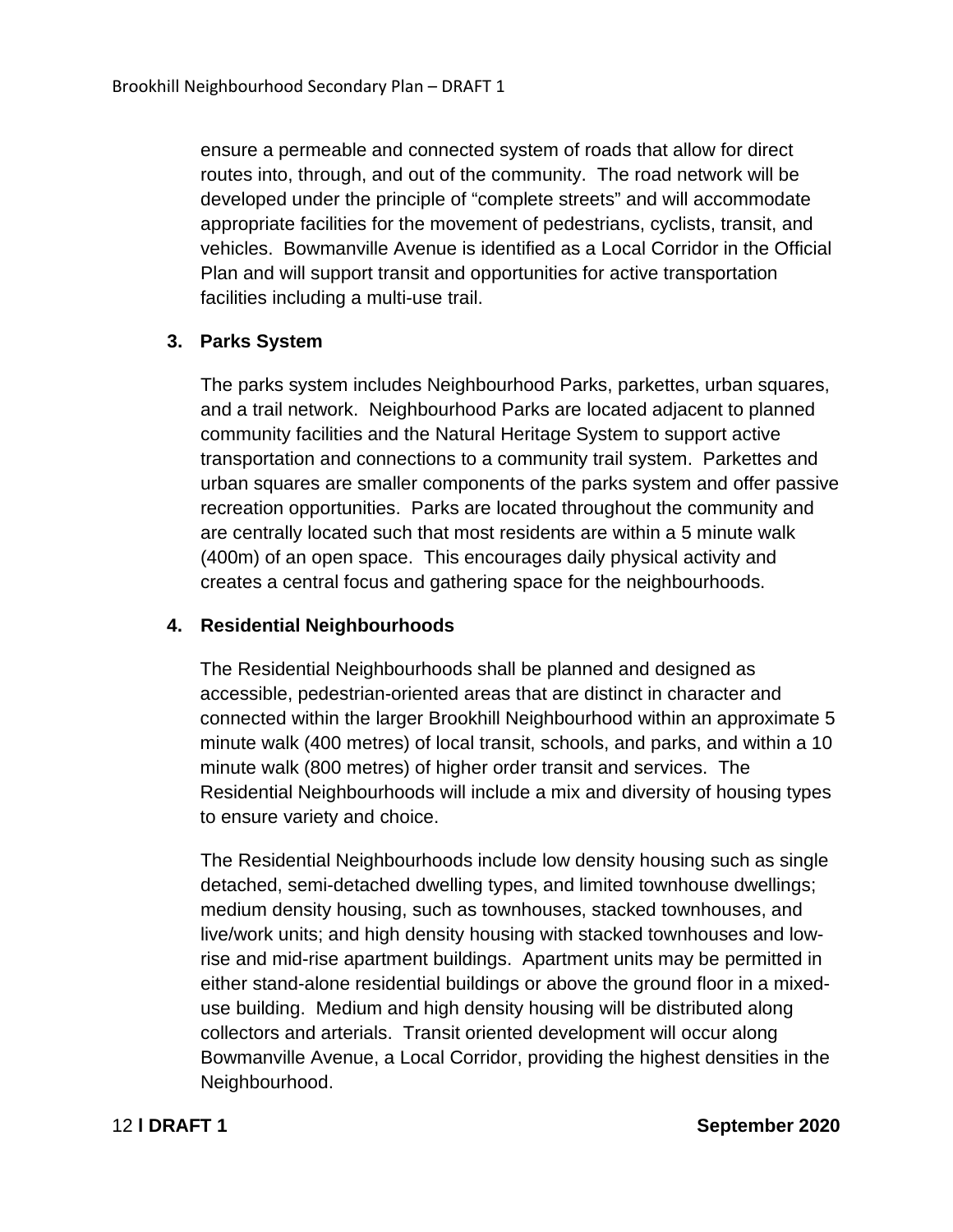#### **5. Retail/Service Commercial**

Retail/service commercial areas have been included in the Brookhill Neighbourhood to provide opportunities for amenities and services within an approximate 10 minute walk of residents (800 metres). Two community elements include a Neighbourhood Centre and a Village Corridor.

A Neighbourhood Centre is located at Bowmanville Avenue and Longworth Avenue, which will be an area with the highest concentration of uses, supporting Bowmanville Avenue's role as a Local Corridor. The uses include mixed use buildings, with ground floor retail and residential above, and standalone commercial/retail uses up to 5,000 square metres. The residential built form includes townhouses, stacked townhouses, and apartments and provides for a concentration of users within easy access of transit.

The Village Corridor is a primary focus along Longworth Avenue and will incorporate retail and service commercial, recreational, and cultural uses, as well as ground related housing and residential apartment buildings within a mixed-use context, which are also a built form that removes driveways from the road frontage.

#### **6. Institutional**

Elementary schools have been located central to the Brookhill Neighbourhood at a walking distance of approximately 5 minutes (400 metres) of residents to support children walking to school. Elementary schools also act as a neighbourhood focal point and when located adjacent to a neighbourhood park further create opportunities for the sharing of facilities.

#### <span id="page-17-0"></span>4.0 THE ENVIRONMENT AND SUSTAINABILITY

Built form plays a major role in creating a healthy, vibrant, and sustainable community. Communities, neighbourhoods, and new buildings should be designed with a focus on reducing water use, waste generation, and energy use. Since human activity is the principle cause of elevated levels of air pollutants and greenhouse gases, and of demands on energy, water, and waste systems, the policies of this Plan will focus on means of mitigating this impact on both the built and natural environments. The policies will also address public health issues through a variety of measures that encourage urban design strategies to promote daily physical activity.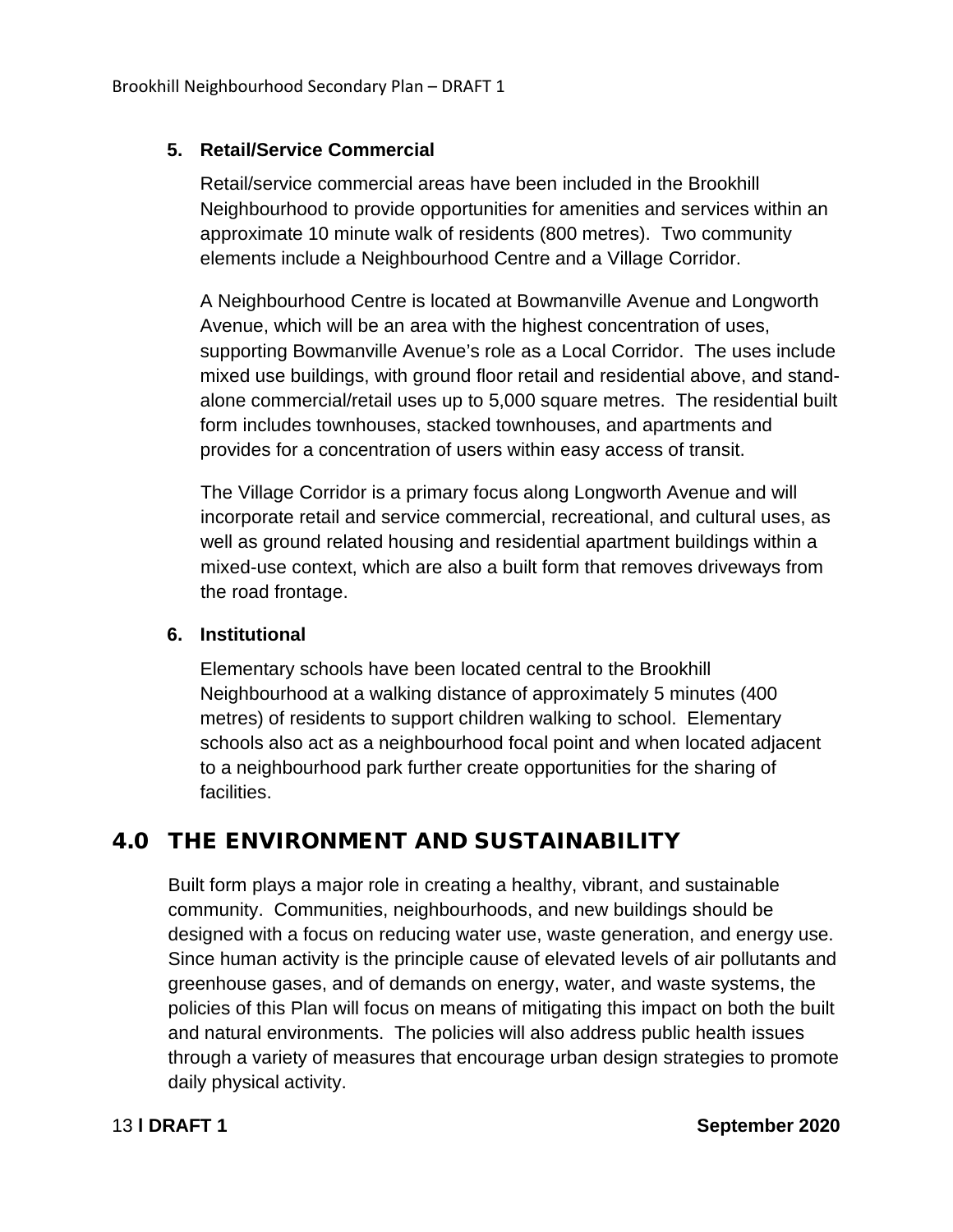Brookhill Neighbourhood Secondary Plan – DRAFT 1

#### <span id="page-18-0"></span>**4.1 Sustainable Design and Climate Change**

- a) The Municipality will use its array of planning tools, including this Secondary Plan and associated Sustainable Urban Design Guidelines, as well as the Green Development Program, to help guide development to be more sustainable.
- b) The promotion of green building technologies, renewable and alternative energy sources, and other sustainable design options for development shall be developed in accordance with the policies of Section 5.5 of the Official Plan and all relevant Provincial legislation and policy directives.
- c) Development applications shall be consistent with Section 5.6.5 of the Official Plan and shall include a Sustainability Report indicating how the development meets the sustainable development principles and policies of this Plan, including addressing sustainable community, site and building design.

#### **Climate Change Adaptation and Mitigation**

- d) The Municipality will work to integrate climate change adaption and mitigation strategies through land use and development patterns that are sustainable, including:
	- i. Maximizing the use of vegetation to support improved air quality;
	- ii. Reduced greenhouse gas emissions;
	- iii. Water conservation and management;
	- iv. Maximizing opportunities for the use of renewable energy systems; and,
	- v. Promoting the use of active transportation and reduced vehicle trips.
- e) The Municipality shall work with Durham Region, GO Transit, Metrolinx and adjacent municipalities to improve transit services, carpooling and other traffic demand management measures to reduce greenhouse gas emissions from transportation.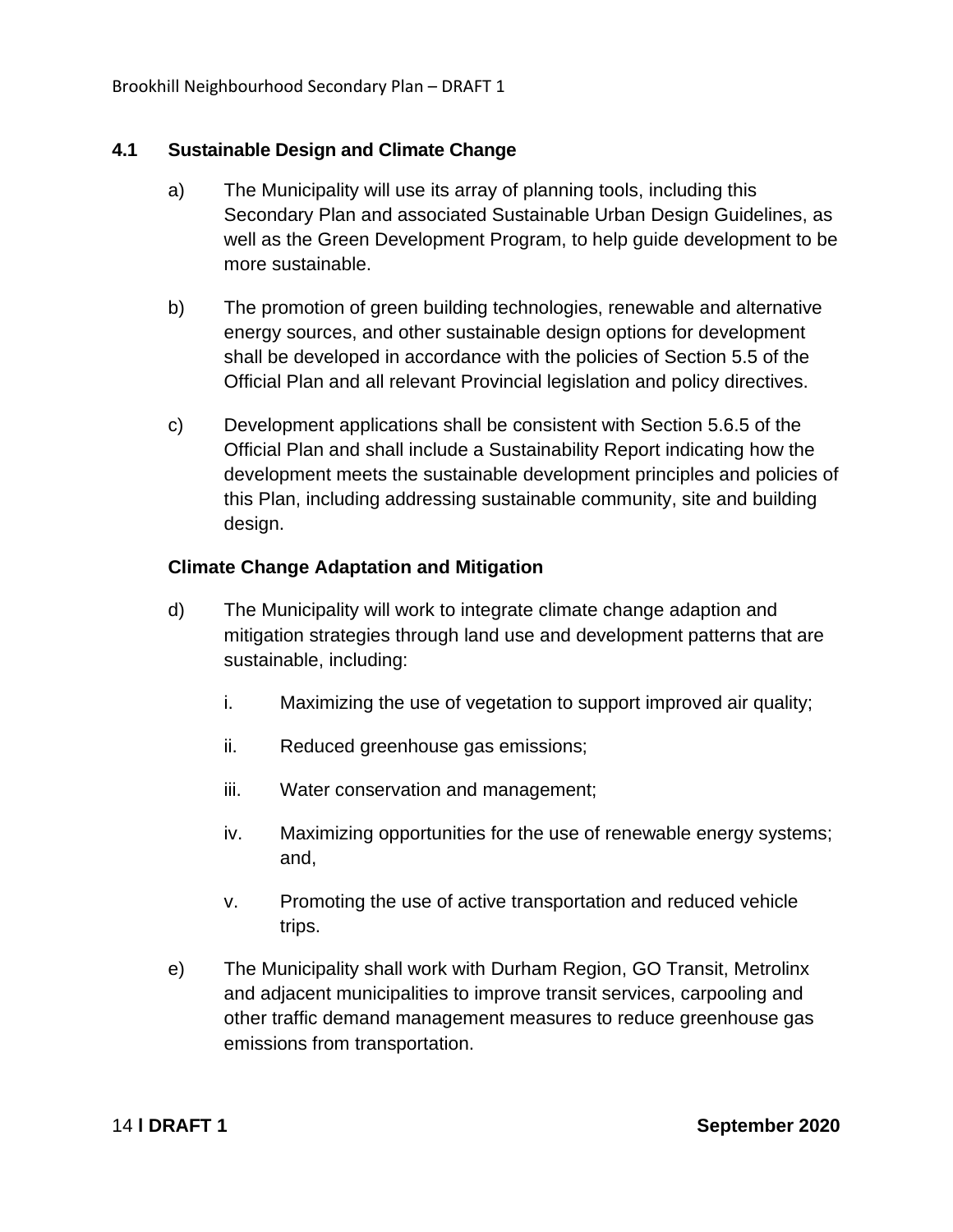#### **Air Quality**

- f) In order to minimize the air quality and climate change impacts associated with new growth, the following is achieved by this Plan:
	- i. The reduction of air pollution through the development of 'complete' communities that are characterized by greater densities placed at mixed use centres, or near transit facilities; mix and diversity of housing types; and connected and walkable road patterns to encourage healthier lifestyles by making it easier to walk, bike, or take transit;
	- ii. The reduction of vehicle kilometres travelled across the Secondary Plan Area through increased mobility choices and the promotion of active transportation, including accessible transit within a 400 metre (5 minute) walking distance of residential development, walking, and cycling, to reduce automobile dependence and singleoccupancy vehicle trips; and,
	- iii. The separation of sensitive land uses from air pollutant sources through appropriate separation distances, mitigation measures, land use planning, and zoning.
- g) The Municipality will support the use of electric vehicles through the provision of charging infrastructure in the Neighbourhood Centre and/or Village Corridor.
- h) The Municipality will require the minimum number of parking spaces to minimize the impact of car parking through the following.
	- i. Require that mixed use developments include shared use of parking among uses that have different peaking characteristics;
	- ii. Design parking areas so they are not the primary visual component of a neighbourhood;
	- iii. Reduce the parking ratio required in areas that are served by transit; and,
	- iv. Dedicate priority parking spaces for carpool, ride sharing, and ultralow emission vehicles - 5% of total parking spaces.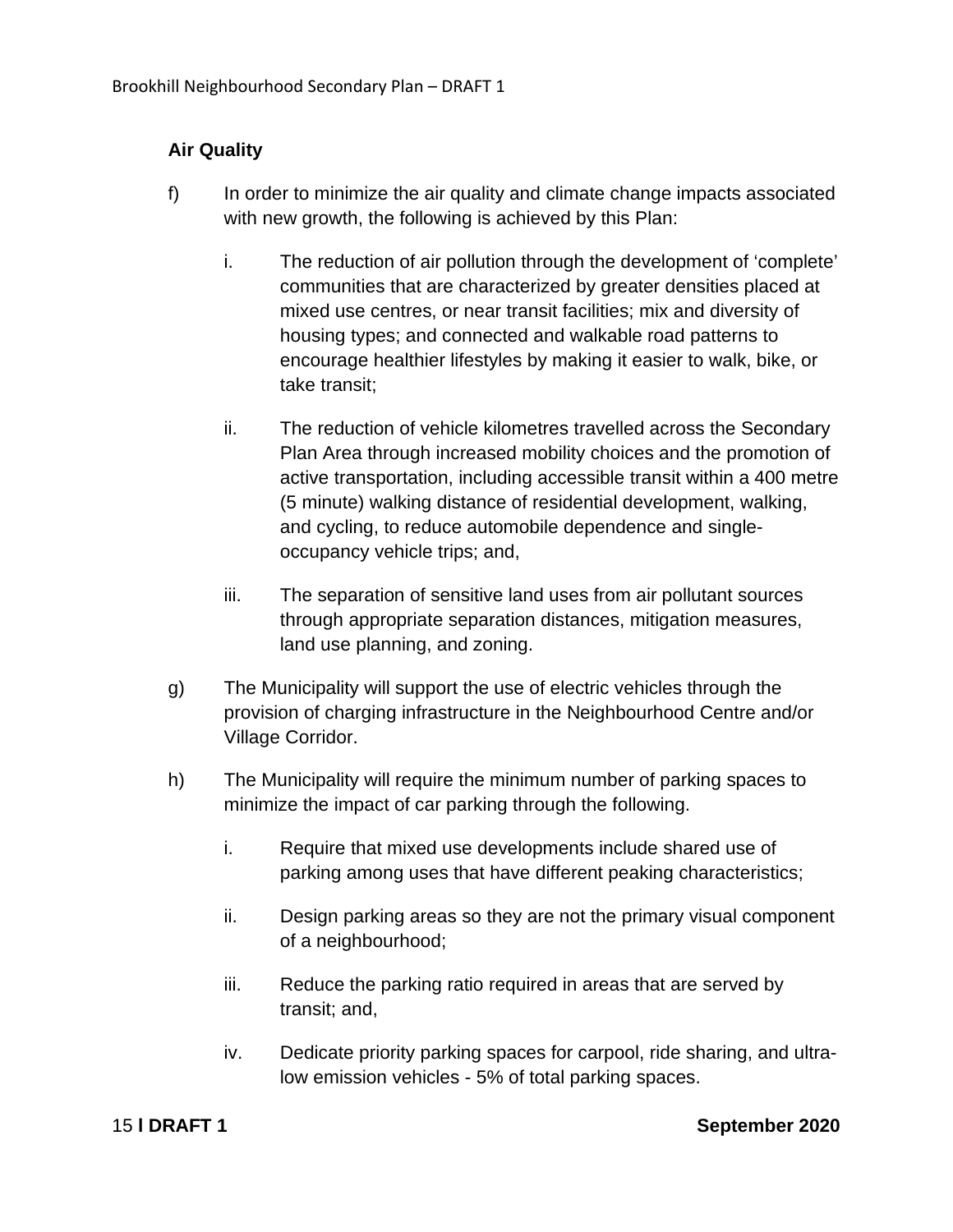#### **Water Conservation**

- i) To support water conservation, the Municipality will:
	- i. Encourage green infrastructure to utilize the absorbing and filtering abilities of plants, trees, and soil to protect water quality, reduce runoff volumes, and recharge groundwater supplies. Provide an interconnected network of open spaces, natural areas, greenways, wetlands, parks, and forest areas;
	- ii. Encourage the use of drought tolerant and native tree and shrub species in parks, along streetscapes, and in public and private landscaping to reduce water use;
	- iii. Encourage the use of porous or permeable pavement instead of standard asphalt and concrete for surfacing sidewalks, driveways, parking areas, and many types of road surfaces as a stormwater run-off management strategy; and,
	- iv. Where feasible, implement Low Impact Design Standards that emphasize the use of bio-swales, innovative stormwater practices, constructed wetlands, at-source infiltration, greywater re-use system, and alternative filtration systems such as treatment trains and water conservation measures.

#### **Energy Conservation**

- j) In order to reduce energy consumption, development proposals that include energy efficient building design and practices in building renovations and re-developments such as passive solar energy gain, increased building insulation, green roofs, Energy Star® rated appliances and mechanicals, alternative energy systems, and conformity with LEED (Leadership in Energy and Environmental Design – Canada) standards® (or equivalent alternative), in all new buildings, shall be encouraged and supported.
- k) Development within the Secondary Plan Area shall be developed with regard to the principles of of Canadian LEED-ND (Leadership in Energy and Environmental Design for Neighbourhood Development) as they evolve.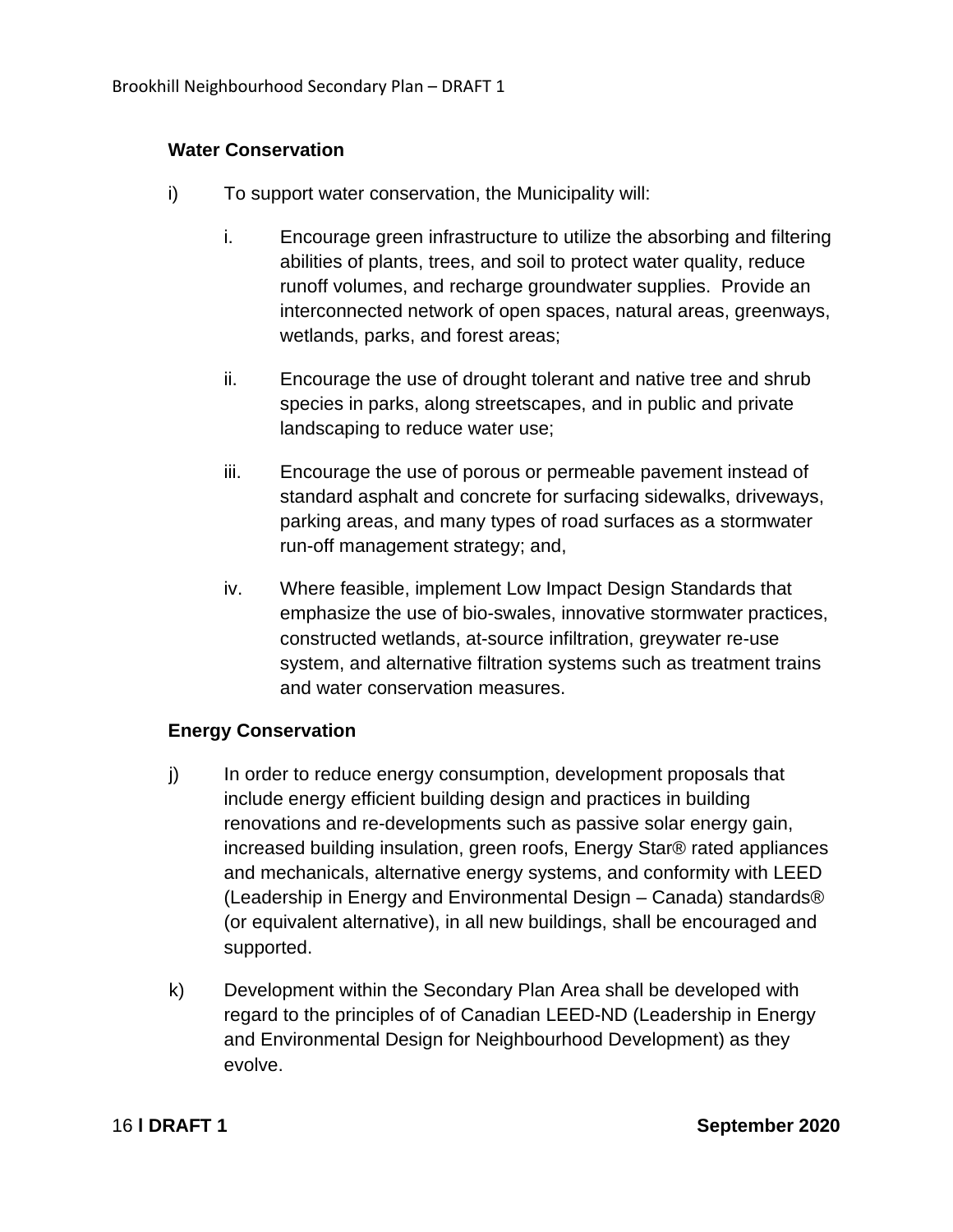- l) The Municipality will promote the mitigation of heat island effect by:
	- i. Incorporating green roofs planted with vegetation to contribute to cooling while also assisting with stormwater management, improved air quality, and energy efficiency of buildings;
	- ii. Implementing cool roofs strategies into building design that use high albedo materials to reduce heat gain;
	- iii. Strategic use of deciduous trees or preserve existing trees as part of a free cooling strategy to help with evapotranspiration and shading of sidewalks and hard surface areas in summer and solar access in winter; and,
	- iv. Installing light-coloured paving materials including white concrete, grey concrete, open pavers and any material with a solar reflectance index of at least 29.

#### **Energy Generation**

- m) The Municipality shall:
	- i. Encourage development plans and building designs to maximize solar gains and that buildings be constructed in a manner that facilitates future solar installations (i.e. solar ready- *built with all the necessary piping and equipment that would be needed to install a rooftop solar power system*);
	- ii. Where feasible, development plans and building designs shall provide opportunities for south facing windows and building orientation to maximize potential for passive and active solar energy. Where feasible, implement street and block alignment within 25 degrees of geographic east-west to maximize solar gain; and,
	- iii. Where feasible, provide alternative community energy systems such as geo-exchange, sewer heat recovery, and/or inter-seasonal thermal energy.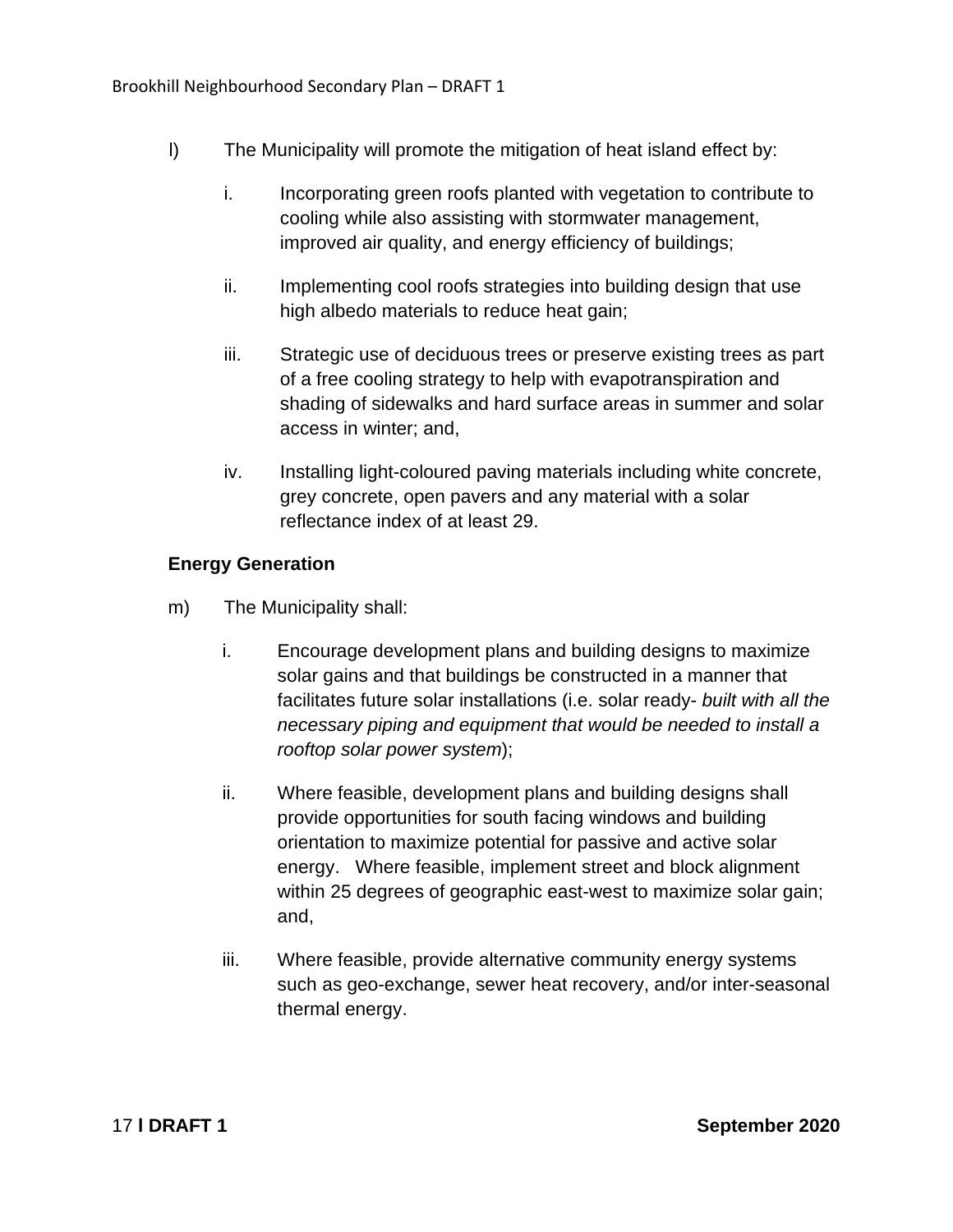#### **Urban Forest Resource Enhancement**

- n) The Municipality will increase the urban canopy by reforesting parkland, residential, and commercial areas, open spaces, marginal land, and streetscapes. Trees sequester CO2 and will contribute to the Region's greenhouse gas emissions target of 80% reduction by 2050.
- o) New development applications shall include a planting plan that provides for a variety of trees that are hardy, resilient, non-invasive, salt tolerant, drought resistant and low maintenance. All trees shall be non-invasive species and provide a large canopy and shade over sidewalks, parks, and open spaces.
- p) Any development proposal on a site which includes a woodlot, hedgerow, or trees shall be accompanied by, or may be required to prepare a Tree Preservation Plan. Tree Preservation Plans shall be submitted at the draft plan of subdivision application stage, or at the site plan application stage, or as otherwise required by the Municipality.
- q) A Tree Preservation Plan shall be prepared by a qualified professional in the field of ecology, arboriculture, or forestry to the satisfaction of the Municipality. A Tree Preservation Plan shall identify the present conditions of the site and shall make recommendations on tree preservation in conjunction with the development proposed.
- r) In the consideration of development applications in which there is a net loss of trees, the Municipality will require this loss to be compensated by the developer with the replacement of trees in a location to be determined by the Municipality. In determining appropriate compensation, consideration shall be given to the significance and value of the ecological function that the existing tree inventory provides.

#### **Local Food Production**

- s) The creation of opportunities for local food production in the Secondary Plan Area is supported by the Municipality. Development plans and building designs shall provide opportunities for local food growing and production through:
	- i. Community gardens;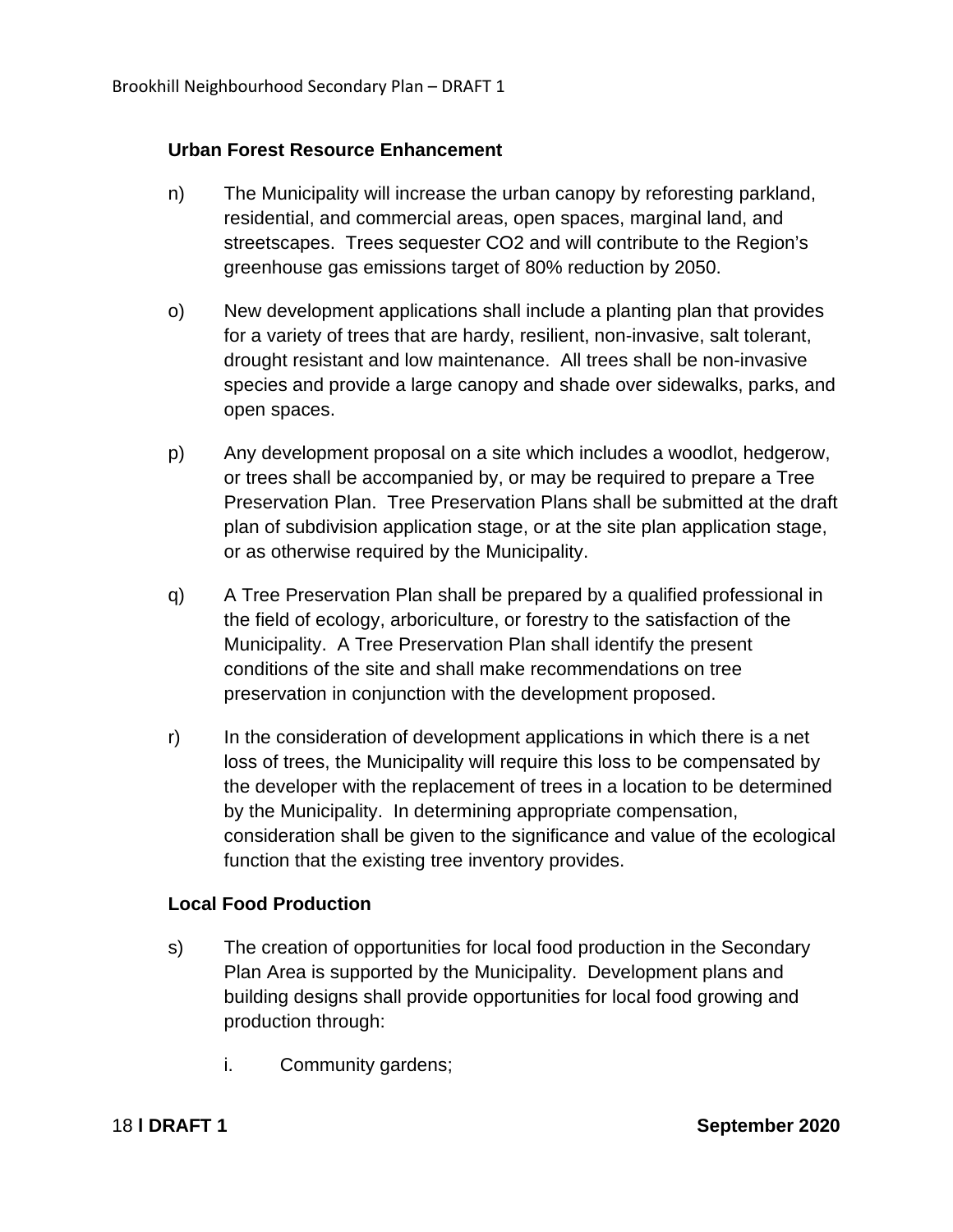- ii. Edible landscapes;
- iii. Small scale food processing (i.e. community kitchens, food co-ops, community food centres);
- iv. Food-related home occupations/industries;
- v. Small and medium scaled food retailers; and,
- vi. Local market space (i.e. a farmer's market).

#### <span id="page-23-0"></span>**4.2 Environmental Protection**

- a) The Natural Heritage System is largely composed of lands that contain key natural heritage features and key hydrologic features. The system also includes other lands that serve as linkages, corridors, and adjacent buffer lands.
- b) The Municipality recognizes the important contribution that natural heritage features make to the creation of a vibrant, livable community. The natural heritage features within the Secondary Plan Area are identified as Environmental Protection Area on Schedule B – Open Space and Parks and comprise approximately 40% of the Brookhill Neighbourhood Secondary Plan. Lands designated Environmental Protection Area shall be subject to the policies of the Official Plan.
- c) The Environmental Protection Area recognizes the interdependence of natural heritage features and their associated functions, and thus seeks to maintain connections among natural features, so that their existing ecological and hydrological functions are maintained or enhanced.
- d) The biodiversity, ecological function, and connectivity of the Environmental Protection Area shall be protected, maintained, restored or, where possible, improved for the long-term, recognizing linkages between and among natural heritage features and areas, surface water features, and ground water features.
- e) Lands within the Environmental Protection Area are to be protected, conserved, restored, and where possible, enhanced as the community evolves. Moreover, the Environmental Protection Area together with a network of parks and trails can be leveraged to provide unique views and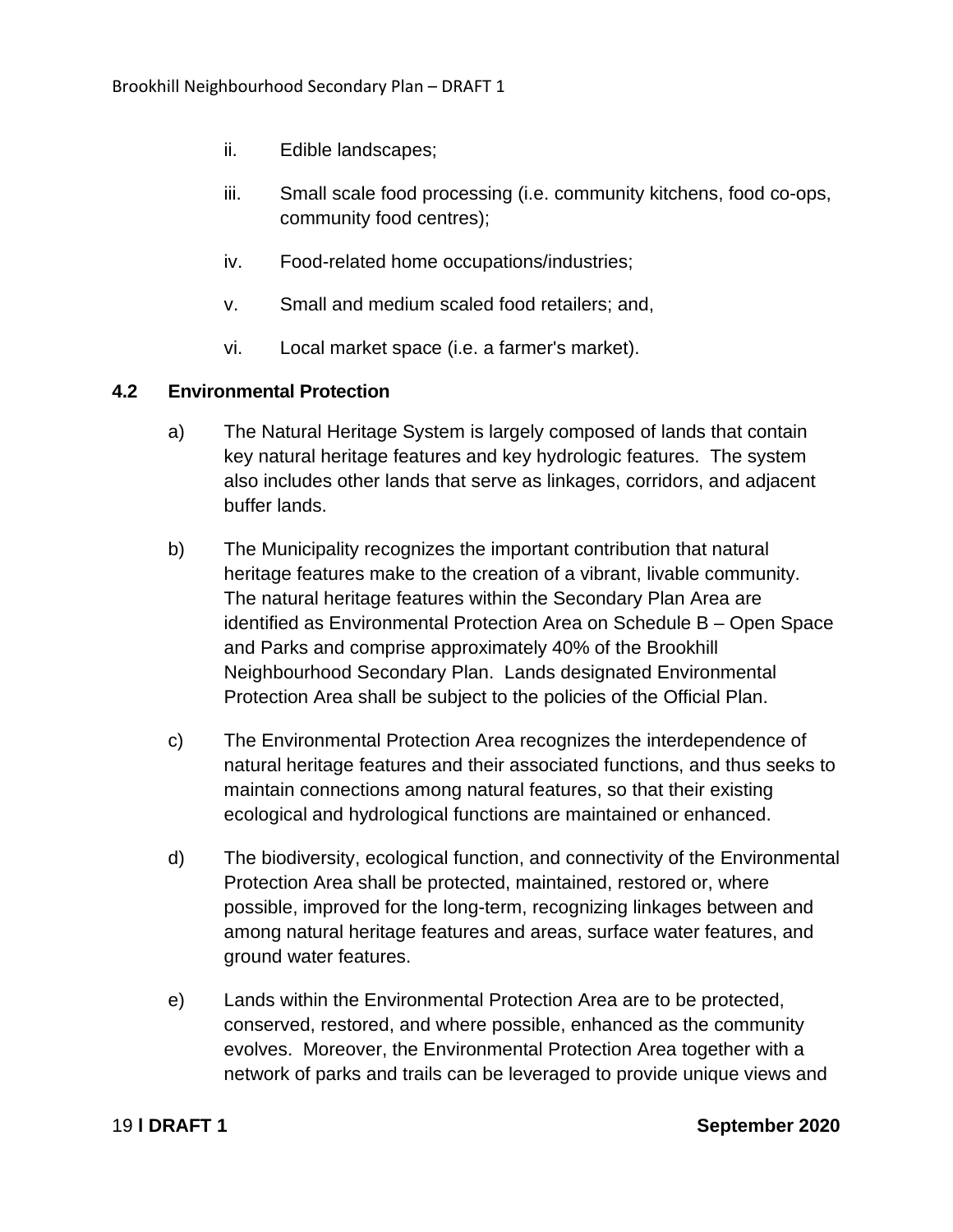connections through the community that contribute to creating a sense of place.

- f) Natural heritage features should be physically and visually accessible from the abutting roads.
- g) Preservation of existing vegetation is encouraged. Where necessary, indigenous and ecologically complementary plantings should be encouraged.
- h) A linked open space system is also seen as a fundamental element of the urban structure of the Brookhill Neighbourhood. Public recreation has evolved from taking place primarily in formal active recreation areas, to include activities undertaken in informal public spaces such as wooded areas, valley lands, and other open space areas.
- i) The community will be designed to avoid natural hazards.

#### <span id="page-24-0"></span>5.0 CREATING VIBRANT URBAN PLACES

a) The Municipality's objectives for urban design in the Brookhill Neighbourhood are based on the belief that the livability and physical appeal of a community can be enhanced by the quality, layout, and attractiveness of its public and private realms.

#### <span id="page-24-1"></span>**5.1 Urban Design Intent**

- a) The Secondary Plan is designed based on achieving a community that is diverse in use and population, is scaled to the pedestrian, can accommodate private automobiles and transit, and has a well defined and high-quality public realm. The Secondary Plan is premised on high quality urban design, including measures to ensure:
	- i. The provision of a clearly defined public realm;
	- ii. A standardized and highly interconnected pattern of lotting for development blocks;
	- iii. Consistent built form;
	- iv. Safety, accessibility, and comfort in the pedestrian environment;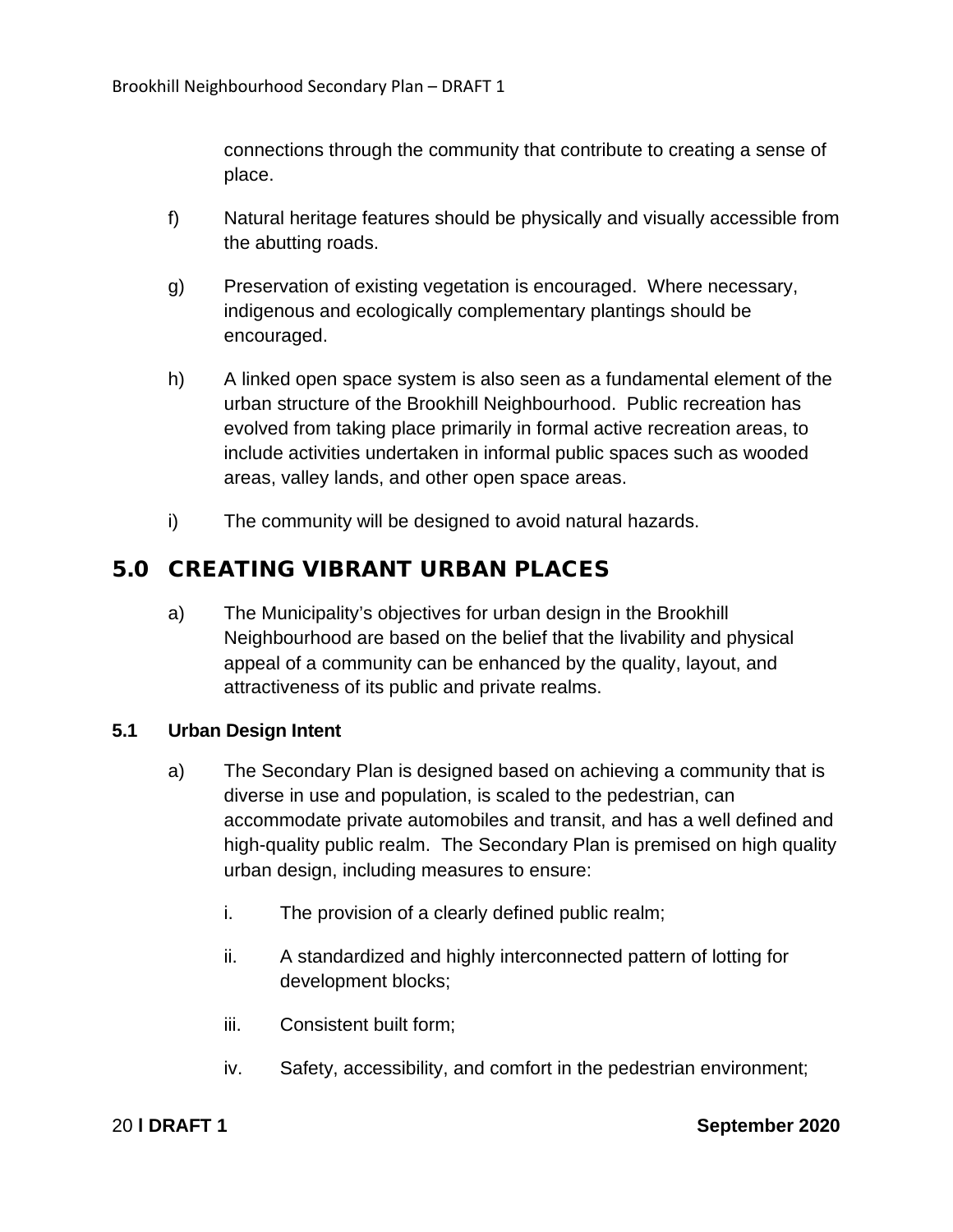- v. Support for cycling lanes, routes and stands throughout the community;
- vi. Achievement of an overall density within the community of at least 50 residents and employees per net hectare; and,
- vii. Support for transit services throughout the community.
- b) The design policies of this Plan provide development proponents with an understanding of the design intent of the Municipality. New development shall conform with the urban design policies contained in the Official Plan.
- c) This Secondary Plan includes Sustainable Urban Design Guidelines, which are attached as Appendix B. The intent of the Sustainable Urban Design Guidelines is to promote an appropriate built form and public realm within the Secondary Plan Area. The Sustainable Urban Design Guidelines function as an implementation tool for successive development and approval processes that are required to implement this Secondary Plan, particularly the Zoning By-law, and Draft Plans of Subdivision/Condominium.
- d) All development within the Secondary Plan Area shall be consistent with the Sustainable Urban Design Guidelines attached as Appendix B. Adjustments and further refinements to the Sustainable Urban Design Guidelines are anticipated and may be considered at the development stage through submission of an Urban Design Brief which demonstrates how the general design approach in the Sustainable Urban Design Guidelines is being achieved, or the rationale for the deviation, to the satisfaction of the Municipality and Region.

#### <span id="page-25-0"></span>**5.2 Placemaking**

a) Place-making is the recognition and enhancement of a local community's unique aspects/assets. Recognizing the unique aspects of a neighbourhood requires an understanding of its existing attributes and how they contribute to creating a recognizable and defined character. They assist in understanding the physical make-up of an area and help to identify what sets an area apart from its surrounding context.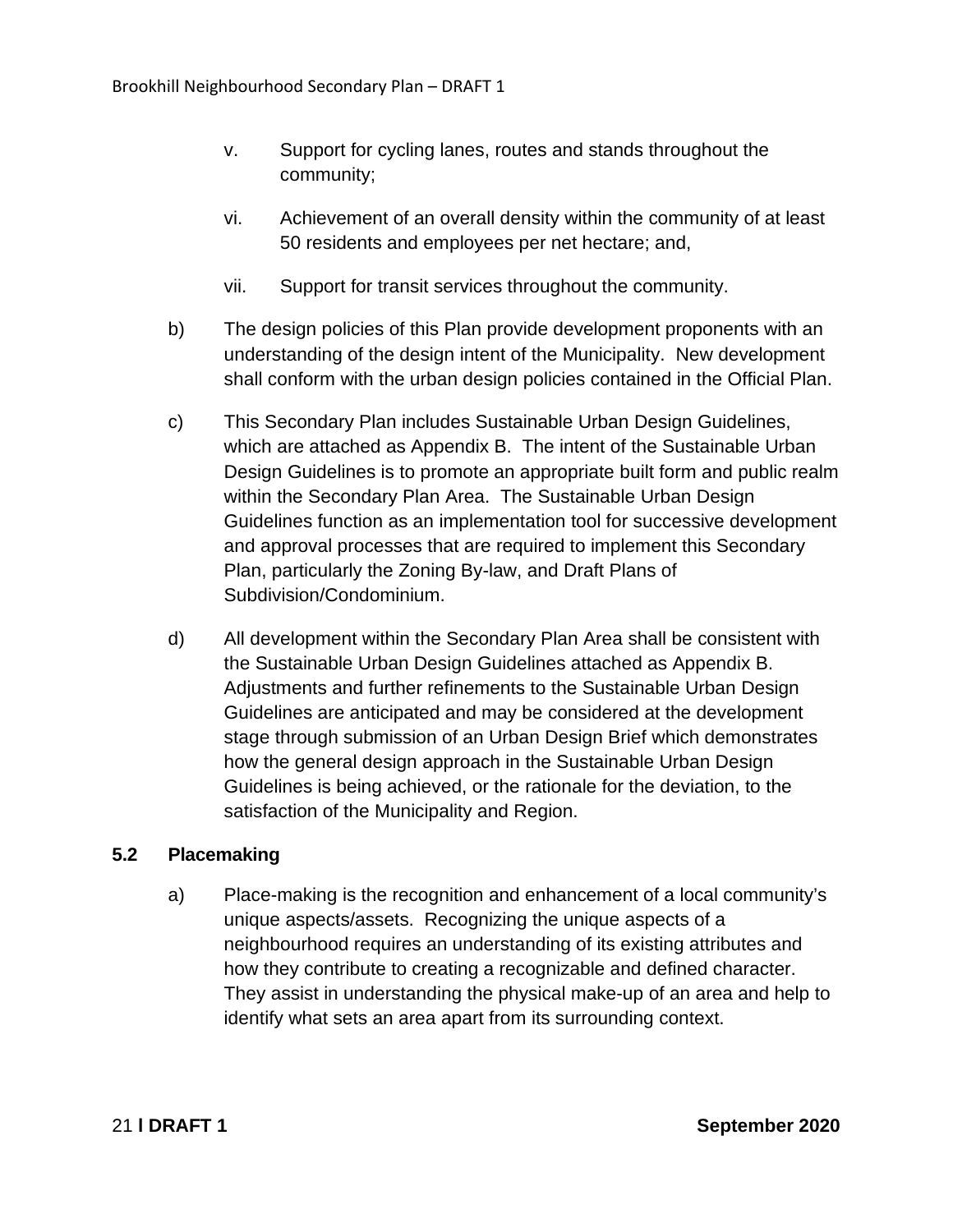- b) To achieve excellent community design, the Municipality shall require the creation of landmarks and other distinctive elements or focal points for activities and events to help foster community identity and sense of place. In addition, the Municipality shall support development that:
	- i. Offers pedestrians and other users a high level of comfort, enjoyment, and personal protection;
	- ii.. Provides an integrated mix of uses, activities and experiences, including the provision of social and health facilities, arts, culture, and recreation facilities;
	- iii. Is designed to fit its context by considering the mix of uses, building massing, height, scale, architectural style, and details of existing and/or historical, adjacent buildings and structures; and,
	- iv. Establishes appropriate relationships between built and natural environments, which ensure that natural systems are protected and celebrate significant aspects of the natural and cultural landscape.
- c) The principle of compatible development will be applied to all applications for development to ensure the sensitive integration of new development with existing built forms and landscapes in a way that enhances the image and character of the Secondary Plan Area.
- d) Within the framework of compatible development, the Municipality shall support and encourage contemporary architecture and design approaches that interpret and enrich living culture, and thereby creates a 21st century cultural heritage for future generations.
- e) To ensure development is compatible, when considering any application for development within the Brookhill Neighbourhood, attention shall be paid to the following:
	- i. The landscape, built form, and functional character of the surrounding community is enhanced;
	- ii. No undue, adverse impacts are created on adjacent properties in the vicinity;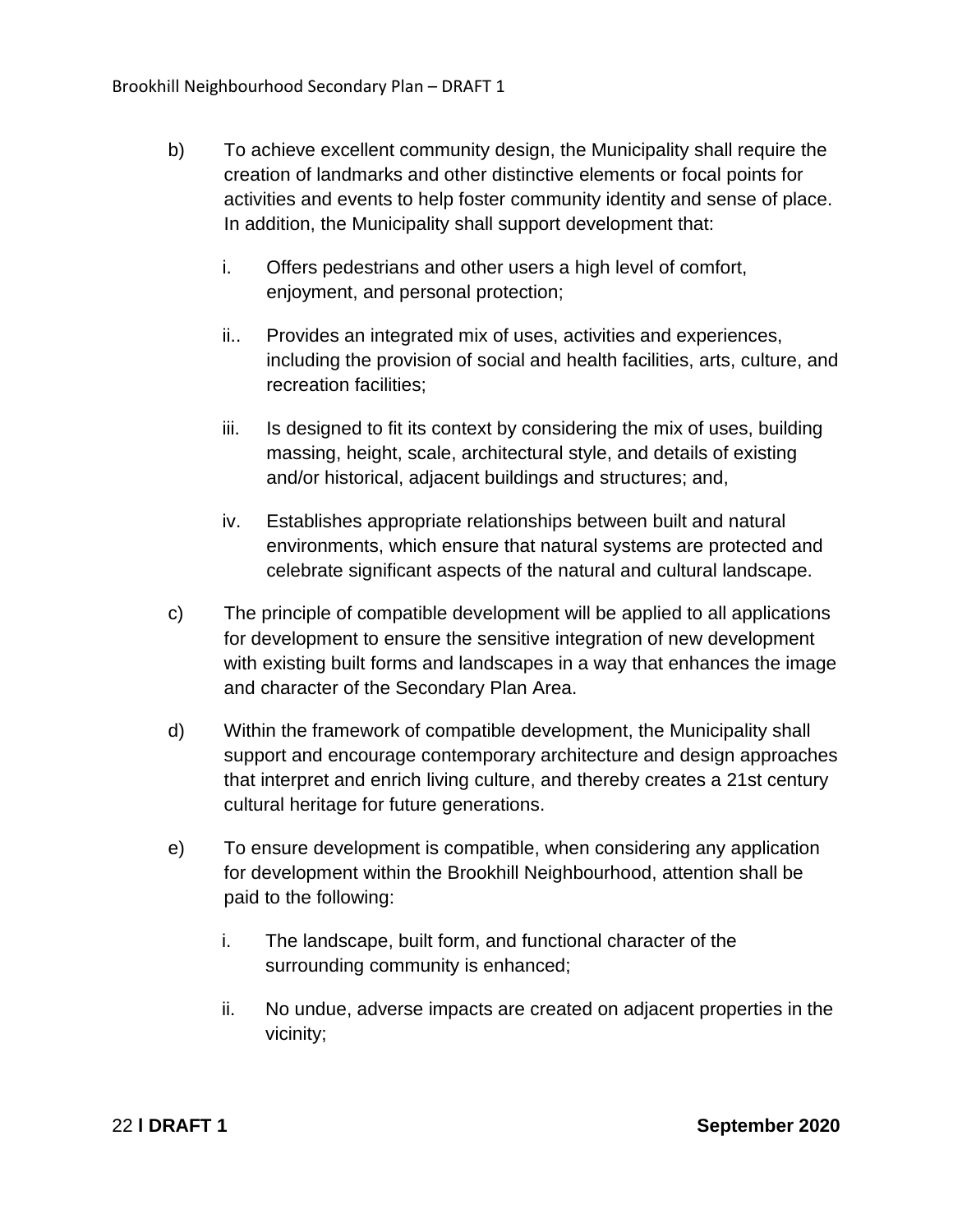- iii. Significant natural heritage features and their associated ecological functions are appropriately protected;
- iv. Identified on-site or adjacent cultural heritage resources are appropriately conserved;
- v. The height and massing of nearby buildings is appropriately considered, and buffers and/or transitions in height and density to adjacent properties are implemented, where necessary;
- vi. On-site amenity space is provided, and it is reflective of the existing patterns of private and public amenity space in the vicinity;
- vii. Streetscape patterns, including block lengths, setbacks and building separations are maintained; and,
- viii. Utility, infrastructure, and transportation system capacity exists to serve the proposed development and there are no undue adverse impacts on the Municipality's sewer, water, storm water management and transportation systems.

#### <span id="page-27-0"></span>**5.3 The Public Realm**

- a) The public realm compromises public roads, lanes, parks and open spaces, natural heritage features and their associated buffers, stormwater management facilities, and the public use activity areas of other public lands and private development sites and buildings.
- b) The design and development of the public realm shall be consistent with the policies of Section 5.3 of the Official Plan. In addition to the policies of the Official Plan, and the policies of this Secondary Plan, the Sustainable Urban Design Guidelines, attached to this Secondary Plan as Appendix B, provide detailed guidelines for the public realm.

#### <span id="page-27-1"></span>**5.3.1 Roads and Streetscapes**

- a) The design of Public Roads and lanes will:
	- i. Provide access for vehicles, pedestrians and bicycles, opportunities for vistas and view corridors and pedestrian amenity areas and space for utilities and services;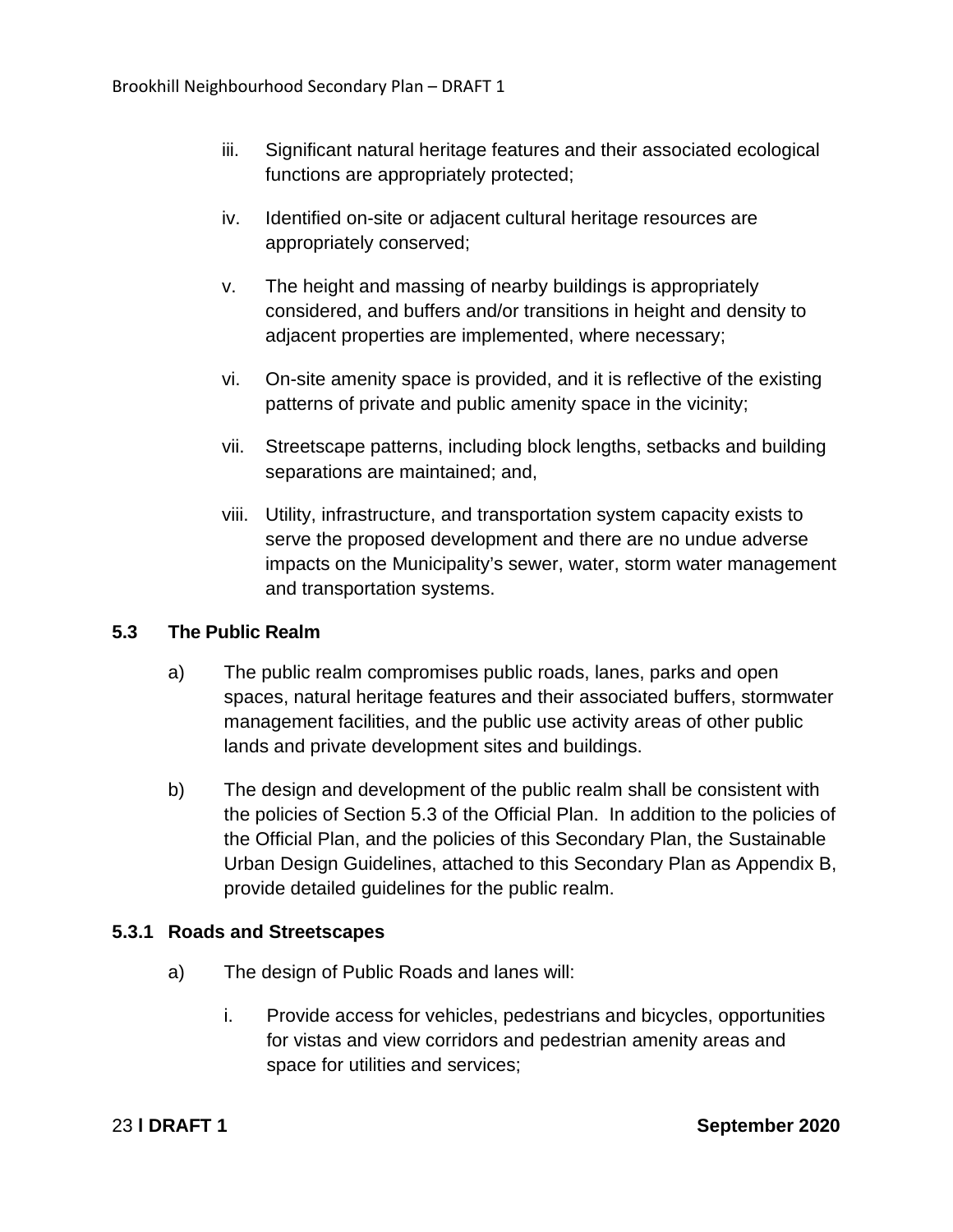- ii. Be subject to comprehensive streetscape requirements including landscaping, that will ensure that the public realm is consistent in quality and design;
- iii. Be aligned to create a modified rectilinear grid pattern that defines development blocks and establishes a highly inter-connected and permeable network that maximizes accessibility and support for transit;
- iv. Be designed to ensure efficient walking routes to schools, centres, transit, and other key destinations with continuous sidewalks, or equivalent provisions for walking, on both sides of the road;
- v. Implement traffic calming measures such as on-street parking, reduced lane widths, laneways, raised intersections, curb bulb-outs, and/or roundabouts to reduce vehicular traffic speeds and to ensure safe walking and cycling environments;
- vi. Provide neighbourhood permeability by designing blocks to be between 150 to 180 metres in length (no more than 250 metres) to promote active transportation, discourage excessive driver speed, and disperse traffic movements; and,
- vii. Provide street trees and landscaping on both sides of the road to create and enhance the urban tree canopy while providing shade over sidewalks.
- b) Streetscaping elements shall be provided throughout the community. They shall be designed to be consistent and complementary to the character of the community. The coordinated installation of roadways, utilities, sidewalks, bicycle lanes, streetscaping elements, lighting and tree planting will be part of the planning, design, and development of all streets. Regard will be given to adequate space and safety provisions for the movement of pedestrians and cyclists, with a clear system of through routes and for safe transfers, on and off, of transit vehicles.
- c) Sidewalks shall form a continuous network throughout the community and constitute an integral part of the pedestrian system to promote active transportation. All sidewalks shall be designed to enhance accessibility for all residents and will comply with the AODA.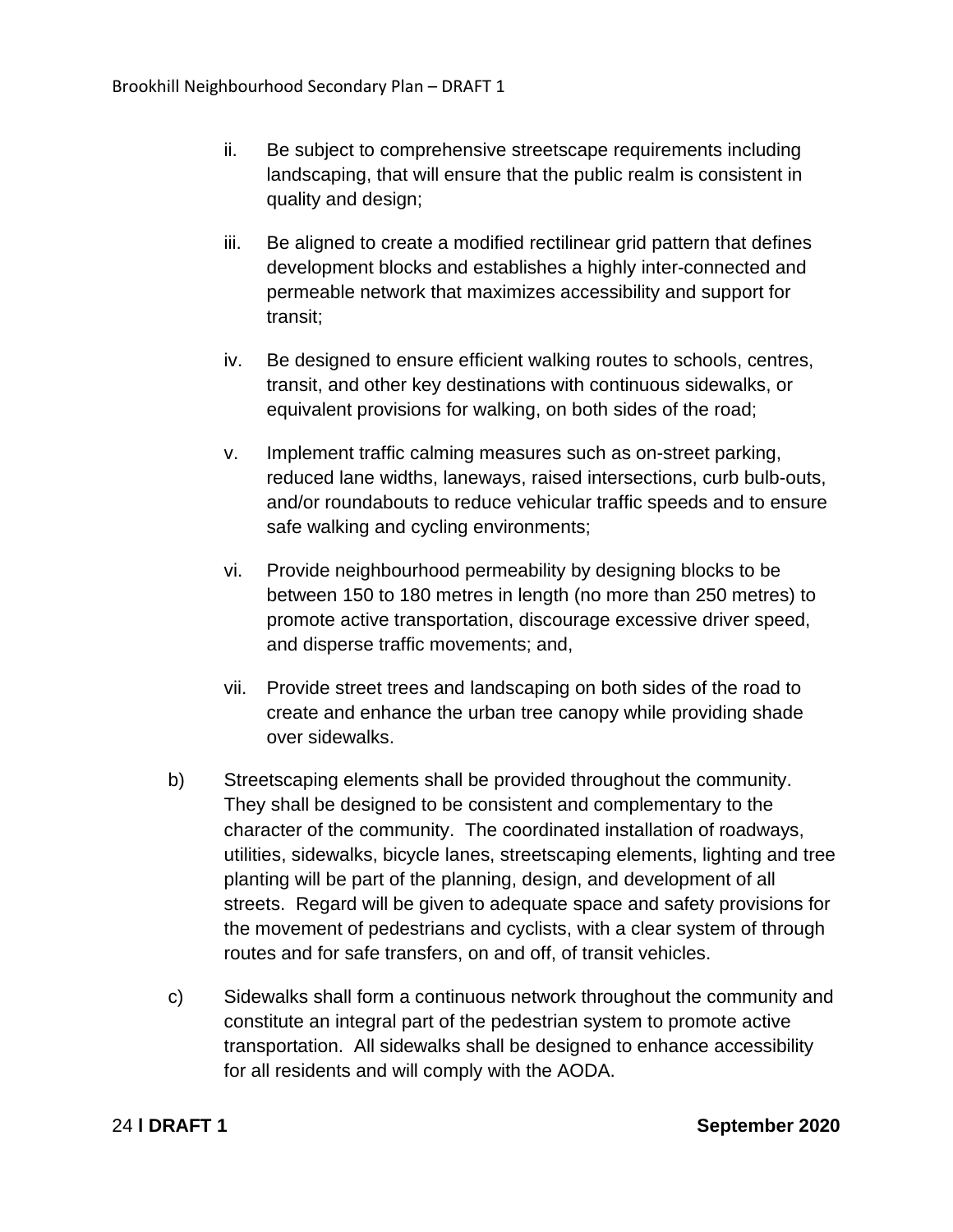- d) Locate all utilities underground where feasible, including the consideration of cost. Where components of utilities must be located above ground, they should be located within the public right-of-way or on private property, such as a rear lane or in locations where there is no conflict with the street tree planting line.
- e) Utility providers will be encouraged to consider innovative methods of containing utility services on or within streetscape features including, but not limited to, gateways, lamp posts, and transit shelters when determining appropriate locations for larger equipment and cluster sites.

#### <span id="page-29-0"></span>**5.3.2 Views and Focal Points**

- a) The preservation, enhancement, and creation of significant views and focal points shall be encouraged by:
	- i. Preserving and enhancing views to natural features including woodlots, topographic features, water bodies, and across open spaces;
	- ii. Providing opportunities for views of important public buildings, heritage buildings, open spaces and parks, natural heritage features, and other landmarks; and,
	- iii. Providing for sites that terminate road and view corridors.

#### <span id="page-29-1"></span>**5.3.3 Public Buildings**

- a) Public buildings, facilities, and spaces enhance the quality of the urban setting and are an important component of a community. To recognize the importance of public and institutional buildings in the community and to enhance their status, public buildings will:
	- i. Be sited at the termination of a road or view corridor, or at road intersections, or on sites that enjoy prominence due to topographic and natural features;
	- ii. Be designed as special landmark buildings with high quality design, materials, and finishes. The site should be well landscaped in recognition of the prominent locations and status as landmark buildings; and,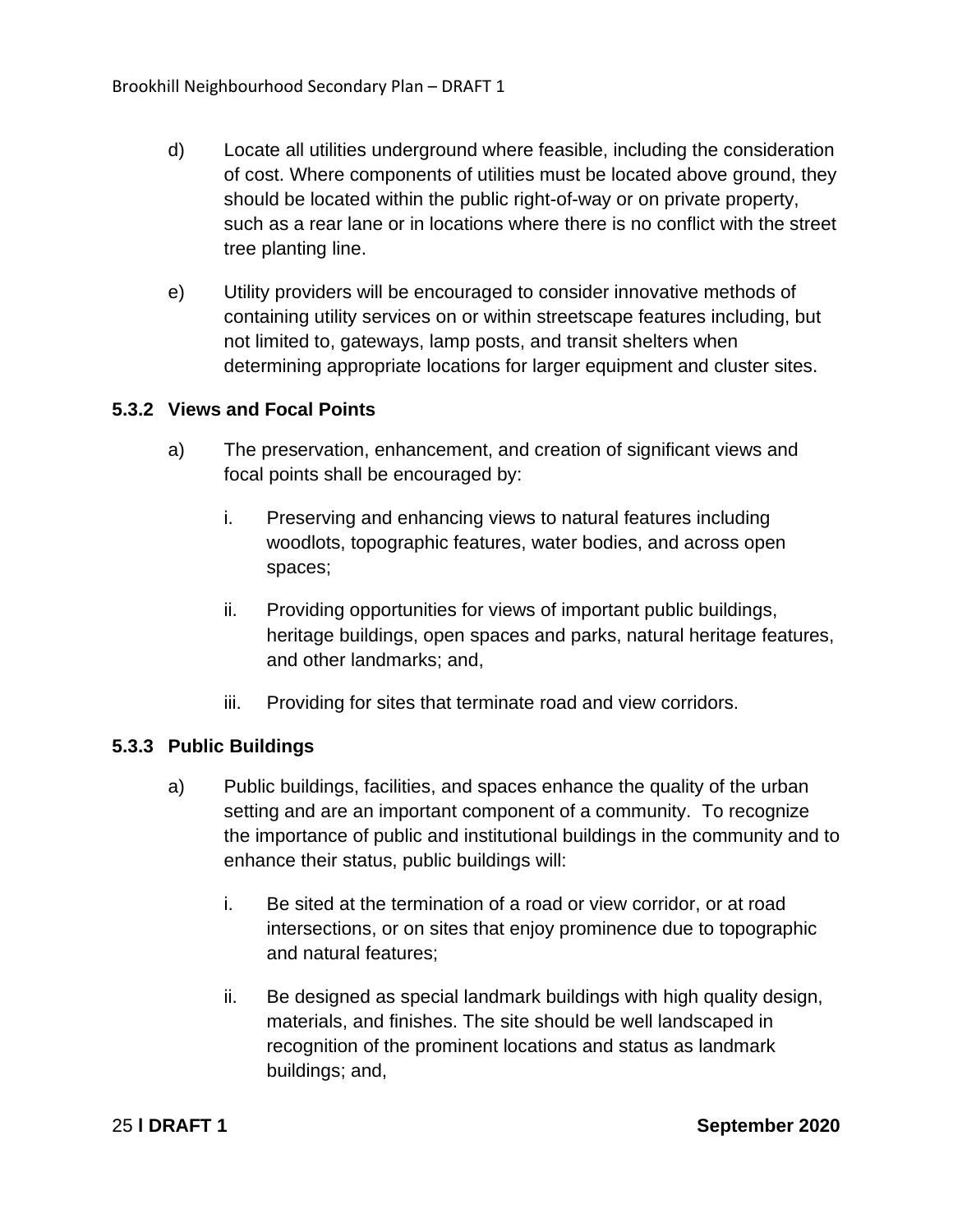iii. Be located close to the road right-of-way to reinforce the road edge to create a visually dominant feature in the community.

#### <span id="page-30-0"></span>**5.3.4 Building Orientation**

- a) To reinforce the road, lane, and block pattern established by this Secondary Plan, the following measures will be employed:
	- i. Buildings will be aligned parallel to a public road;
	- ii. Buildings will be located in proximity to the property line adjoining the public road;
	- iii. Buildings on corner sites will be sited and massed toward the intersection of the adjoining public roads;
	- iv. Siting and massing of buildings will provide a consistent relationship, continuity, and enclosure to the public roads;
	- v. Siting and massing of buildings will contribute to and reinforce the comfort, safety, and amenity of the public roads;
	- vi. Buildings located adjacent to, or at the edge of parks and open spaces, will provide opportunities for overlook onto the parks and open spaces;
	- vii. The massing, siting and scale of buildings located adjacent to, or along the edge of a park or open space will create a degree of enclosure or definition appropriate to the type of *park* or open space they enclose; and,
	- viii. Buildings of significant public use or architectural merit may be sited to specifically differ from the surrounding urban fabric to emphasize their importance as landmarks.

#### <span id="page-30-1"></span>**5.3.5 Prominent Intersection**

- a) A Prominent Intersection is located at Bowmanville Avenue and Longworth Avenue.
- b) The intensity of development and variety of uses will establish this area as a community focal point. The significance of Prominent Intersections as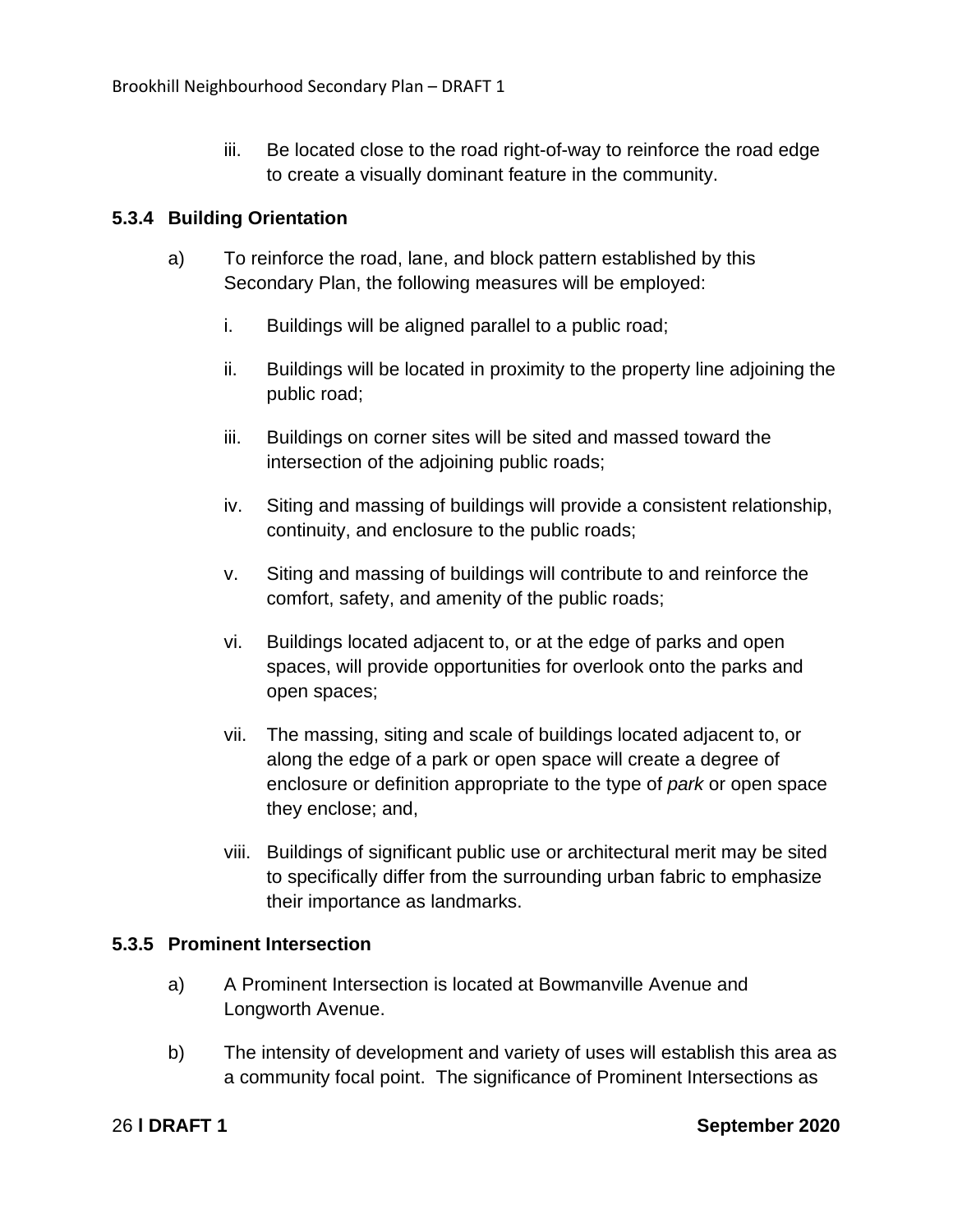community focal points will be emphasized through building massing and height, materiality, street furniture, landscaping, and public art.

#### <span id="page-31-0"></span>**5.3.6 Public Art**

a) The Municipality will support the installation of new pieces of public art in the Secondary Plan Area in public locations, such as gateways, public squares, and parks.

#### <span id="page-31-1"></span>**5.4 The Private Realm**

- a) The private realm within the Secondary Plan Area is comprised of a variety of built forms and private spaces, and their relationship to natural features, open spaces, and street network. The variety of residential types, and commercial/retail uses envisioned for the Brookhill Neighbourhood will contribute to its character and support the public realm through form and architectural details/features. The following private realm guidelines are intended to:
	- i. Encourage harmonious, attractive streetscapes through attention to the architectural quality of the building facade and the at-grade relationship of buildings to streets, to parks, and to natural features;
	- ii. Create a high standard of architectural detail and design excellence that enhances the overall character and uniqueness of the community;
	- iii. Encourage a range and mix of housing forms, a diversity of height, and lot type variety to create a diverse built environment; and,
	- iv. Reduce and mitigate the visual prominence of garages and utilities within the residential landscape.

#### <span id="page-31-2"></span>**5.4.1 Development Blocks and Lots**

a) Development will be accommodated on a modified street grid including Arterial Roads, Collector Roads, Local Roads, and Lanes to establish development blocks that achieve an efficient pattern and provide visual interest and diversity.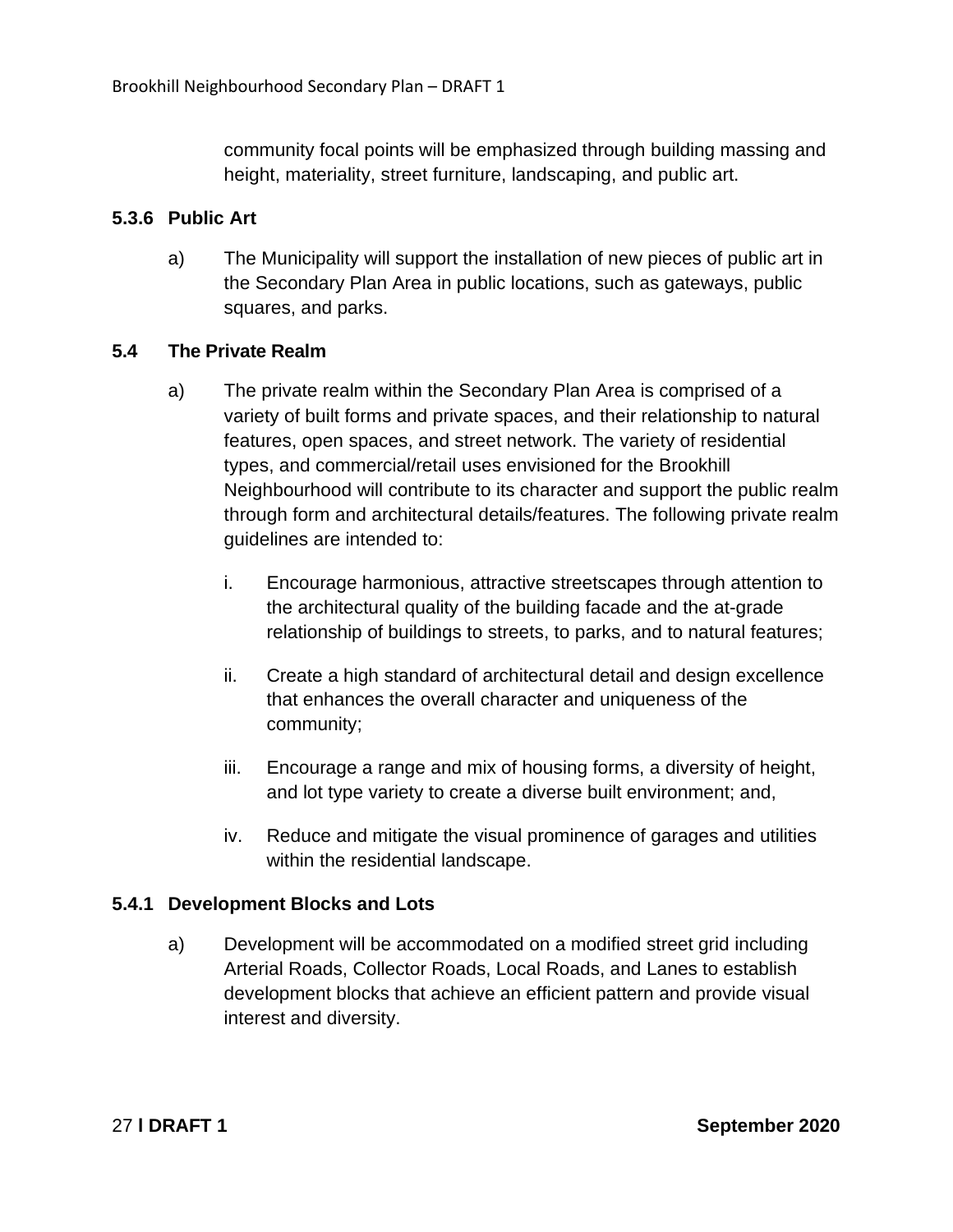- b) Where possible, development blocks should maximize solar gains through building orientation and layout to maximize potential for passive and active solar energy.
- c) The size and configuration of each development block will:
	- i. Be appropriate for its intended use;
	- ii. Facilitate and promote pedestrian movement; and,
	- iii. Provide a sufficient number and, where appropriate, a range of building lots to achieve cost effective and efficient development.
- d) Each development lot in a block will:
	- i. Have frontage on a public road or lane;
	- ii. Ensure buildings are designed to front, face, and feature abutting public streets. Reverse frontage shall generally not be permitted for development within this Secondary Plan Area. Where conditions exist that require reverse frontage, it shall be done to the satisfaction of the Municipality; and,
	- iii. Be of sufficient size and appropriate configuration to accommodate development that reflects the planning and urban design policies set out in this Secondary Plan and attached Sustainable Urban Design Guidelines.
- e) Notwithstanding the provisions of this Secondary Plan, development lots within the Village Corridor or Neighbourhood Centre designations, having substantial frontage on a Type A or C Arterial Road, may be permitted to have a second access to parking provided:
	- i. The lot contains a comprehensively designed mixed use development;
	- ii. The principal access to the required services areas on the lot is from a rear lane;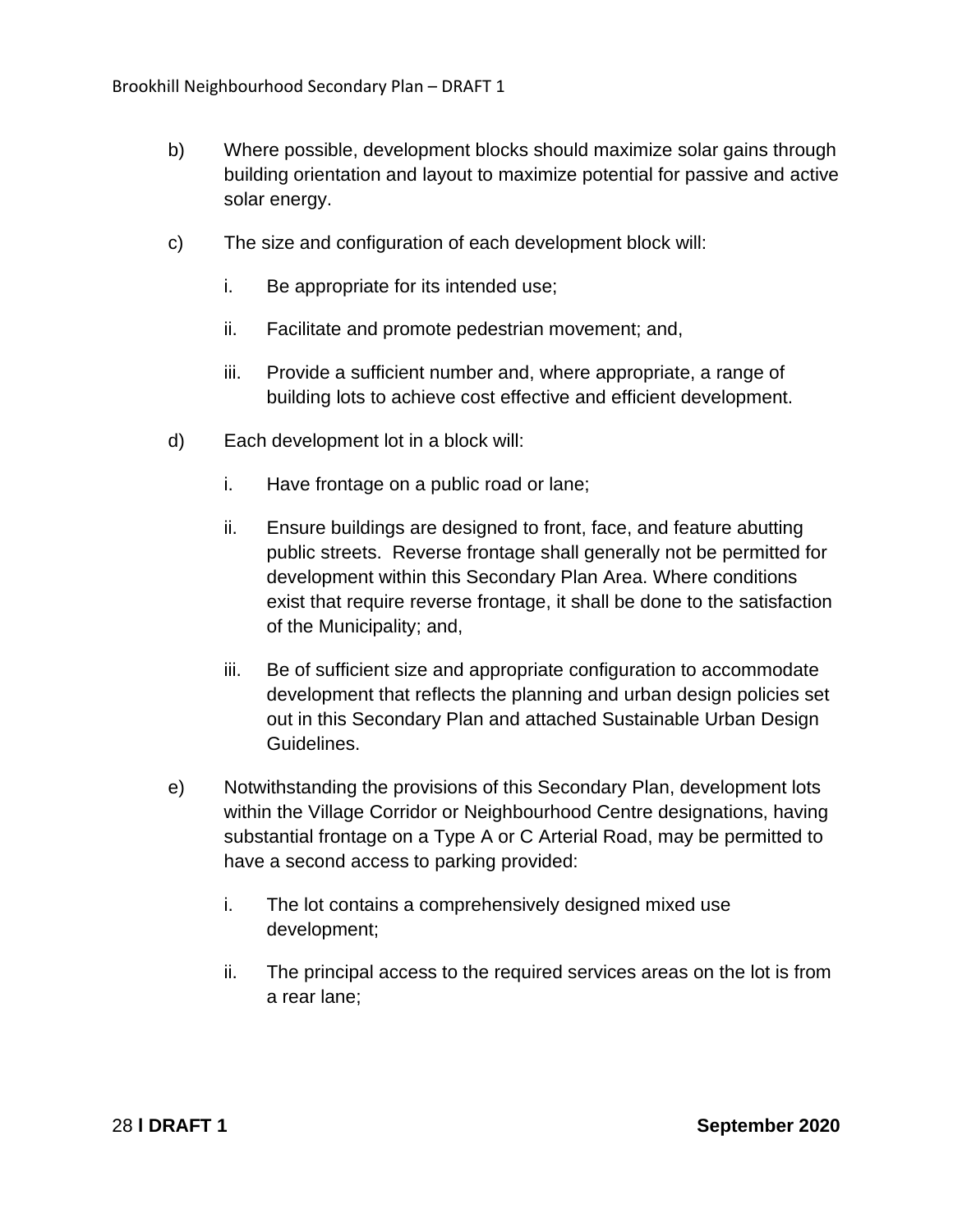- iii. The need for a second access to parking can be demonstrated to be necessary to facilitate the development pattern, but will not interfere with, or promote unsafe traffic and pedestrian movement; and,
- iv. The development pattern is otherwise in conformity with the provisions of this Secondary Plan and Sustainable Urban Design Guidelines.

#### <span id="page-33-0"></span>**5.4.2 Built Form**

- a) Buildings shall be designed for an urban context by directing their primary building facades to the abutting public street. Buildings must be designed for close siting which facilitates street activity and active transportation, with views directed to the street and public spaces rather than towards parking areas and neighbouring sites.
- b) New development will be compatible with adjacent and neighbouring development as per Section 5.2 e) of this Secondary Plan.
- c) To support public transit and for reasons of public safety and convenience, primary entrances shall be clearly visible and located on a public road frontage or onto public open spaces.
- d) Access from sidewalks and public open space areas to primary building entrances shall be convenient and direct, with minimum changes in grade, and shall be generally accessible to people who are mobility challenged.
- e) Architectural styles of individual dwelling units shall complement each other. The various architectural forms within the community shall provide for a harmonious mix of distinctive architecture, which may incorporate both traditional/heritage and modern influences. It is important that the architectural form and architectural style complement the design of the public realm.
- f) To minimize disruptions to the safety and attractiveness of the Type B and C Arterials and Collector Roads, a system of rear lanes may provide the primary access for on-site parking and servicing functions.
- g) To enhance the quality and safety of the public roadscapes throughout the Secondary Plan Area, the construction of parking lots/structures which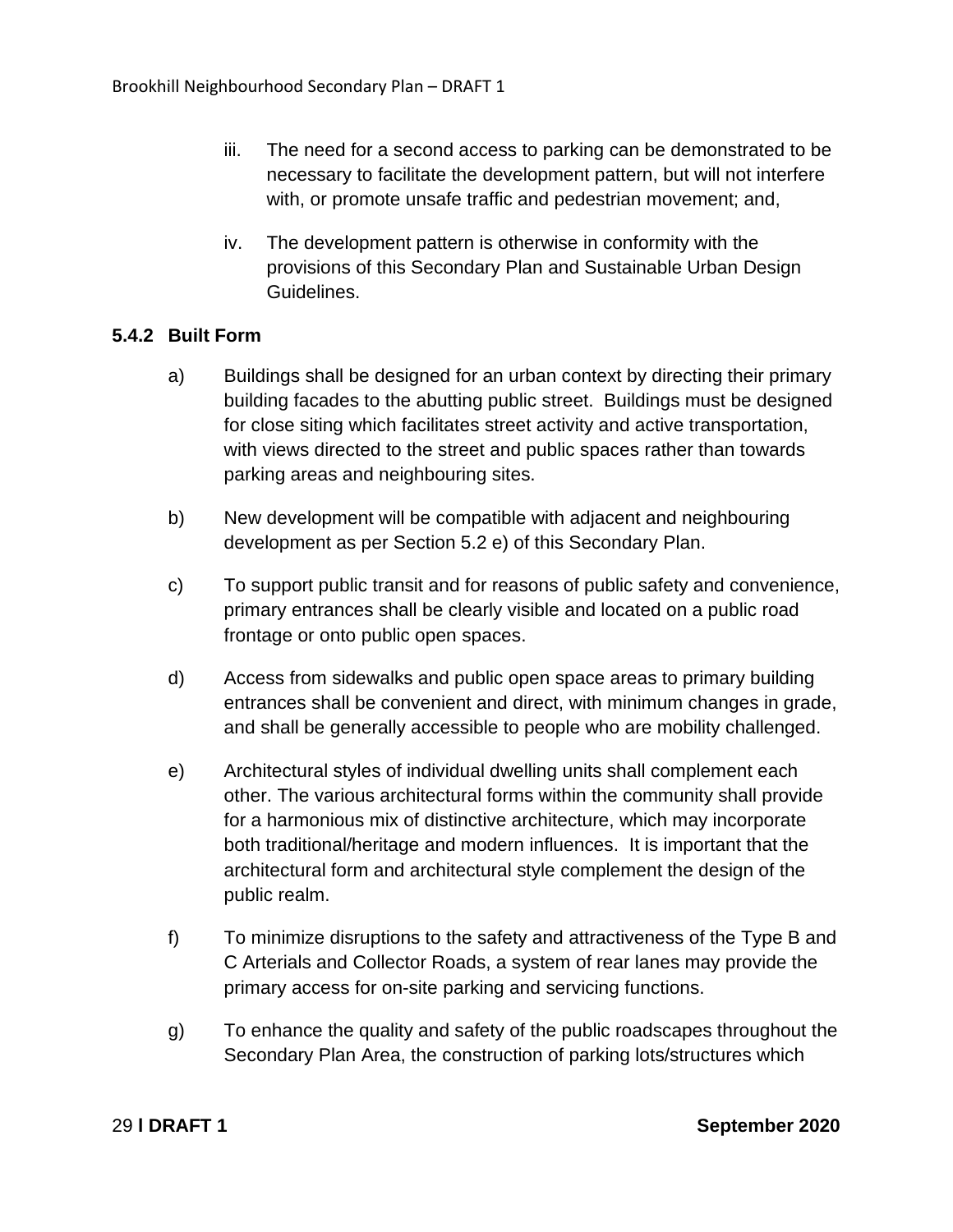occupy significant proportions of the at-grade frontage of public roads shall not be permitted.

h) To reduce the impact of surface parking and to provide at grade amenity areas the provision of structured parking shall be encouraged for higher density forms of development in the Village Corridor and Neighbourhood Centre designations. Where it is not feasible to locate parking in structures either below or above grade, parking should be located to the rear of the principle buildings and/or within the exterior side yard. Appropriate landscaping and screening measures shall be provided to mitigate their visual impact on public views.

#### <span id="page-34-0"></span>**5.4.3 Pedestrian Environment**

- a) To promote safety and security in public places, including roads, *parks*  and open space, schools, public transit routes, and the public use activity areas of buildings, the following measures are necessary:
	- i. The design and siting of new buildings shall provide opportunities for visual overlook and ease of physical access to adjacent roads, parks and open spaces:
	- ii. Clear, unobstructed views to parks and open spaces shall be provided from the adjoining roads; and,
	- iii. Appropriate lighting, visibility and opportunities for informal surveillance shall be provided for all walkways, parking lots, garages and outdoor amenity areas.
- b) To ensure ease of access for the pedestrian and the enjoyment of public roads and other outdoor spaces, the following measures are necessary:
	- i. Public-oriented spaces and activity areas, including entrances, terraces and porches, will be oriented toward public roads; and,
	- ii. Provision of a consistent level of landscape design, incorporating such elements as appropriate paving, planting, fencing, street furniture, lighting, and signage.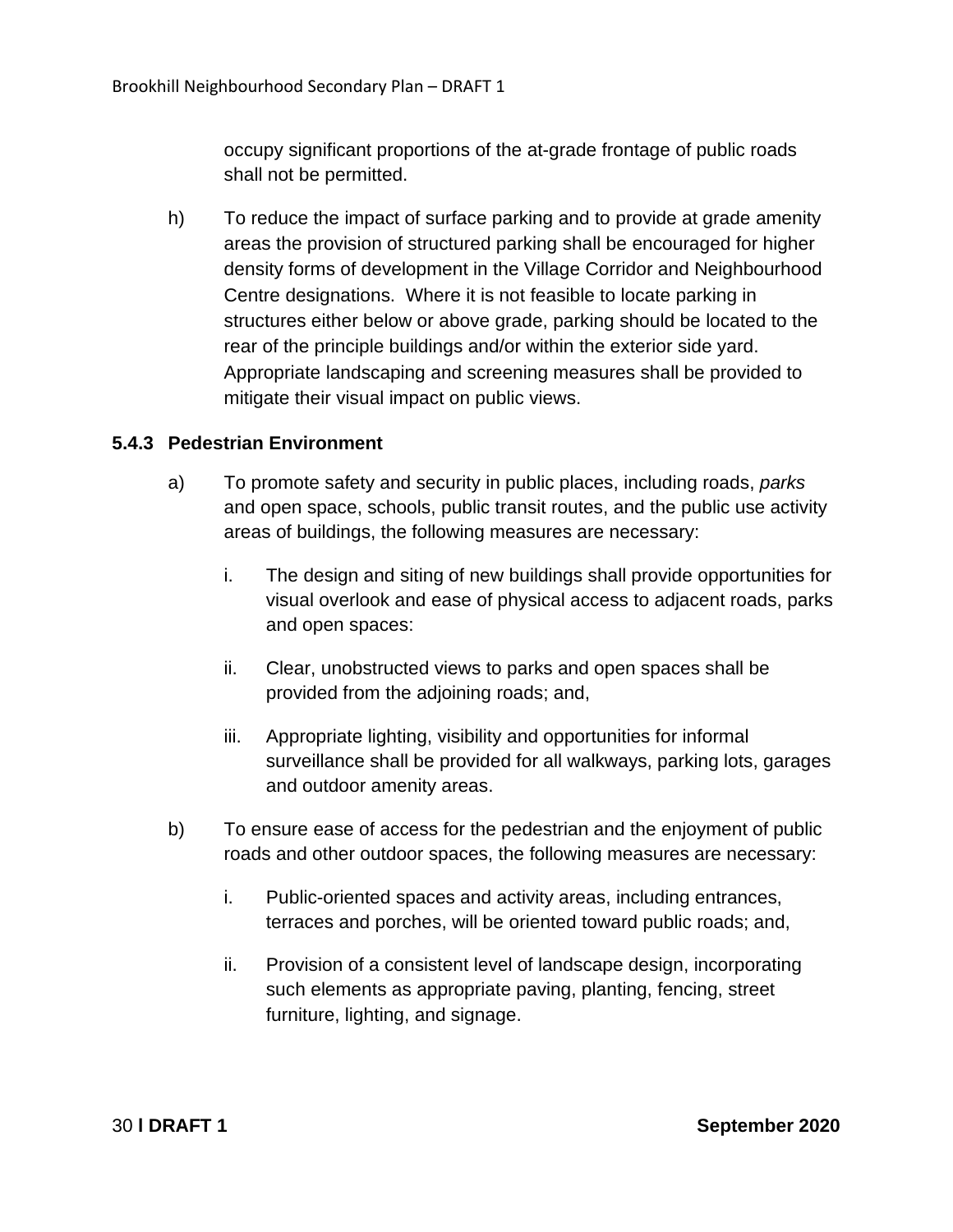#### <span id="page-35-0"></span>**5.5 Accessibility for Ontarians With Disabilities (AODA)**

- a) The Municipality will consider accessibility for persons with disabilities in all land-use planning and development decisions. As such:
	- i. All new and/or renovated Municipally-owned, leased, or operated facilities, parks and open spaces, municipal infrastructure systems, and any other space that is accessible to the public, shall comply with the accessibility requirements as set out by the Ontario Building Code and the Accessibility for Ontarians with Disabilities Act; and,
	- ii. All new private sector development shall incorporate universal physical access features and follow the accessibility requirements as set out by the Ontario Building Code and the Accessibility for Ontarians with Disabilities Act. Accessible private sector development shall be achieved through Site Plan Approval, enforcement of the Building Code, and the implementation of all applicable Provincial legislation and standards.

#### <span id="page-35-1"></span>**5.6 Crime Prevention Through Environmental Design (CPTED)**

- a) All development, with a focus on streetscapes, parks and open spaces, parking lots and other publicly accessible areas, shall include Crime Prevention Through Environmental Design (CPTED) principles, including:
	- i. Adequate lighting;
	- ii. Clear sight lines, allowing views from one end of a walkway to the other;
	- iii. Appropriate landscaping, but avoiding landscaping that might create blind spots or hiding places;
	- iv. Adequate fencing and fenestration;
	- v. Clear signage that delineates permitted use and speed; and,
	- vi. Streetscape and building design that promotes 'eyes on the street'.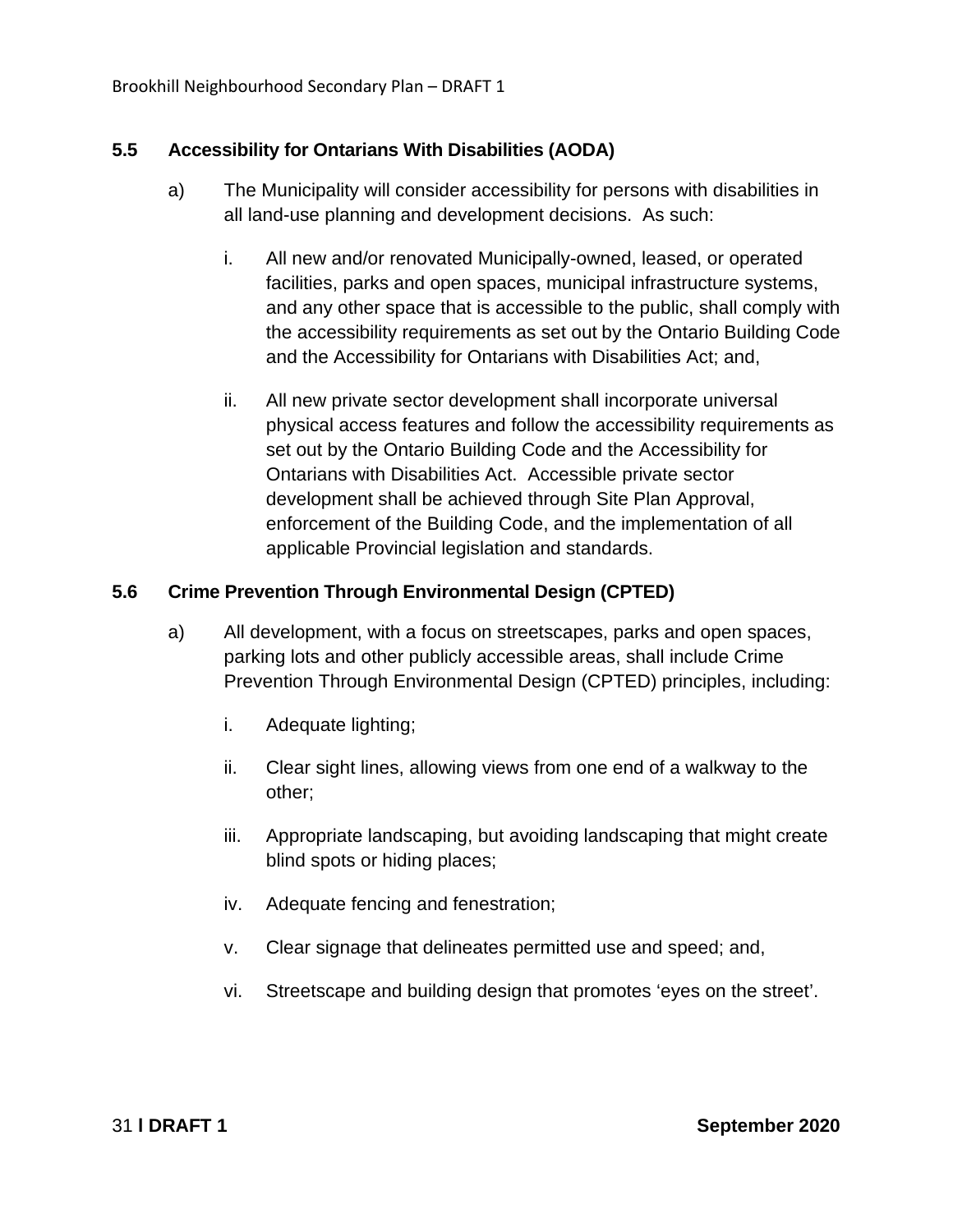# 6.0 ENCOURAGING HOUSING DIVERSITY

# **6.1 Housing**

- a) Housing is vital to the creation of healthy, sustainable, and complete communities. Residents of all ages, income levels and abilities rely on a range and mix of housing types to offer a meaningful place to grow and a safe and secure place to live. An appropriate range of housing choices contributes to the overall health and well-being of communities. By providing a range and mix of housing types, the diverse range of housing needs can be met, and it enables people to live in the community as they progress through the stages of life. The policies of this section are intended to facilitate the provision of a broad range and mix of housing opportunities in appropriate locations in the Secondary Plan Area.
- b) The Secondary Plan shall encourage and support a variety of housing forms, and where appropriate, private, public, and non-profit housing developments designed to provide housing options for seniors including small ownership dwellings, higher density condominium dwellings, building with rental units, as well as developments such as retirement and assisted living facilities that facilitate "aging-in-place".
- c) Each application submitted for proposed draft plan of subdivision shall include the distribution of housing by house form and will identify, in detail, the composition and distribution of the anticipated housing stock and its relationship to the achievement of the housing mix objectives of this Secondary Plan, and the Provincial requirement to achieve a minimum *net density* of 50 residents and/or jobs per hectare within the Secondary Plan Area.
- d) New residential buildings should incorporate universal physical access features and follow the accessibility requirements as set out by the Ontario Building Code (OBC) and the *Accessibility for Ontarians with Disabilities Act.*
- e) All of the relevant policies of Section 6 of the Official Plan apply to all new residential development within the Brookhill Neighbourhood. The Official Plan states that a broad range of housing types, tenure, and cost is encouraged to meet the evolving housing needs of people of all ages, abilities, and income groups in the Municipality. Providing a range of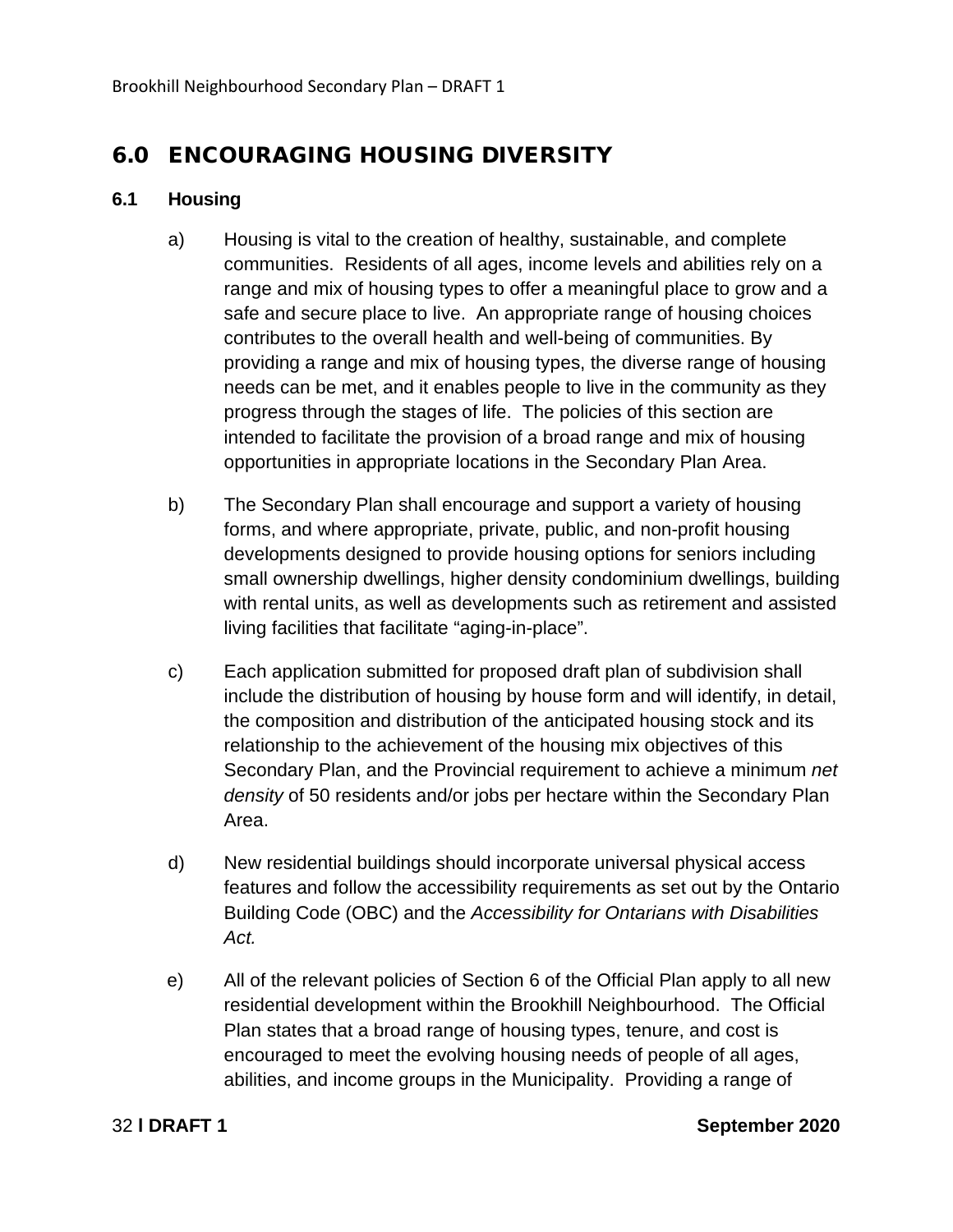housing types includes not only various forms, sizes, and tenures, but also includes affordable and special needs housing.

- f) Residential development abutting the Natural Heritage System shall be oriented and developed in a manner that is compatible, complimentary, and supportive of the natural heritage features and ecological functions of the system.
- g) All residential development shall be consistent with the Sustainable Urban Design Guidelines attached to this Secondary Plan as Appendix B and submit an Urban Design Brief as a component of a development application.
- h) Individual site access for any permitted residential use adjacent to any Arterial Road shall be discouraged. Residential uses fronting on an Arterial Road or Collector Road may be developed on the basis of rear lanes. Further, a variety of interface techniques may be permitted, including window roads and/or flankage lots, however a landscaped berm must be provided, creating a 'Green Corridor' concept for the Bowmanville Avenue right-of-way. Noise attenuation fencing will be discouraged.
- i) Home occupations may be permitted in residences if they are compatible with the surrounding uses and subject to the inclusion of appropriate provisions in the Zoning By-law.

# **Live/Work Units**

- j) The Municipality will encourage live-work opportunities through a combination of flexible zoning permissions and accommodations for combined residential and business or personal services, office uses, where appropriate, to facilitate home-based employment, which ensures proximity between housing and jobs and provides a mix of uses.
- k) Live-work units should be located along Collector Roads, transit routes, or at the gateway to a neighbourhood. These units provide not only higher densities to help support transit systems but a diverse range of shops and services that are within a convenient walking distance of the majority of adjacent residential neighbourhoods.
- l) Live-work development is subject to the following: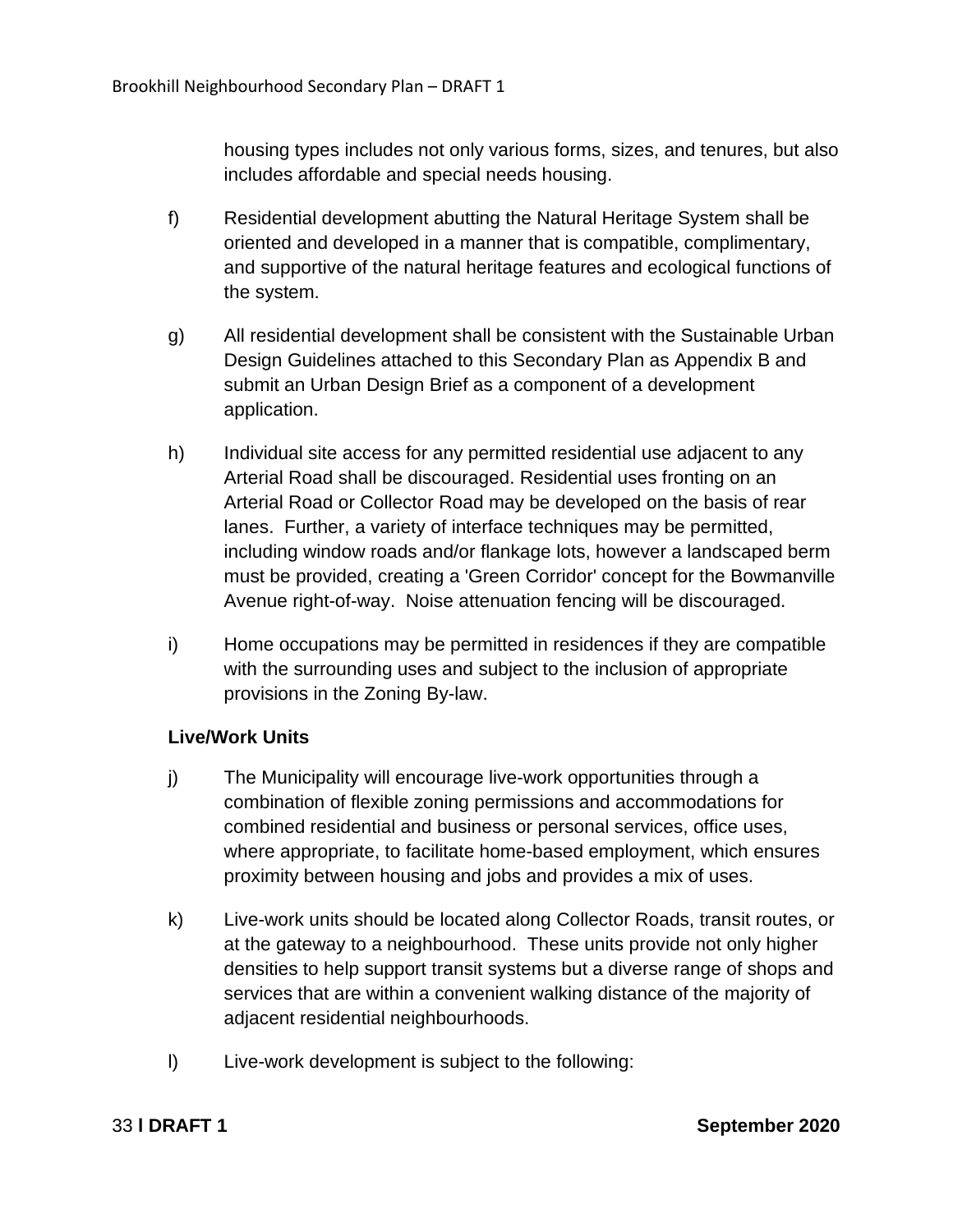- i. Permitted within street and block townhouses;
- ii. The first floor within any live-work unit may be used for commercial, retail, and office uses, and be oriented towards a public road; and,
- iii. Off-street parking in front of buildings is prohibited. Parking should be accommodated through on-street parking or in driveways located off a rear lane.

## **Additional Dwelling Units**

- m) Additional dwelling units shall be permitted within residential areas in a new single detached dwelling, semi-detached, dwelling, and townhouse dwelling, including in an ancillary structure to one of these dwellings. Only one additional unit is permitted per property.
- n) Additional dwelling units can be created without triggering a development charge.

### **Garden Suites**

o) Garden Suites are permitted in conjunction with all permitted single detached dwellings, subject to the provisions of a Temporary Use By-law and the policies of Section 6.3 of the Official Plan.

# **Assisted and Special Needs Housing**

- p) Assisted and special needs housing shall be integrated into residential areas and in close proximity to community facilities to support access to everyday needs.
- q) Assisted and special needs housing shall be subject to the provisions of Section 6.3 of the Official Plan.

### **6.2 Affordable Housing**

- a) The Secondary Plan supports the provision of affordable housing for lowand moderate-income households in accordance with the definitions and policies of the Province.
- b) The Secondary Plan supports the Municipality's affordable housing objectives by requiring a variety of housing sizes and types and permitting accessory apartments, as per Policy 6.3.5 of the Official Plan. Affordable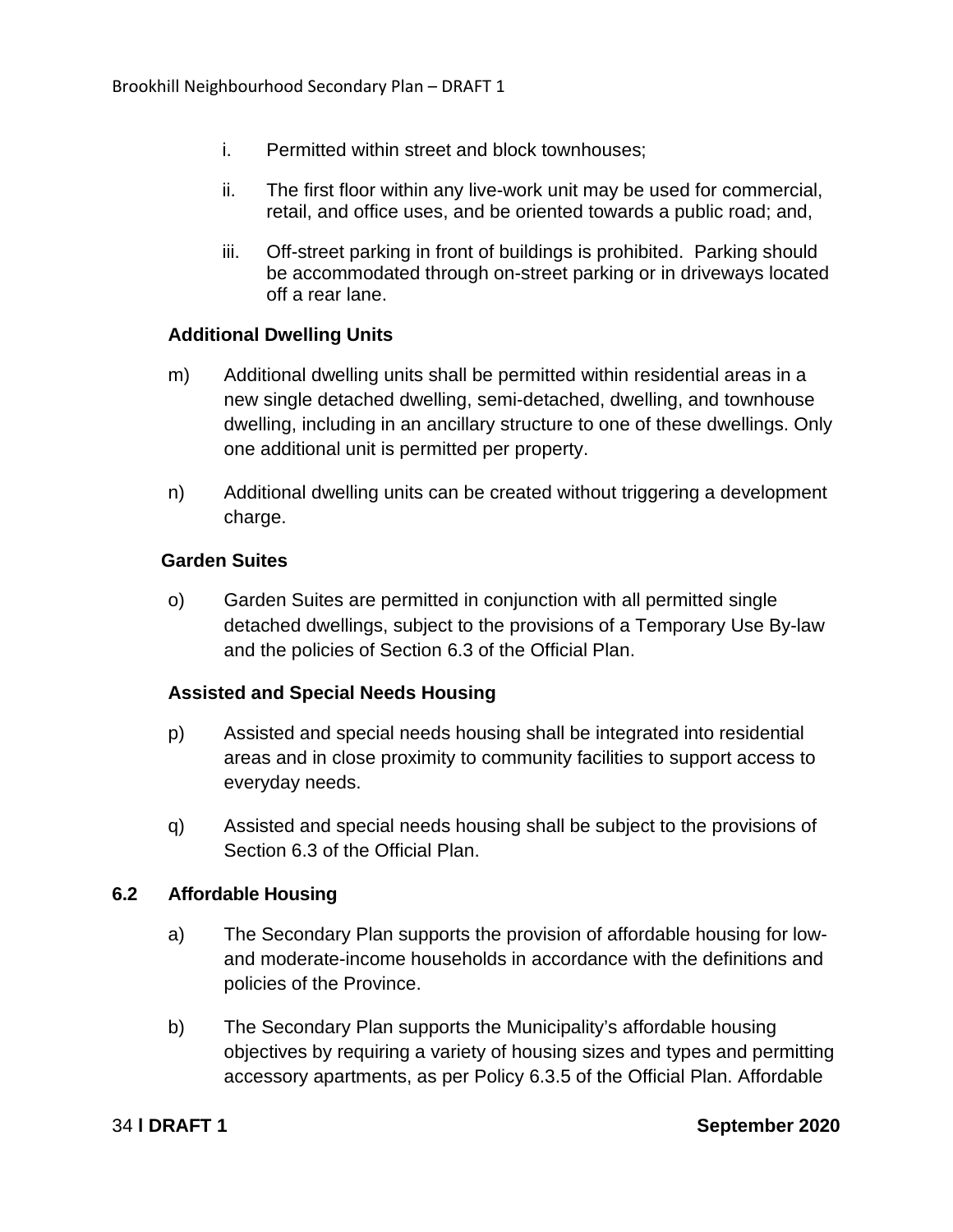housing will be achieved through Municipal Regulatory and Process Tools, Land Based Incentives, and Financial Incentives.

- c) As an incentive for the provision of affordable housing, as defined in Section 24.2 of the Clarington Official Plan, reductions in the minimum parking requirements under the Zoning By-law may be considered by the Municipality on a site-by-site basis where housing that is affordable is provided as part of a development proposal.
- d) In addition, the Municipality will explore other potential incentives under a Community Improvement Plan or other legislated tool, such as reduced or deferred development charges, reduced application fees, grants and loans, to encourage the development of affordable housing units and purpose-built rental housing. The Municipality will also encourage Durham Region to consider financial incentives for these types of development.
- e) The Municipality shall explore options such as the dedication of land, or payment-in-lieu, to support the construction of affordable housing units in Clarington.
- f) The Municipality will work with other government agencies and the private sector, to promote innovative housing forms, development techniques, and incentives that will facilitate the provision of affordable housing.
- g) The Municipality shall encourage, as a component of the affordable housing target, the provision of housing that is cost-subsidized (i.e. assisted housing) and is necessary to meet the needs of households unable to find affordable housing through the private market. Such assisted housing may be provided by the public or private sector and may be in conjunction with government programs for seniors.
- h) Affordable housing will be encouraged to locate in proximity to local community facilities and existing or potential public transit routes and active transportation facilities.

# **6.3 Accessible Housing**

a) The Municipality shall work with appropriate agencies to ensure an adequate supply of appropriately scaled accessible housing forms including assisted living; special needs housing; nursing homes and other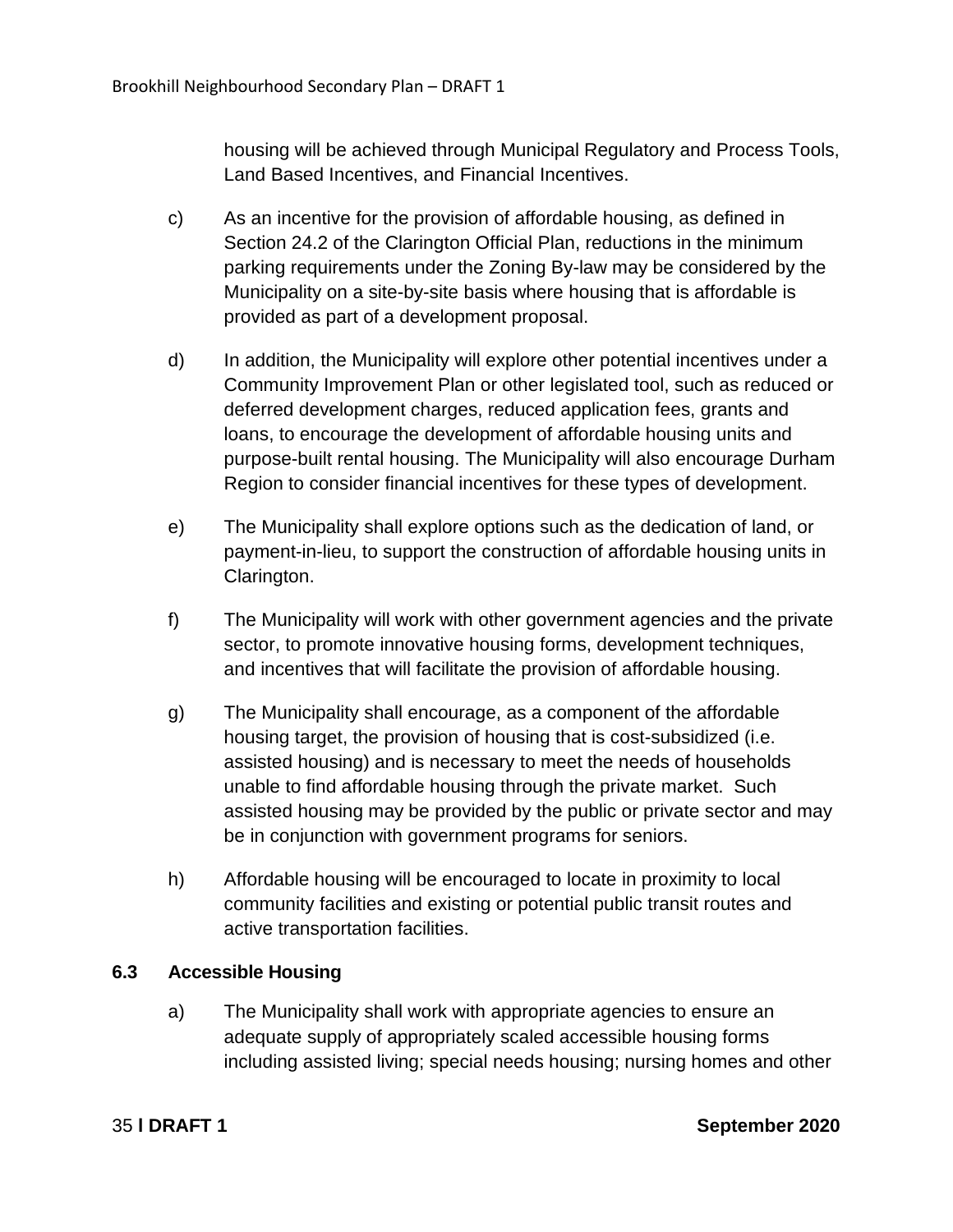forms of housing for seniors; and innovative housing models such as cohousing.

b) Appropriately scaled accessible housing forms shall be integrated into the Neighbourhood Centre and Village Corridor where community services and amenities are easily accessible to ensure people with special needs have the best opportunity to care for themselves as much as possible in a non-institutional setting.

# 7.0 CELEBRATING OUR CULTURAL HERITAGE

- a) Cultural Heritage resources include archaeological and historic resources, built heritage resources, and cultural heritage landscapes. The combination of human-made buildings and structures, as well as the natural landscape create an area that is valued by the community.
- b) The conservation and enhancement of significant cultural heritage resources shall be consistent with the provisions of Chapter 8 in the Official Plan and all relevant Provincial legislation and policy directives.
- c) Prior to on-site grading, construction of infrastructure or development approval, an Archaeological Assessment shall be completed to the satisfaction of the Municipality and the Archaeology and Heritage Planning Unit of the Ministry of Citizenship, Culture and Recreation.
- d) No grading or other disturbance shall take place on any site within the Brookhill Neighbourhood Secondary Plan Area prior to the issuance of a letter of clearance from the Ministry of Citizenship, Culture and Recreation.
- e) In addition to the policies of the Official Plan, when reviewing applications for zoning amendments, site plan approval, demolition, minor variance, or the provision of utilities affecting lands/properties adjacent to a designated cultural heritage resource, the Municipality will ensure that the proposal is compatible by:
	- i. Respecting the massing, cladding materials, profile and character of adjacent heritage buildings;
	- ii. Having regard and approximating the width of nearby heritage buildings when constructing new buildings facing the street;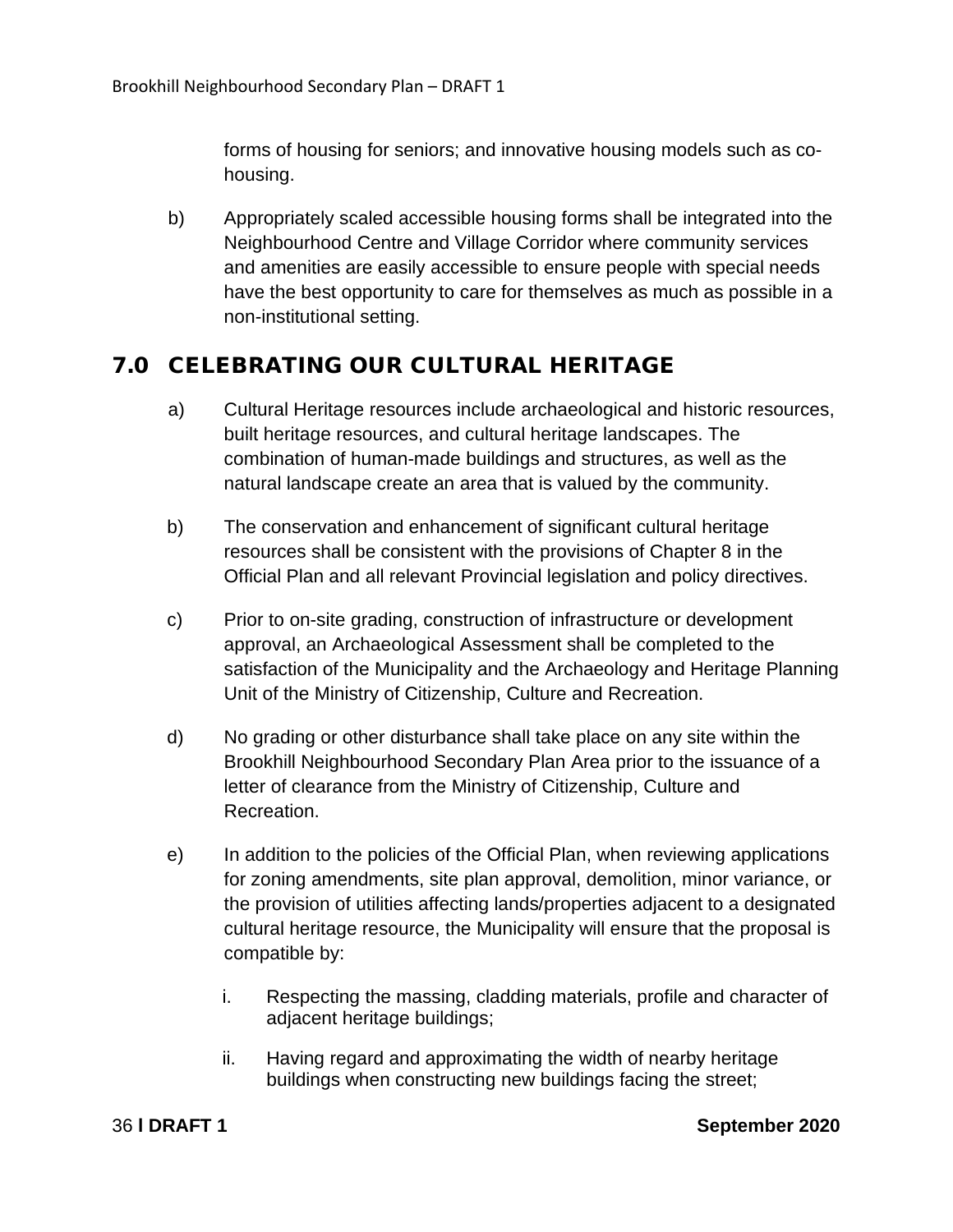- iii. Approximating the established setback pattern on the street;
- iv. Orienting the building to the street in a similar fashion to existing heritage buildings;
- v. Ensuring that parking facilities are compatibly integrated into heritage areas by locating them to the rear of the property; and,
- vi. Requiring local utility companies to place metering equipment, transformer boxes, power lines, conduit equipment boxes, and other utility equipment and devices in discrete locations that do not detract from the visual character or architectural integrity of the heritage resource.

# 8.0 MOBILITY AND STREETS

a) The Secondary Plan shall provide for a balanced transportation system that promotes active transportation facilities to encourage walking and cycling. This Plan requires that a highly walkable community is developed based on an interconnected network of streets with pedestrian supportive streetscapes that provide for ease of access, orientation, and safety for pedestrian, cyclists, and motor vehicles to ensure that all members of society have a range of transportation options.

# **8.1 General Mobility Policies**

- a) The road network serving the Secondary Plan Area will designed with complete streets principles to accommodate all modes of travel while prioritizing transit, cycling, and walking to balance the needs of all users.
- b) The policies applicable to the provision of transportation services within this Secondary Plan are within Section 19 of the Official Plan. Notwithstanding the provisions of Section 19, roads shall be provided in accordance with the provisions and standards established through this Secondary Plan.
- c) All road designs shall be consistent with Appendix A Road Standards and Profiles, the Sustainable Urban Design Guidelines included as Appendix B to this Secondary Plan and confirmed through a Traffic Impact Study submitted as part of a development application.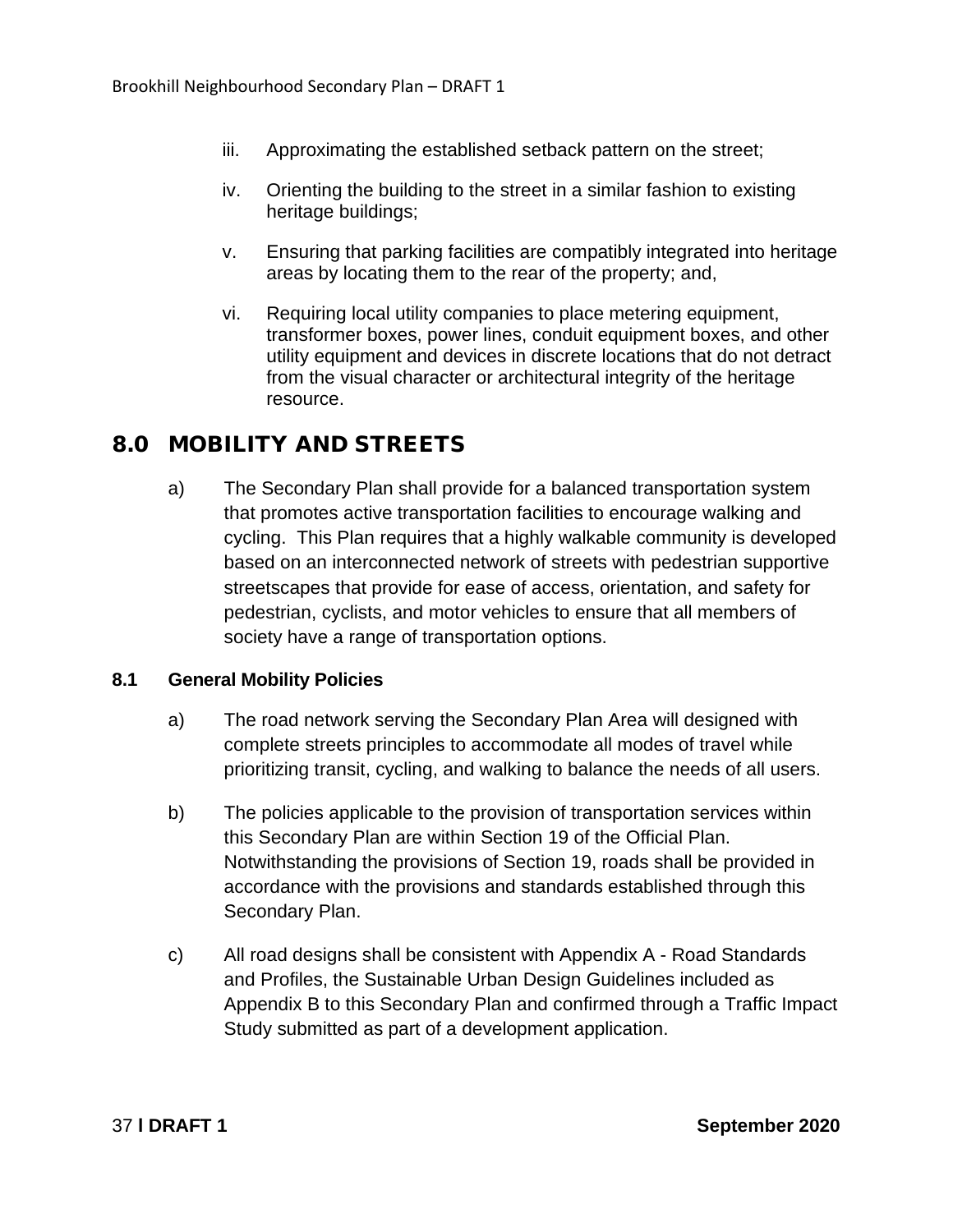- d) The intent of the Secondary Plan is to develop connected and continuous, grid-like multi-modal street network while recognizing constraints such as natural areas that create barriers which limit the achievement of a completely connected street network.
- e) Final route alignments, designs and requirements for roads, trails and other components of the active transportation system shall be established based on the detailed traffic impact studies required at future planning applications (site plans/draft plan of subdivisions). This study shall be completed and the requirements for all active transportation system components confirmed to the satisfaction of the Municipality in consultation with other agencies having jurisdiction, prior to approval of development within the Secondary Plan Area.
- f) All streets will be designed as important components of the public realm, providing a network that is appealing for pedestrians, cyclists, motorists and in the longer term, transit users. The road network shall be designed to provide vistas and view sheds to public parks and open spaces and to the Natural Heritage System to assist in the creation of a sense of place.
- g) Cul-de-sacs, crescent streets, and loop streets will not be utilized unless they are located and provide pedestrian connections to adjacent or nearby significant infrastructure or are abutting the Natural Heritage System.
- h) Minor revisions to transportation routes to incorporate design features such as streetscaping and bikeways may be made without further amendment to this Secondary Plan, provided that the principles of permeability and inter-connectivity are maintained to the satisfaction of the Municipality.

# **8.1.1 Arterial Roads**

- a) Bowmanville Avenue bisects the Secondary Plan Area and will be a key component of the transit system for the area and is identified in the Official Plan as a Type A Arterial Road. Green Road and Nash Road are identified as Type B Arterial Roads and Longworth Avenue is a Type C Arterial Road.
- b) Bowmanville Avenue is a major regional transportation corridor and is identified as a Local Corridor in the Official Plan. Development along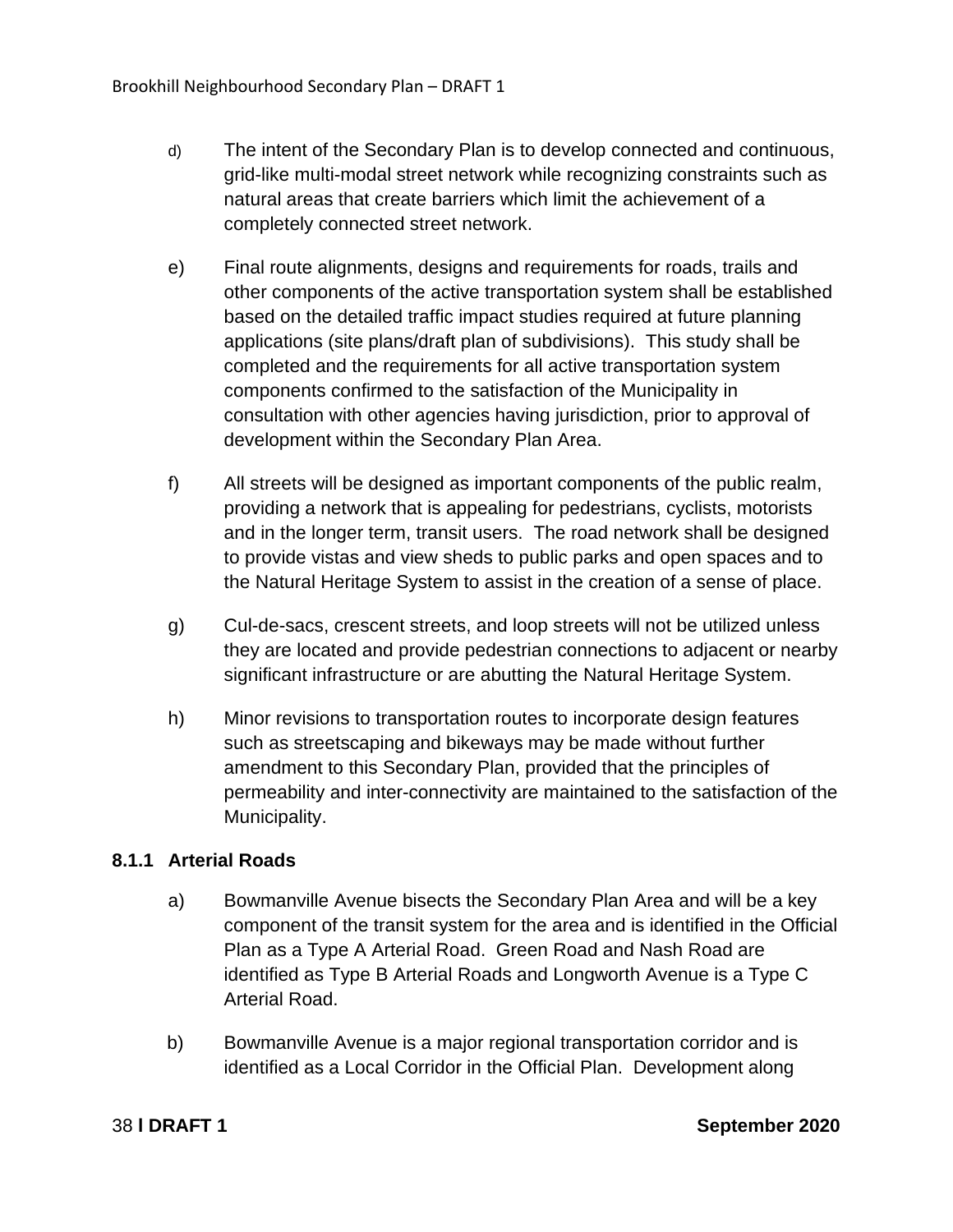Bowmanville Avenue shall be consistent with the policies of Chapter 10.6 of the Official Plan.

- c) Bowmanville Avenue is intended to be a Green Corridor with no direct access provided for any individual *development* proposal or residential land use. Signalized intersections will be installed, where approved by the Regional Municipality of Durham, to provide access to existing development and the primary road network within the Brookhill Neighbourhood. Reverse frontage development will not be permitted adjacent to Bowmanville Avenue. It shall have sidewalks on both sides and bicycle lanes. Additional tree plantings and vegetated berms shall be incorporated into the road allowance or in adjacent areas to promote attractive and safe pedestrian movements.
- d) Driveway access on Green Road, Nash Road, and Longworth Avenue Arterial Roads shall be limited.
- e) Back-lotting or reverse lot frontages shall be avoided where feasible and not considered unless demonstrated to be the only alternative.
- f) All development within the Secondary Plan Area that directly abuts an Arterial Road shall provide appropriate buffering, landscaped open space, and shall consider the aesthetic function of the corridor.
- g) The alignment of the Longworth Avenue extension as shown on Schedule A is approximated and will be determined through detailed planning to determine the appropriate intersection point at Bowmanville Avenue, the appropriate crossing of the Brookhill Tributary and the appropriate setback from the environmentally sensitive lands to the north, west of Green Road. Any resulting modification to the alignment of Longworth Avenue extension shall not require an amendment to the Official Plan or Secondary Plan.

# **8.1.2 Collector Roads**

a) Clarington Boulevard is identified as a Collector Road in the Official Plan and will be extended north from the Longworth Avenue extension to Nash Road, the north boundary of the Secondary Plan Area, to provide for a continuous north-south Collector Road.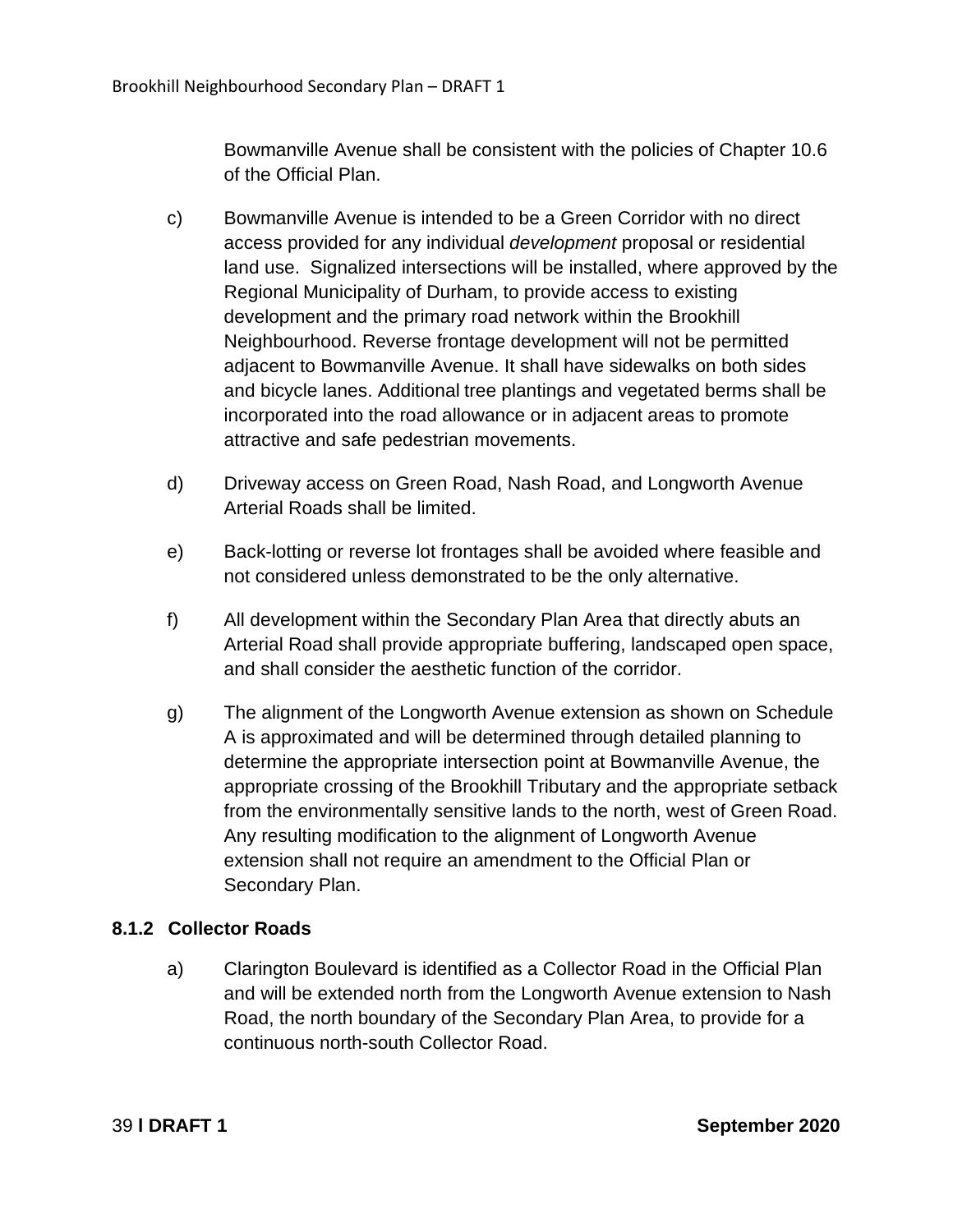- b) Collector Road right-of-way widths shall be designed up to a maximum of 26.0 metres, and in accordance with Section 19 of the Official Plan.
- c) The location and design requirements for Collector Roads will be confirmed and implemented through subsequent development approvals.
- d) Back-lotting or reverse lot frontages shall be avoided where feasible and not considered unless demonstrated to be the only alternative.
- e) Bicycle lanes should be provided in the boulevard on both sides of a 26.0 metre Collector Road.
- f) Roundabouts will be encouraged to be used at the intersection of any two Collector Roads.

# **8.1.3 Local Roads**

- a) The complete Local Road pattern is not identified on any of the statutory schedules to this Secondary Plan. A conceptual Local Road pattern is identified as part of the Sustainable Urban Design Guidelines included as Appendix B to this Secondary Plan. Changes to the identified Local Road Pattern shall not require any further Amendment to this Secondary Plan, provided that the principles of permeability and inter-connectivity are achieved to the satisfaction of the Municipality.
- b) Local roads will have an interconnected street layout with multiple route choices to arterial and collector roads where transit routes and supporting retail facilities are most commonly located.
- c) Local Roads are expected to have a right-of-way width of up to a maximum of 20.0 metres. Lesser right-of-way widths for Local Roads are encouraged.
- d) Local Roads will generally be designed to accommodate on-street parking, sidewalks on both sides, and landscaping in the boulevards.
- e) The location and design requirements for Local Roads will be confirmed and implemented through subsequent development approvals.
- f) Back-lotting or reverse lot frontages shall be avoided, where feasible, and not considered unless demonstrated to be the only alternative.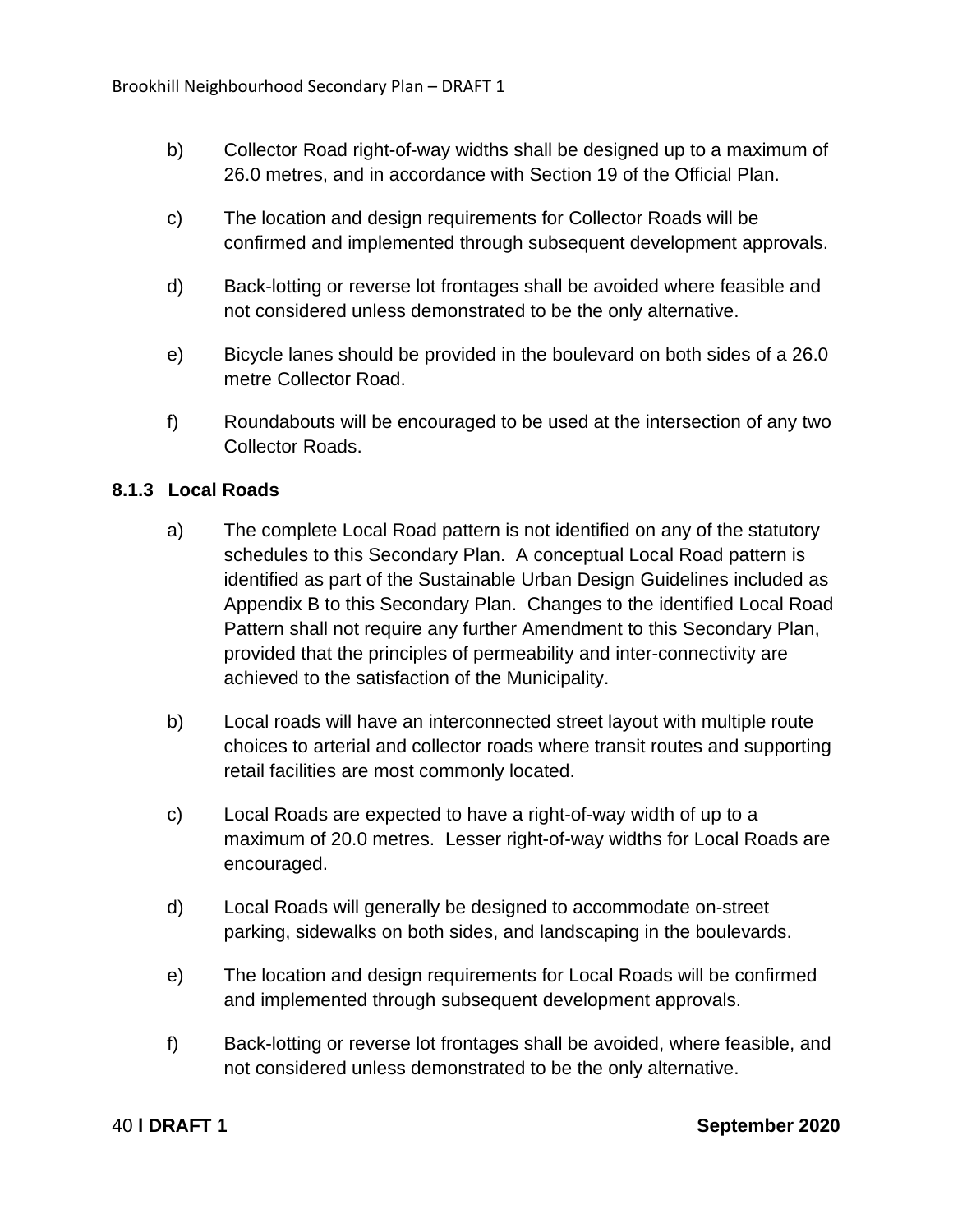# **8.1.4 Lanes**

- a) Lanes shall be used on a limited basis to access a private garage or parking space, or access to the rear yard of a commercial building, and to promote through traffic movements on Arterial and Collector Roads, where individual direct access is limited.
- b) Residential lanes may be provided for dwelling units that front onto Arterial Roads, Collector Roads, or neighbourhood parks. The inclusion of rear lanes provides significant benefits, such as creating safer pedestrian environments through the removal of driveways.
- c) Lanes shall have a maximum right-of-way of 8.5 metres with a pavement width of 6.0 metres.
- d) The use of permeable materials shall be encouraged in areas where insufficient drainage exists.
- e) Public utilities may be located within rear lanes subject to functional and design standards established by the Municipality.
- f) The location and design requirements for residential lanes will be confirmed and implemented through subsequent development approvals.

### **8.1.5 Roundabouts**

- a) The Municipality shall consider the following as general design policies for Roundabouts:
	- i. Roundabouts are intended to calm traffic and direct traffic flows without necessarily requiring stop signs at intersections. The open spaces created in the traffic circles add to the character of neighbourhoods;
	- ii. Whenever Roundabouts are used, they should incorporate significant landscape features, as well as traffic calming devices; and,
	- iii. The design of a Roundabout should ensure safe pedestrian and bicycle movement, as well as ease of snow removal and maintenance.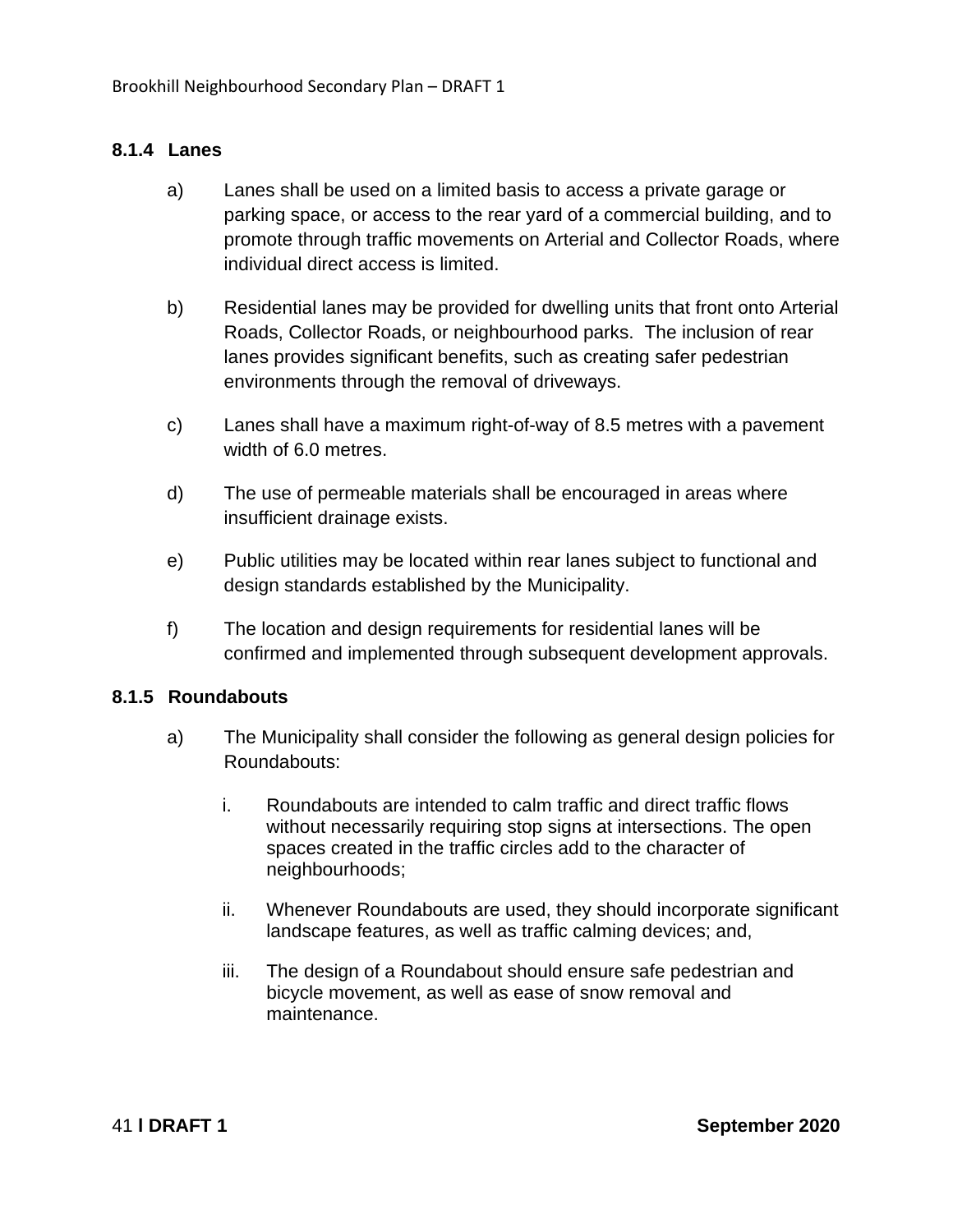# **8.1.6 Public Transit**

- a) The Municipality and Region will develop an appropriate system of transit service for the Secondary Plan Area.
- b) Transit services will be implemented on a phased basis and based on acceptable operational and financial criteria.
- c) To facilitate the development of a transit supportive urban structure, the following measures shall be reflected in development proposals, including the subdivision of land:
	- i. Provision of a local road pattern and related pedestrian routes that provide for direct pedestrian access to transit routes and stops;
	- ii. Provision for transit stops and incorporation of bus-bays where appropriate into road design requirements; and
	- iii. Transit waiting areas incorporated into buildings located adjacent to transit stops.

# **8.1.7 Traffic Calming**

- a) Traffic calming will be achieved on neighbourhood streets by using:
	- i. Pedestrian-priority streets, woonerfs or home-zones (i.e., the speed limit is under 15km/hr. and vehicles must yield to pedestrians and cyclists);
	- ii. Street design that discourages vehicle speeding through right-ofway curvature, complimentary streetscape design, building proximity to the street, and boulevard street tree planting.
	- iii. Minimum traffic lane widths; and/or,
	- iv. Minimum number of traffic lanes in the roadway.
- b) On-street parking is an excellent traffic calming device to slow traffic, and acts as a safety buffer separating the pedestrian realm from vehicles. Onstreet parking should be designed as follows: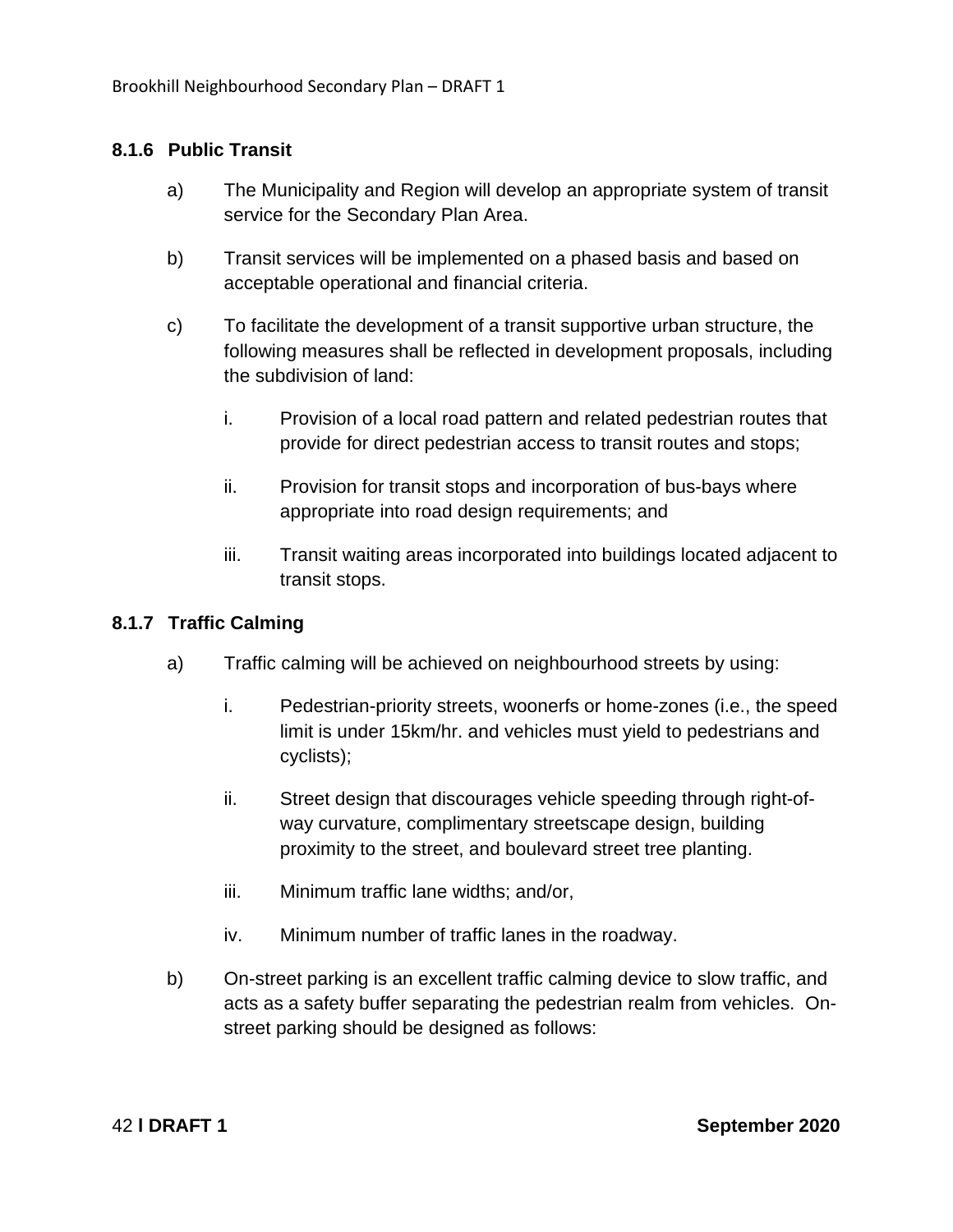- i. Parking should be provided on at least one side of the street for all Local and Collector Roads; and,
- ii. On-street parking areas may be demarcated with a special pavement treatment in limited special areas in order to distinguish the parking lane from the roadway.

## **8.1.8 Pedestrian and Bicycle Path System**

- a) The Secondary Plan Area shall have pedestrian and bicycle path systems which serve the entire community, and which are linked with other pathway systems in the Municipality. Pedestrians and cyclists will be appropriately accommodated within the entire road network, and within the trails network.
- b) Trails for pedestrians and cyclists within the Secondary Plan Area shall be consistent with the Sustainable Urban Design Guidelines attached to this Secondary Plan as Appendix B.
- c) The Municipality shall require that the recreational trail system along the Brookhill Tributary and accessing the Bowmanville Creek Valley Trail to be constructed as a condition of draft approval for any plan of subdivision, or site plan approval which includes, or is adjacent to, the Brookhill Tributary lands, or through appropriate cost-sharing arrangements between landowners.
- d) Trail design and type will be based on each site's sensitivity in order to minimize environmental impacts.
- e) The trails system may include trails within natural features, stormwater management facilities, open spaces, parks, and the road system.
- f) The trail system is to provide both a recreational and utilitarian function. Accordingly, connections will be made to the road network, the Neighbourhood Centre, and the existing trail system.
- g) Multi-use trails, where adjacent to the street system, will generally be separated from the road right-of-way by a landscaped berm.
- h) Trails will be designed to accommodate a range of users and abilities. Slopes, where possible, should be under 5 percent. Curb-cuts and other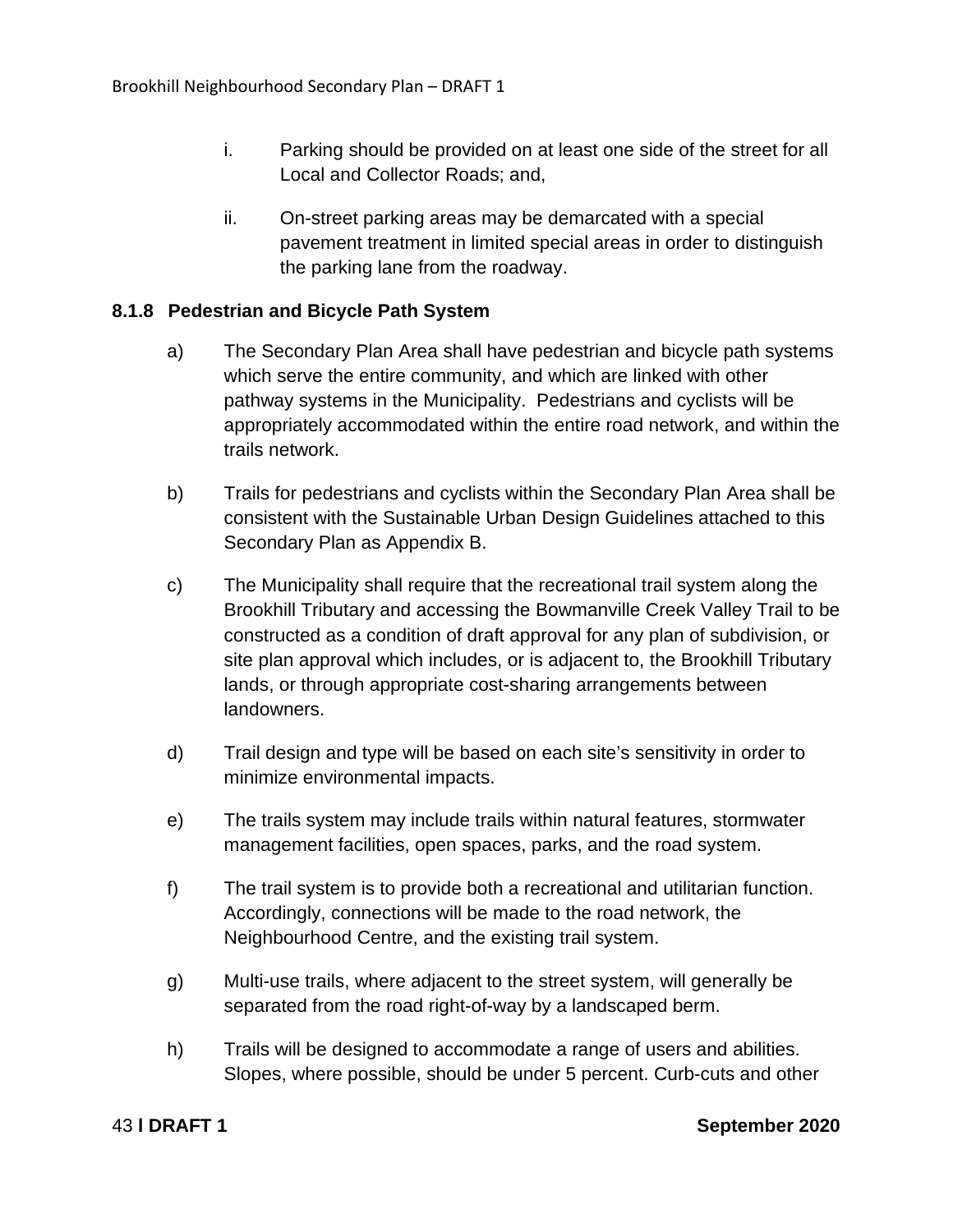safety measures and design elements must be provided to improve access at road crossings. The use of permeable materials may be considered for trail development in areas where sufficient drainage exists. Trails with asphalt surfaces may be incorporated into the trails system to address accessibility and active transportation needs.

- i) Trails located in proximity to sensitive natural features, or *adjacent* to stormwater management facilities should incorporate interpretive signage at various locations to promote stewardship initiatives that will protect and enhance the features and functions of the natural *environment*.
- j) The Municipality may require trail corridors to be dedicated for public purposes as a condition of draft approval for a plan of subdivision.
- k) The Secondary Plan encourages increased bicycle and pedestrian traffic subject to the following policies:
	- i. Dedicated bicycle/pedestrian paths will be provided in new developments to create linkages to centres of activity and the sidewalk/trail system;
	- ii. Rights-of-way for bicycle/pedestrian paths will be dedicated as part of the land requirements for transportation and will be dedicated as public rights-of-way as part of new development or redevelopments;
	- iii. Adequate provision will be made in the planning, design, and development of the Secondary Plan Area to ensure safety and efficient bicycle/pedestrian movement;
	- iv. Pedestrian circulation will generally be on sidewalks or multi-use trails adjacent to roads and shall be separated from the road by a landscaped boulevard. Exceptions may be considered where insufficient right-of-way widths exist, or other terrain constraints exist;
	- v. The active transportation network will connect to major destinations, such as neighbourhood parks and community gardens, in order to provide convenient and safe access to facilitate travel by alternate modes of transportation;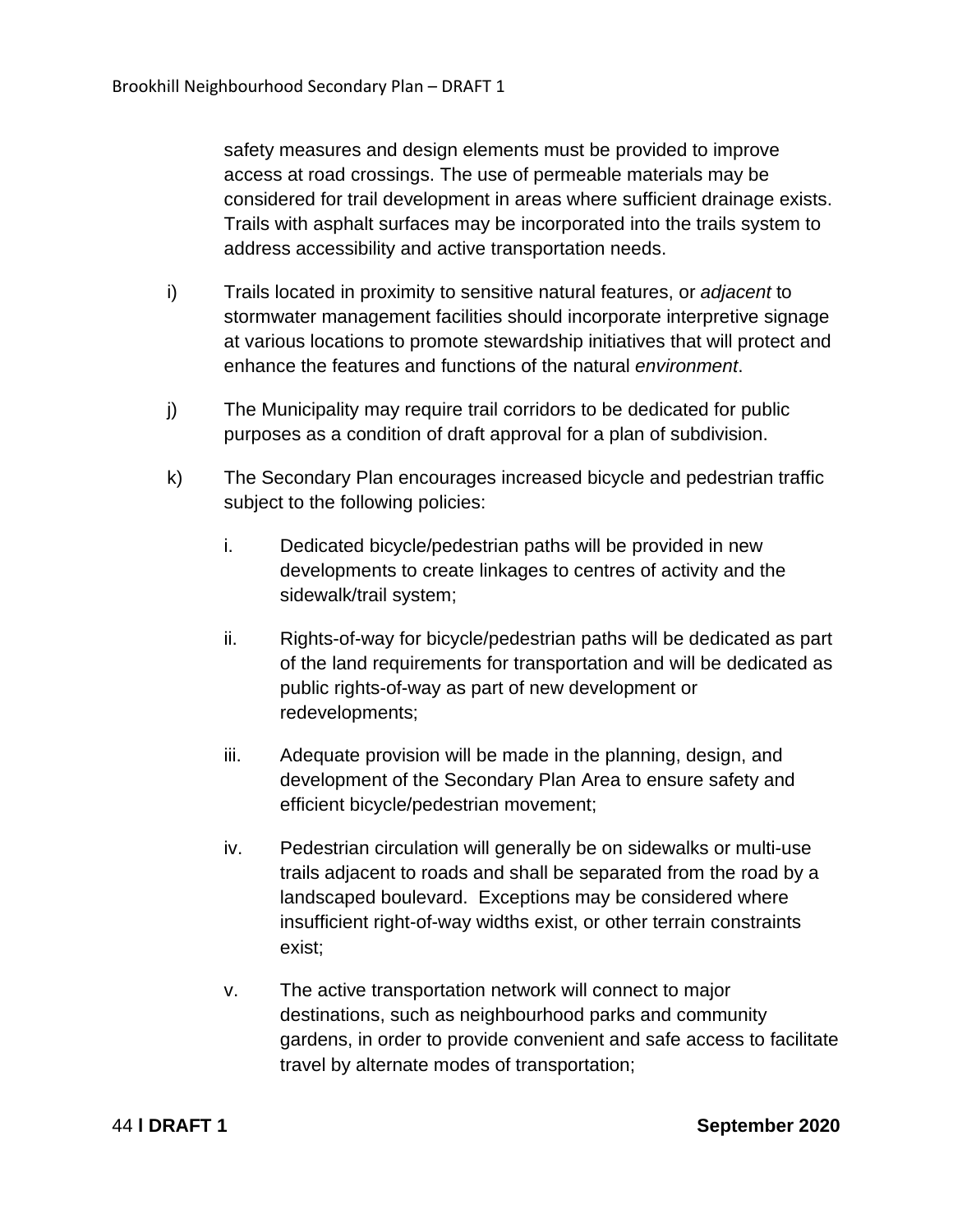- vi. Trails and bicycle routes shall be clearly signed regarding permitted use and speed. Wayfinding signage shall be provided throughout the trail network;
- vii. Vehicular crossings of off-street trails shall be minimized; and,
- viii. Trail crossings of roads shall ideally be located at an intersection where trail users can be afforded the right-of-way. At trail crossings at a midblock location along a road, provisions should be made for a signed trail crossing to alert drivers of the likely presence of trail users.

# **8.1.9 Parking**

- a) On-street parking will be encouraged at appropriate locations on all roads, with the exception of Type A and Type B Arterials in order to provide for anticipated parking needs and to assist in calming traffic movement and thereby enhancing pedestrian safety.
- b) Off-street parking for all uses shall be required and shall be provided onsite in accordance with the provisions of the implementing zoning by-law.
- c) Subject to the findings and recommendations of an Internal Traffic Study, on-street parking may be approved at certain locations for specified times of the day to satisfy a portion of the parking requirements of adjacent nonresidential development.

# 9.0 PARKS AND COMMUNITY FACILITIES

a) An important aspect of building a healthy and vibrant community is the provision of a range of passive and active public parks and open space areas. The policies of this Section are intended to provide an integrated system of municipally owned Neighbourhood Parks and Parkettes, and other publicly accessible open space areas and pathways within the community.

# **9.1 General Policies for Parks**

a) Wherever feasible, lands designated Environmental Protection Area shall be incorporated into the parks and open space system for leisure uses and compatible, passive recreational functions. Such lands shall not be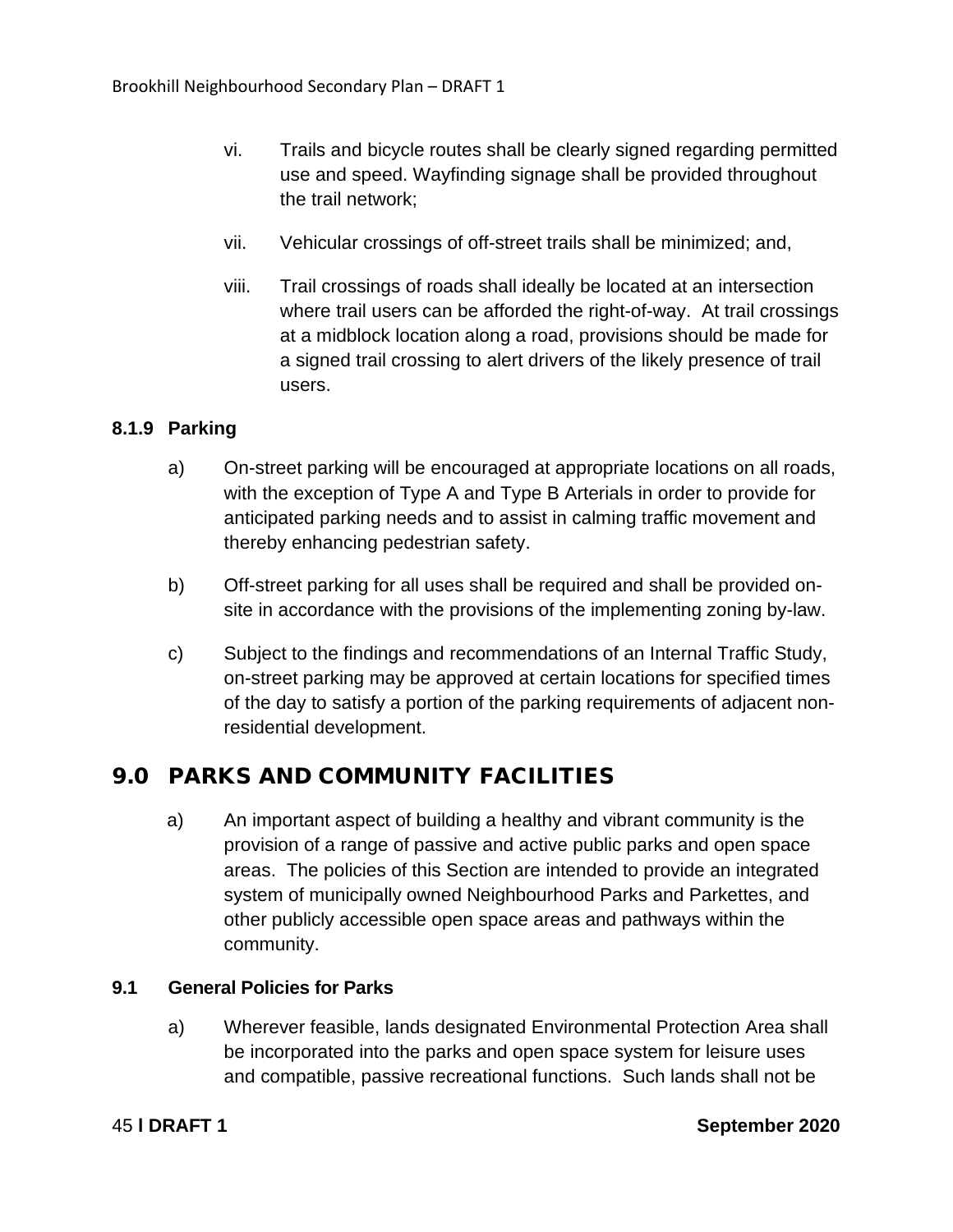included as part of the parkland dedication requirements identified in this Secondary Plan.

- b) Parks that are in proximity to residential uses shall be designed so as to minimize any potential negative impacts on the residential uses.
- c) Park and open space design shall reflect the requirements of the Sustainable Urban Design Guidelines and shall consider the following:
	- i. Have regard for Crime Prevention Through Environmental Design (CPTED) principles and the Accessibility for Ontarians with Disabilities Act (AODA).
	- ii. New trees and landscaping within parks should be of a diverse, non-invasive, robust species selection, drought tolerant, and contribute to the tree canopy objectives of the Municipality and Region, and where possible, salvaged from the site or the local area.
	- iii. Bicycle and pedestrian routes to, and within, parks should be accessible, safe, and visible.
	- iv. Bicycle parking should be provided within all parks, regardless of park size.
	- v. Parks, in general, should be accessible and accommodate a range of age groups. Co-locating physical activity spaces for children and adults promotes physical activity in different age groups.
	- vi. The illumination of recreational facilities, including parking areas and playing fields, shall be directed away from the Environmental Protection Area to minimize disturbance to wildlife, to the greatest extent feasible.
	- vii. The inclusion of public art in parks, facilities, and pedestrian spaces is encouraged.
- d) Dedication of lands for Neighbourhood Parks and Parkettes shall be in accordance with the Official Plan.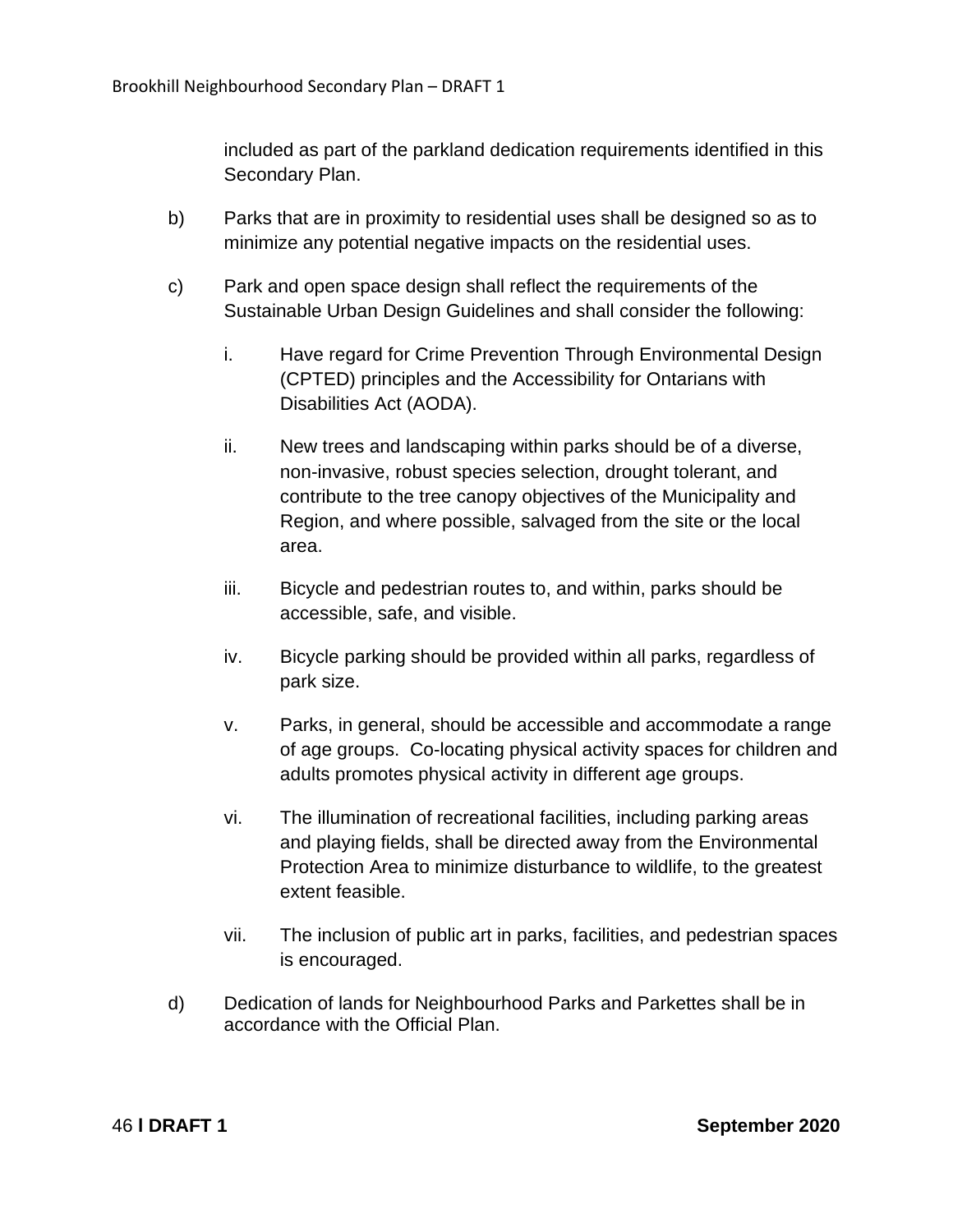# **9.1.1 Neighbourhood Parks**

- a) Neighbourhood Parks shall form the central focus of the overall Brookhill Neighbourhood and shall:
	- i. Be centrally located and approximately within 400 to 800 metre radius (5 to 10 minute walking distance) of all residential uses within the neighbourhood it is serving;
	- ii. Shall have a minimum size of 2.0 hectares and be designed for passive and active recreational facilities such as playground equipment and active sports fields to meet the recreational needs of the neighbourhood residential area(s) as determined through more detailed planning;
	- iii. Where deemed appropriate by the Municipality, be integrated with other community facilities such as schools;
	- iv. Have frontage on a Local and/or Collector Road, with a minimum 60 metres of continuous frontage; and,
	- v. Where appropriate and feasible, be connected and/or integrated with the broader Natural Heritage System and active transportation routes shown on Schedule B to this Secondary Plan.
- b) Neighbourhood Parks are to be accepted as part of the parkland dedication required under the Planning Act.

# **9.1.2 Parkettes**

- a) Parkettes are shown on Schedule A Land Use and Transportation and may be implemented as part of a development application. They are required wherever the Municipality deems it necessary to augment or adjust the park requirements of any neighbourhood
- b) Parkettes are smaller scale parks, between 0.5 to 1 hectare in size, and are intended to provide passive open space areas, serve as focal points within sub-areas of each neighbourhood, and shall:
	- i. Be easily accessible for residents approximately within a 200 to 400 metre radius (3 to 5 minute walking distance);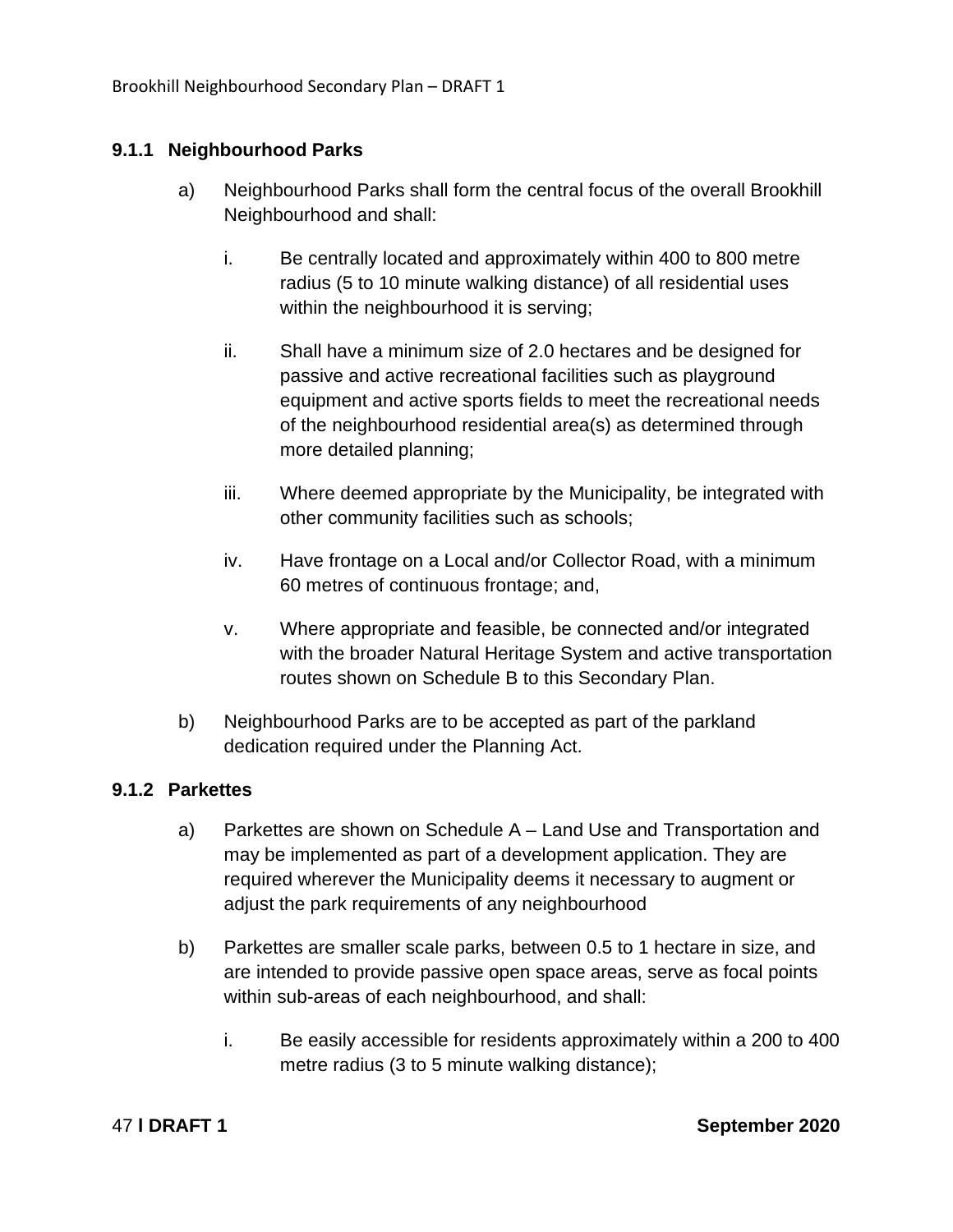- ii. Be designed to have significant public exposure and access. Urban design options include surrounding the park with streets or fronting dwellings directly on to the parkette/village square;
- iii. Reflect the needs of surrounding residents including places to sit and socialize, junior play area for children, and a significant tree canopy for shade; and,
- iv. Be designed with 100 percent public frontage but may be less where other design alternatives achieve public view and access. Public frontage can be a public road, a school, or natural heritage features.

# **9.1.3 Public Squares**

- a) Public Squares are intended to enhance the public realm by providing defined spaces for social interaction and shall be incorporated within the Neighbourhood Centre, Village Corridor, or other high traffic areas.
- b) Public Squares shall be up to 1 hectare in size and can be used for cultural events, public art, farmer's markets, and small-scale outdoor activities/games.
- c) Public squares shall be highly visible from the dominant street frontage and shall be designed to support activity year-round. Amenities such as appropriate paving, landscaped areas, benches, refuse containers, bicycle stands, lighting, public art and other elements that enhance the social and physical *environment* are required.

# **9.1.4 Green Roads/Gateways/Greenways**

- a) Green Roads/Gateways/Greenways are small scale open space features provided as linkages within the open space system or as entrance features to the community to provide for connecting pedestrian and bicycle routes and special identity features within the Secondary Plan Area.
- b) Dedication of lands for Green Streets/Gateways/Greenways shall be considered on a case-by-case basis subject to a review of their individual function and contribution to the neighbourhood as fulfilling parkland dedication requirements.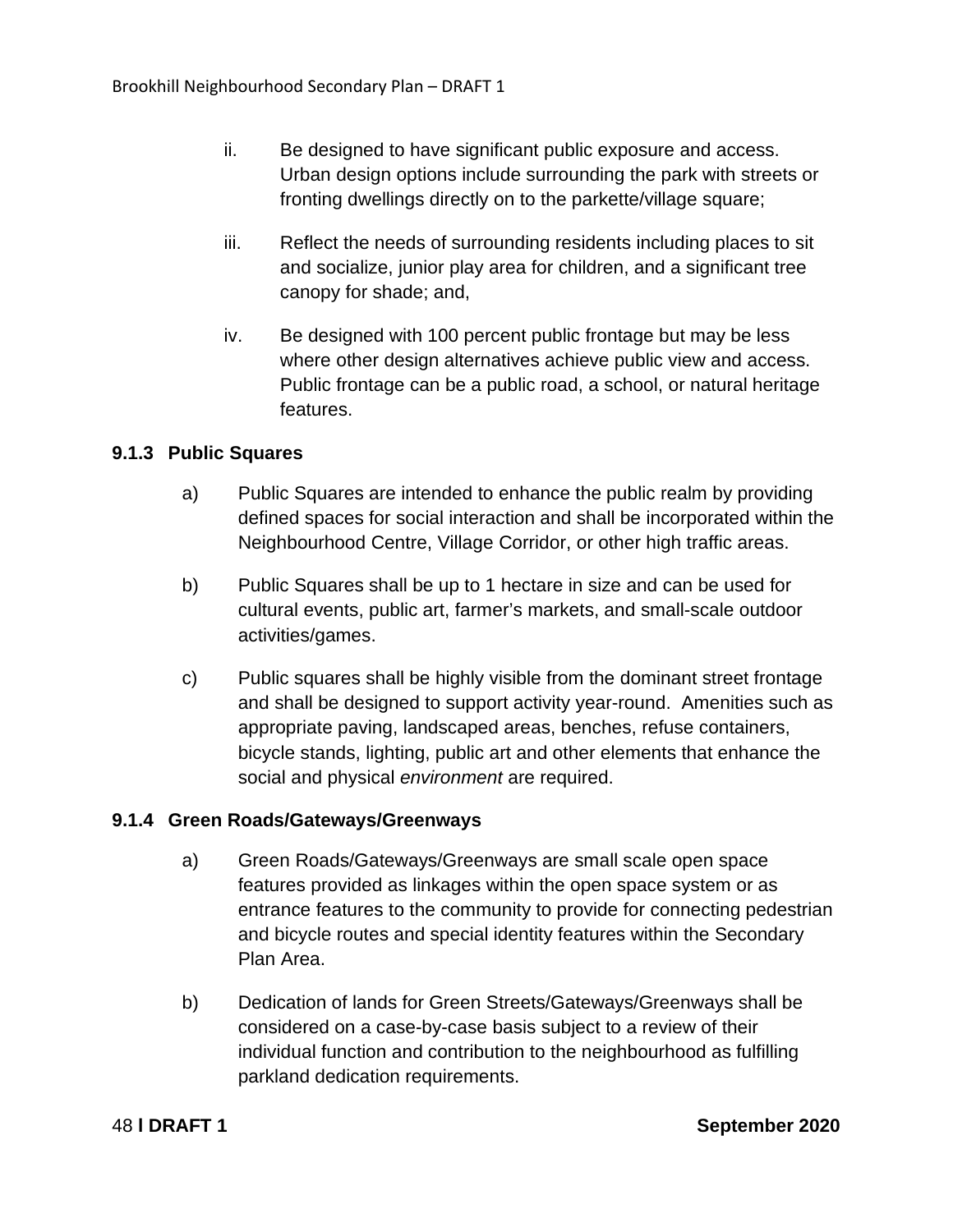# **9.2 Community Facilities**

## **9.2.1 Schools**

- a) Elementary school sites are shown symbolically on Schedule A of this Secondary Plan. Schools support the community structure and patterns of land use and should be located adjacent to public parks, where possible, integrated with the trail system, and central to the community to promote walking or cycling, enabling most students to walk to school. The configuration and size of school sites will be defined in consultation with the School Boards through an application for approval of a proposed plan of subdivision.
- b) Each school site should be centrally located such that the majority of students are within an 800 metre radius or 10 minute walk.
- c) Where a school site adjoins a Neighbourhood Park, the school site shall be sized and designed to provide on-site recreational and athletic uses for the school and to facilitate potential joint use between the Municipality and the respective School Board.
- d) The Municipality will cooperate with the School Boards efforts to maximize the area available for on-site recreational and athletic use through the construction of multiple storey buildings that permit smaller building floor plates.
- e) In the event that all or part of a school site should not be required by a School Board, the following alternate uses shall be permitted in order of priority:
	- i. The Municipality of Clarington shall be given the first opportunity to purchase all or part of the school site; government agencies and community groups with identified needs shall have the second right of refusal:
	- ii. Institutional uses such as private schools, Places of Worship, government buildings, community and recreational facilities, housing for seniors and/or cultural buildings (e.g. museum, art gallery) shall be investigated; or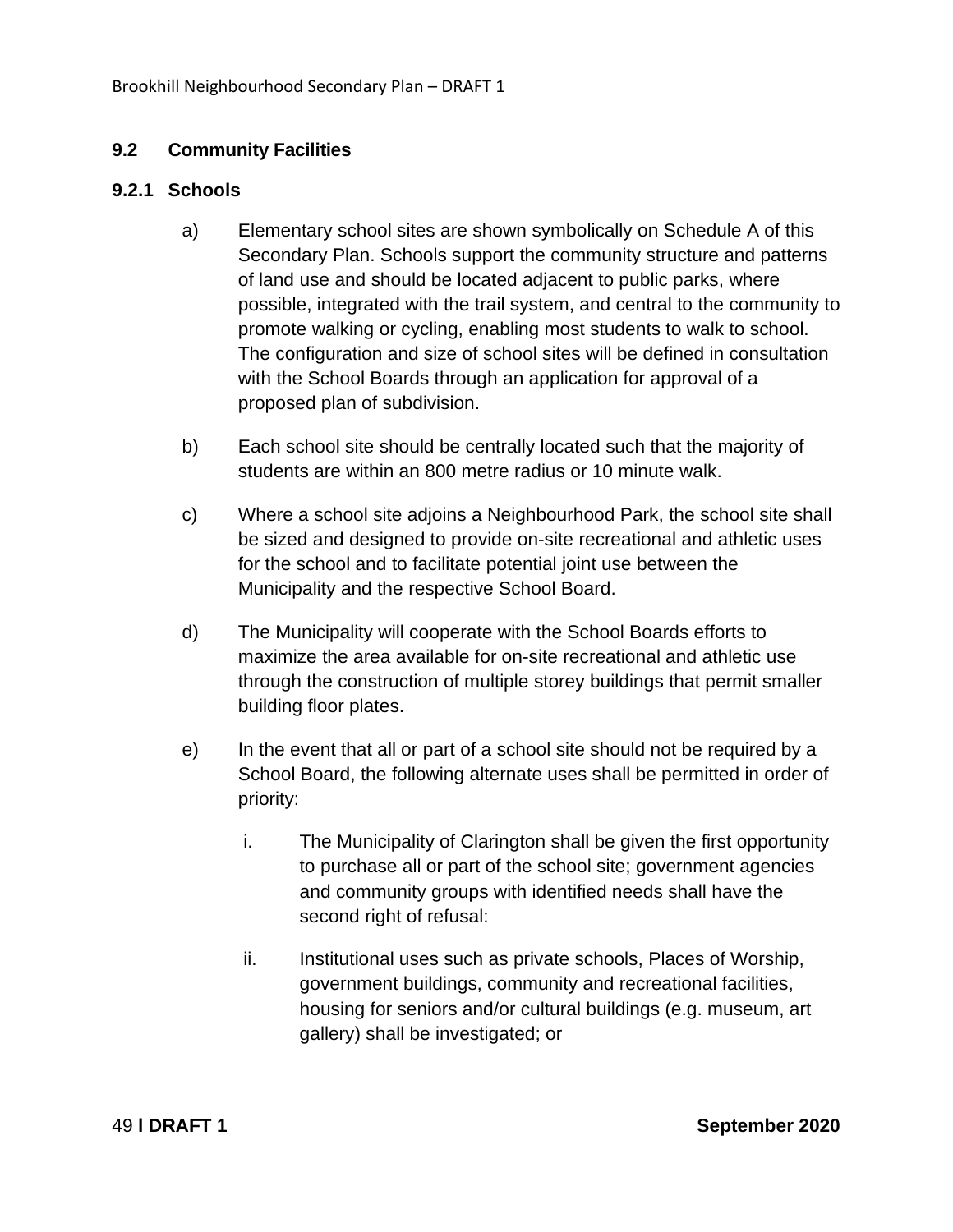- iii. Residential uses shall be developed in accordance with the policies of this Secondary Plan.
- f) School sites and buildings will be developed in accordance with the following policies and the Sustainable Urban Design Guidelines:
	- i. Joint use sites and multiple use buildings will be encouraged wherever possible. The Municipality will work with the School Boards to achieve appropriate and efficient site designs, and to maximize public service and safety;
	- ii. Elementary schools shall be located on a Type B or C Arterial or Collector Road to be accessible by residents in more than one neighbourhood; and
	- iii. Parking and loading areas will be provided and access points designed in a manner that will minimize conflicts between pedestrian and vehicular traffic and will enhance the aesthetic character of the Neighbourhood.

# **9.2.2 Places of Worship**

- a) Places of Worship shall be permitted within all designations except for the Environmental Protection Area designation.
- b) Sites for a Place of Worship may be pre-zoned, with a 'Hold' prefix to permit a place of worship, accessory uses, and appropriate alternative uses.
- c) Places of Worship should be located on Arterial or Collector Roads and along public transit routes in order to maximize transit ridership, ensure accessibility, and to provide terminus views of an important architectural feature.
- d) Site for a Place of Worship will have a minimum site size of 0.5 hectare and a maximum site size of 2.0 hectares.
- e) Parking areas should be located within the rear yards or interior side yards. Landscape buffers along any property line shall be of sufficient depth and intensity so as to provide appropriate levels of screening.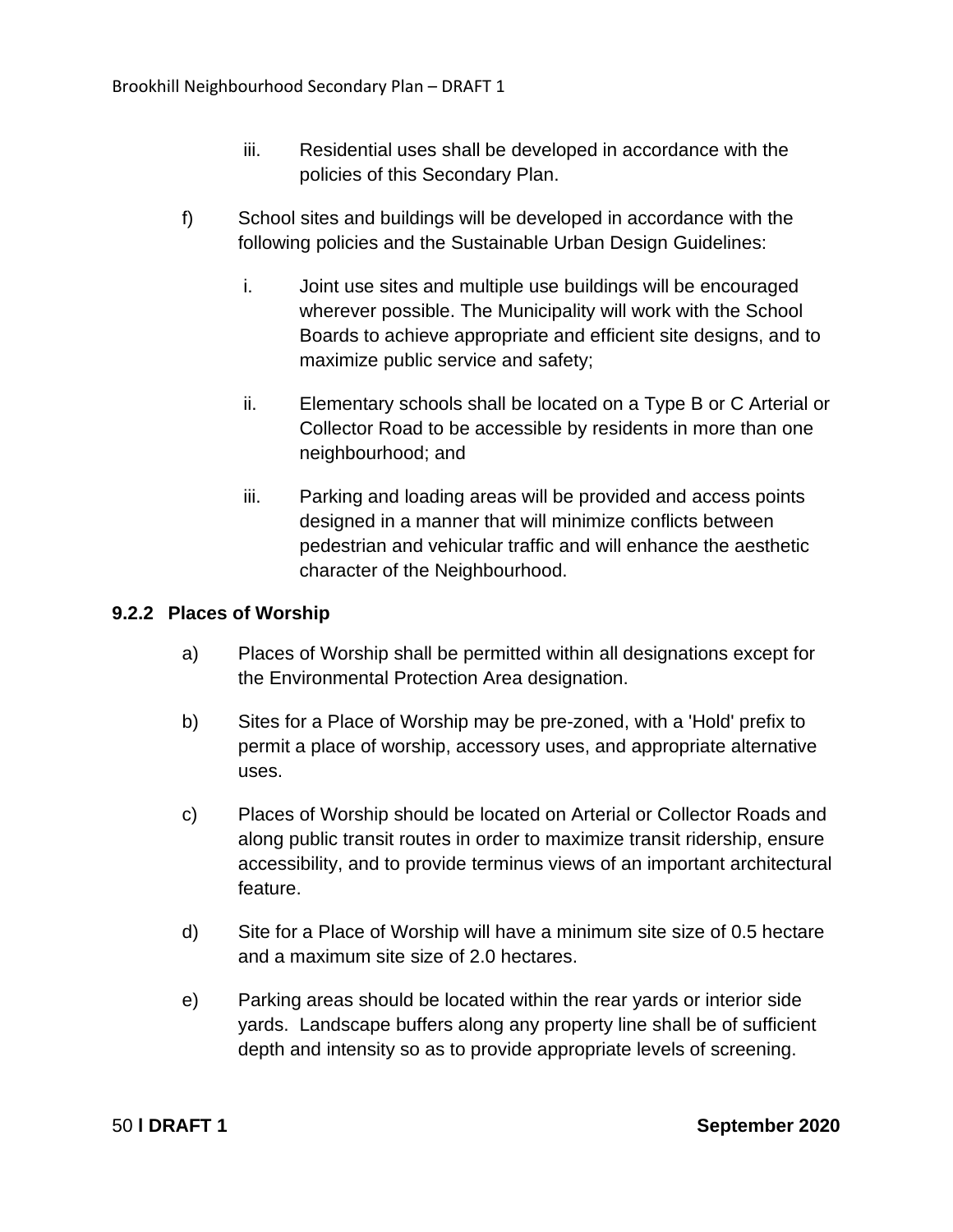f) The massing and scale of the building should be compatible with the character of adjacent development, especially within Low and Medium Residential areas through the use of similar setbacks, material selection, and the use of architectural elements.

# **9.2.3 Day Care Centres**

- a) Day Care Centres shall be permitted in Low, Medium, and High Density Residential, Village Corridor, and Neighbourhood Centre designations.
- b) Day Care Centres shall be permitted within a place of worship or other place of public assembly, a community centre, an apartment building or a multiple unit housing project, and are subject to Provincial licensing policies.
- c) Day Care Centres are encouraged within elementary schools, subject to the consent of the School Boards, to encourage shared facilities and concentration of related land uses.

# 10.0 LAND USE DESIGNATIONS

# **10.1 General Land Use Policies**

a) The land use designations on Schedule 'A' – Land Use and Transportation of this Secondary Plan and the policies of this section are designed to establish a community structure which implements the Vision and Principles established for the lands subject to the Brookhill Neighbourhood Secondary Plan.

The land use designations establish a distribution of land uses to ensure an appropriate mix of land uses, heights, and densities in a manner which supports the creation of a sustainable and *complete community* that is compatible with the surrounding existing and planned *development*, while ensuring the appropriate protection and conservation of cultural and natural heritage resources.

b) The land use pattern provided on Schedule A - Land Use and Transportation is schematic and may be adjusted through the subdivision or site plan approval processes without amendment to this Plan provided it meets the general intent of the Plan, taking into account the conservation of natural and cultural heritage features, stormwater management requirements, detailed land use relationships, and road patterns to the satisfaction of the Municipality and any other approval authority.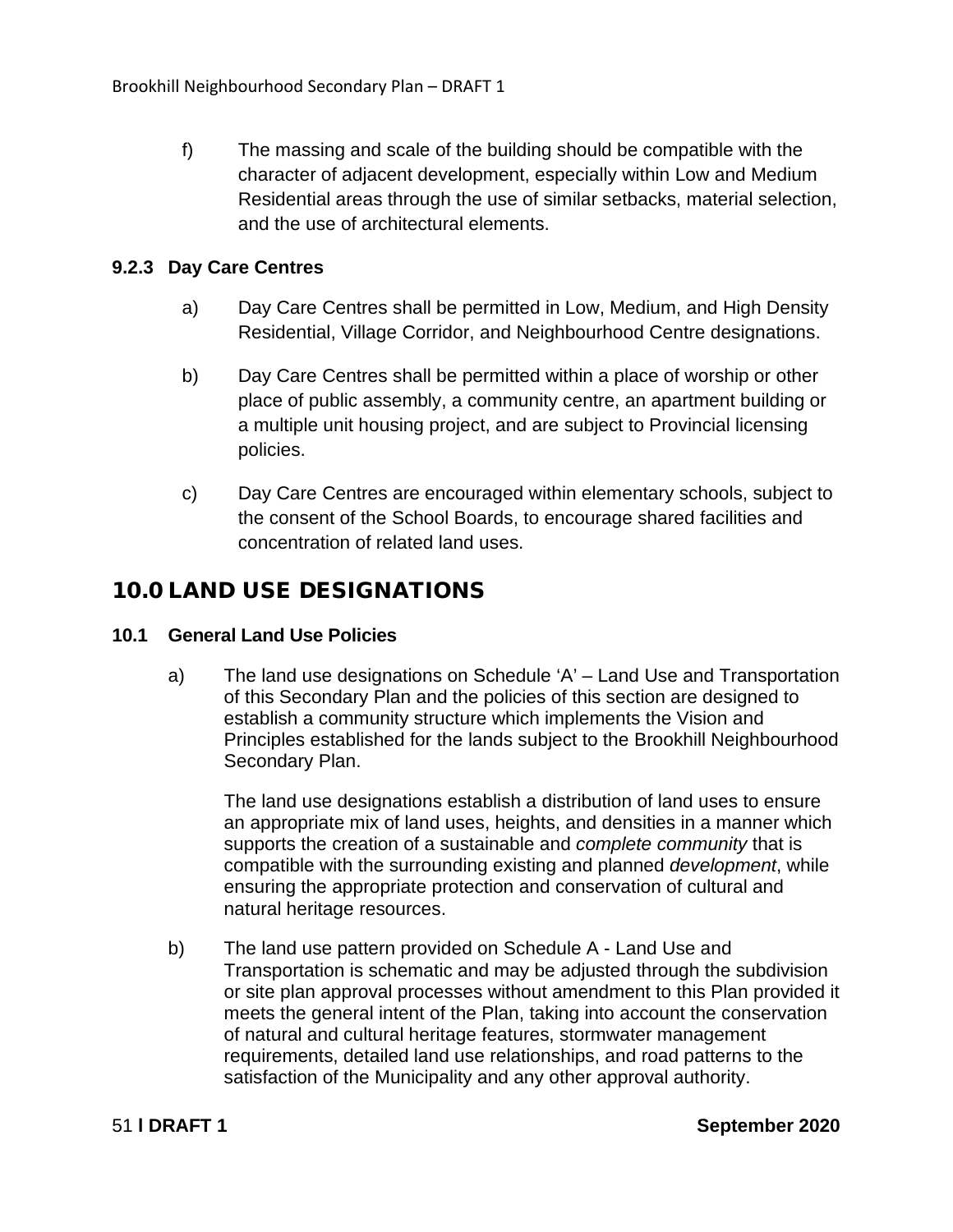Brookhill Neighbourhood Secondary Plan – DRAFT 1

## **10.2 Low Density Residential Designation**

- a) Unless otherwise specified in the Secondary Plan, land uses permitted in the Low Density Residential designation shall be in accordance with Section 9 of the Official Plan.
- b) Low Density Residential shall accommodate a range of housing types. Permitted residential building types shall predominantly include detached and semi-detached dwellings. Limited street townhouse dwellings shall also be permitted.
- c) Building heights shall not exceed 3.0 *storeys*, or 10metres.
- d) Minimum net densities shall be provided in accordance with internal and edge neighbourhood criteria as set out in Table 4-3 of the Clarington Official Plan.
- e) Residential development shall contribute to the overall appearance of the streetscape. Garage doors shall not dominate the view of the streetscape. Front and exterior side yard porches shall be encouraged.
- f) Reverse frontage development shall not be permitted within the Low Density Residential designation.
- g) Coach houses are permitted in limited areas within the Low Density Residential designation. Coach houses shall generally be in the form of residential uses on the second storey of a detached garage where individual lots have access to a rear lane, and where the side yard abuts a public road.

### **10.3 Medium Density Residential Designation**

- a) Unless otherwise specified in the Secondary Plan, land uses permitted in the Medium Density Residential designation shall be in accordance with Section 9of the Official Plan.
- b) Permitted dwelling types shall include townhouses, stacked townhouses, and low rise apartment buildings, and dwelling units as part of a mixeduse building.
- c) The minimum height of any building shall be 2 storeys or 7.0 metres, and the maximum height of any building shall be 4 storeys or 13.5 metres.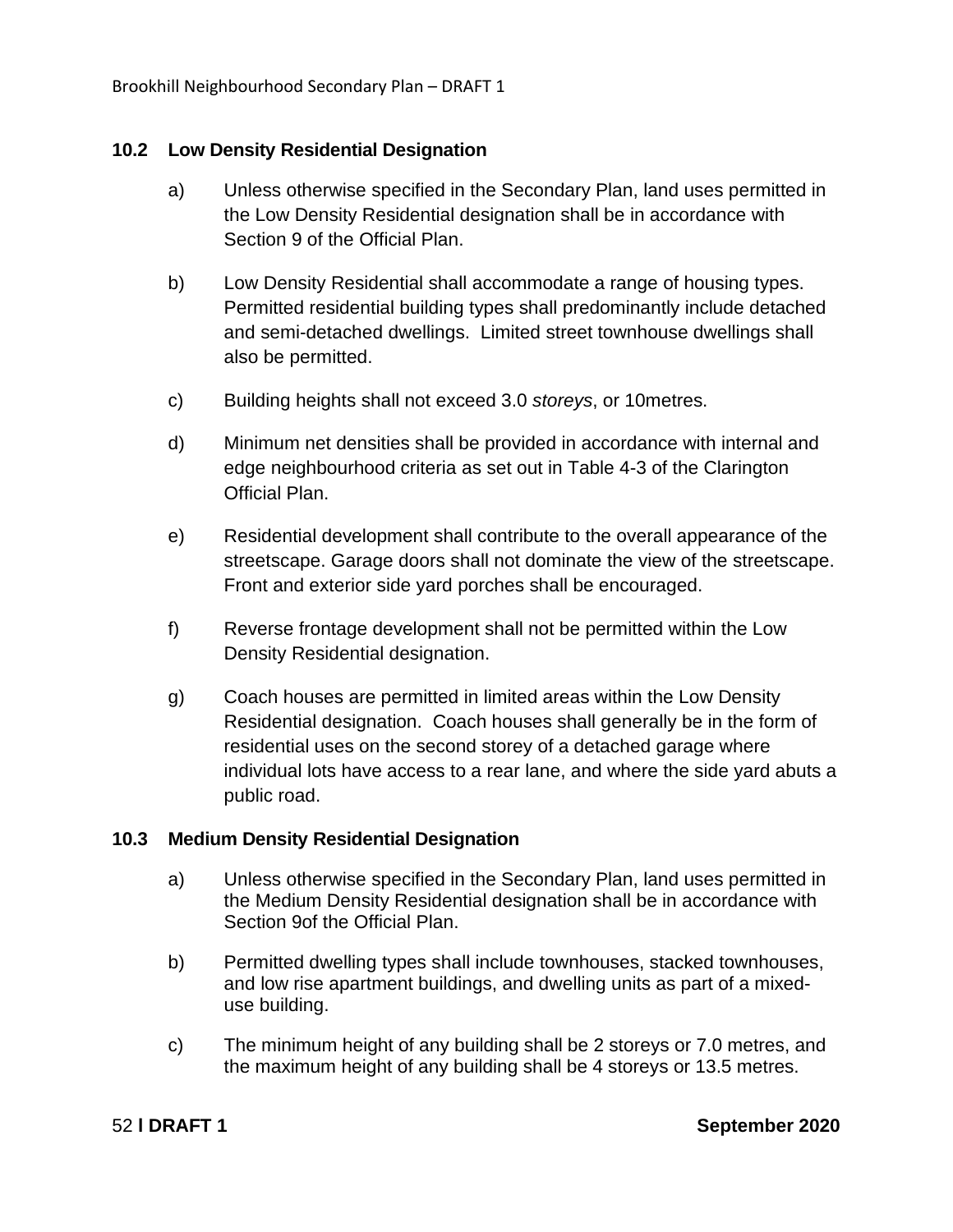- d) Retail uses shall be provided at strategic locations to reinforce the community structure and provide access to local amenities within walking distances for residents of the surrounding areas.
- e) Retail uses shall only be permitted on the ground floor of a mixed use building with an entrance and frontage onto an arterial street.
- f) Stand-alone retail is not permitted within this designation.
- g) Retail uses will generally not exceed 20% of the total ground floor area of a building, except in live/work dwelling types.
- h) Street and block townhouses should be generally located in proximity to open spaces and neighbourhood commercial uses to allow for easy access to amenity spaces and services.
- i) In addition to the policies of this Plan, multi-unit residential development in the Medium Density Residential designation shall be in accordance with Section 9.4.5 of the Official Plan.

## **10.4 High Density Residential Designation**

- a) Unless otherwise specified in the Secondary Plan, High Density Residential development shall be in accordance with Section 9.4.5 and Local Corridor criteria as set out in Table 4-3 of the Official Plan.
- b) Permitted dwelling types shall include apartment buildings, townhouses, and mixed use buildings.
- c) The height of any building shall be a minimum of 4 storeys and a maximum of 8 storeys or 13.5 metres to 27.0 metres.
- d) Minimum net densities shall be provided in accordance with the Local Corridor typology in Table 4-3 of the Clarington Official Plan.
- e) Apartments and other multi-unit buildings are encouraged to be designed with a street frontage that is pedestrian-oriented with buildings located close to the street. Exterior pedestrian access to individual dwelling units is encouraged. Parking areas should be located within rear yards or interior side yards.
- f) Apartment dwellings should be located such that front and exterior side yards are generously landscaped to complement the streetscape. Lower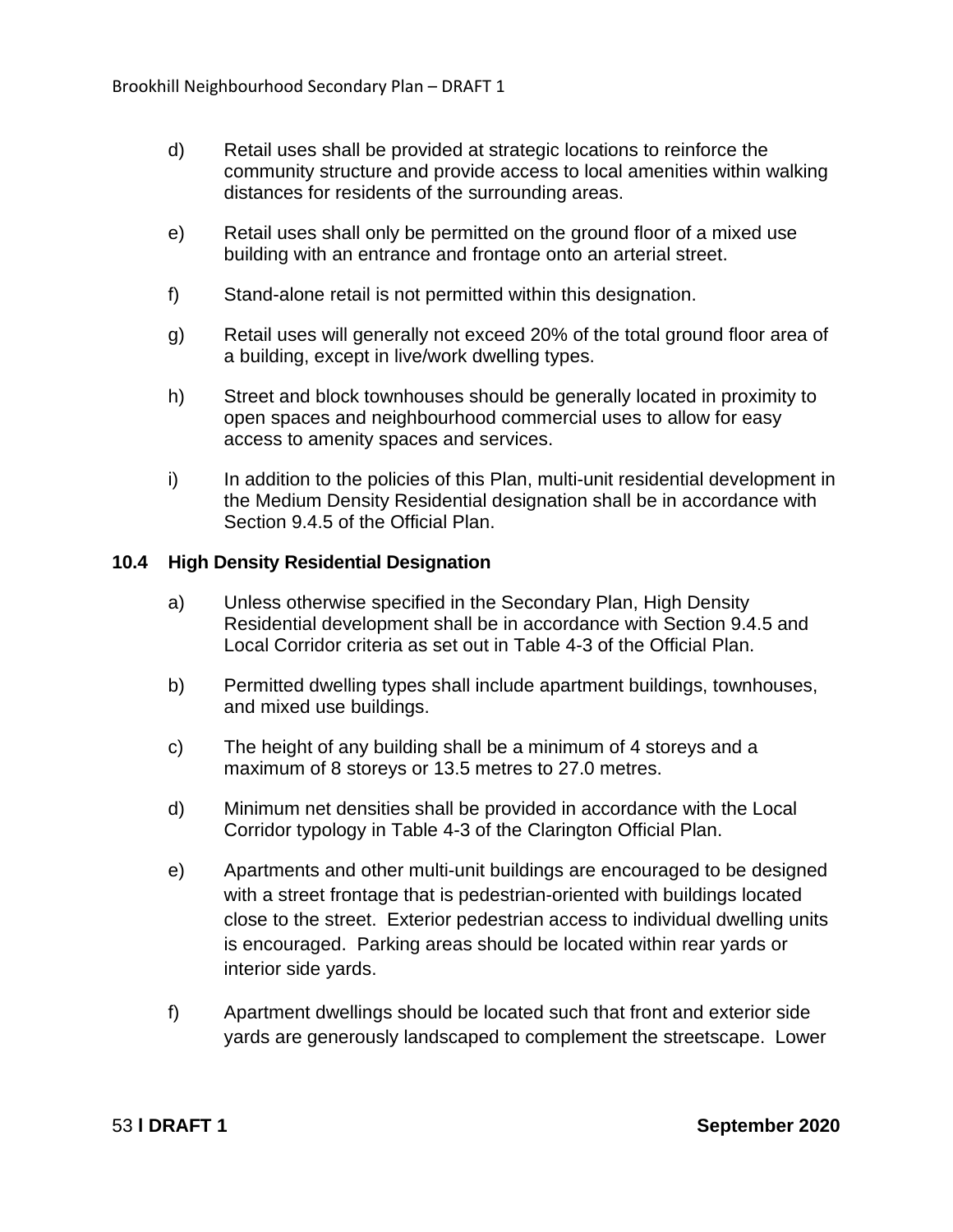density housing forms may be utilized with apartment buildings to transition to lower density areas.

## **10.5 Village Corridor Designation**

- a) The Village Corridor will incorporate institutional, retail and service commercial, recreational and cultural uses, as well as ground related housing and residential apartment buildings within a mixed-use context.
- b) Development in the Village Corridor designation may be in either single use or mixed-use buildings.
- c) Permitted residential building types include street, block, or stacked townhouses, small plex-type (e.g. quattroplex) multiple unit buildings and low-rise apartment buildings. Apartment units may be permitted in either stand-alone residential buildings or above the ground floor in a mixed-use building. Live/work units shall also be permitted.
- d) Retail and service commercial development shall only be permitted on the ground floor of a mixed-use building. Individual retail and service commercial uses shall generally be limited in size to a maximum of approximately 500 square metres each; and,
- e) The following retail and service commercial land uses are specifically prohibited:
	- i. Drive-throughs;
	- ii. Any use that requires the outdoor display or storage of goods, with the exception of a seasonal garden centre, associated with another permitted use;
	- iii. Night clubs or banquet halls;
	- iv. All automobile related uses (sales, service, gas bars, car washes);
	- v. Amusement arcades;
	- vi. Places of entertainment;
	- vii. Adult live entertainment parlour;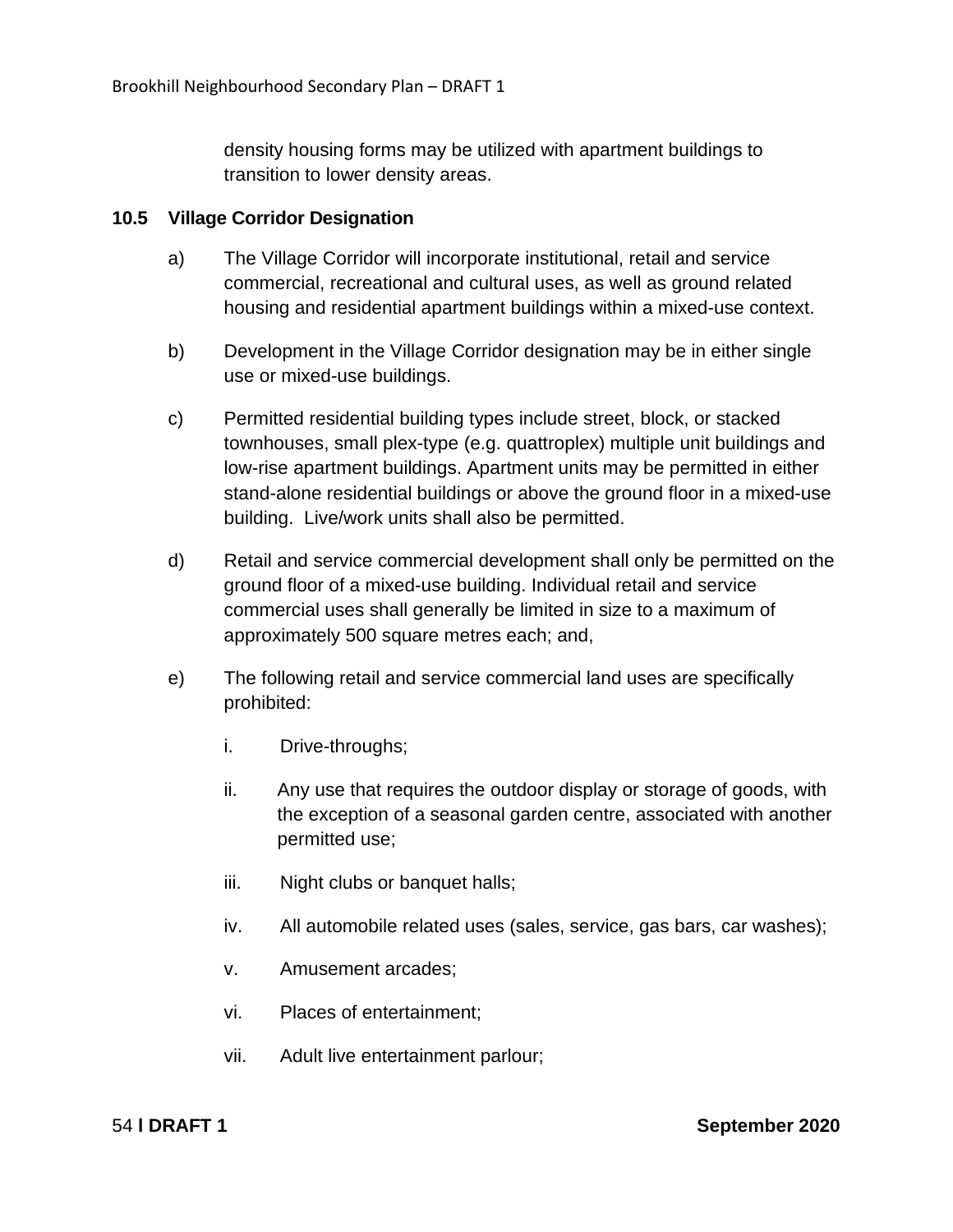- viii. Body rub parlour; and,
- ix. Taxi establishments.
- f) Buildings heights shall be within a range of 3 to 6 storeys, or between 10.0 to 20.0 metres.
- g) All development within the Village Corridor designation shall be oriented towards the street. Garage doors/service facilities shall generally be prohibited from facing the public street. Front and exterior side yard porches shall be encouraged on all ground-related residential units.
- h) Development abutting Arterial or Collector Roads shall be on the basis of rear lane access. Other development within the Village Corridor designation may include rear lane access. Parking lots shall not be located between the building and the street within the Village Corridor designation.
- i) To facilitate appropriate development within the Village Corridor designation, the Municipality may consider a 'development incentives' package. Development incentives may include reduced parking and/or parkland standards, or other incentives to encourage *mixed use development*.

# **10.6 Neighbourhood Centre Designation**

- a) The Neighbourhood Centre area is the primary focus for retail and service use development and the focal point of gathering in the Brookhill Neighbourhood and will benefit from high visibility from Bowmanville Avenue. The Neighbourhood Centre is located at a Prominent Intersection.
- b) The intent of the Neighbourhood Centre Designation is to provide opportunities for retail and commercial uses that benefit from Arterial Road frontage and to provide a transition to the residential lands by permitting both commercial, as well as residential uses.
- c) The Neighbourhood Centre shall be developed in accordance with the policies of Section 10.5 of the Official Plan.
- d) Buildings within the Neighbourhood Centre Designation are encouraged to accommodate an array of uses. This mixture of uses is encouraged not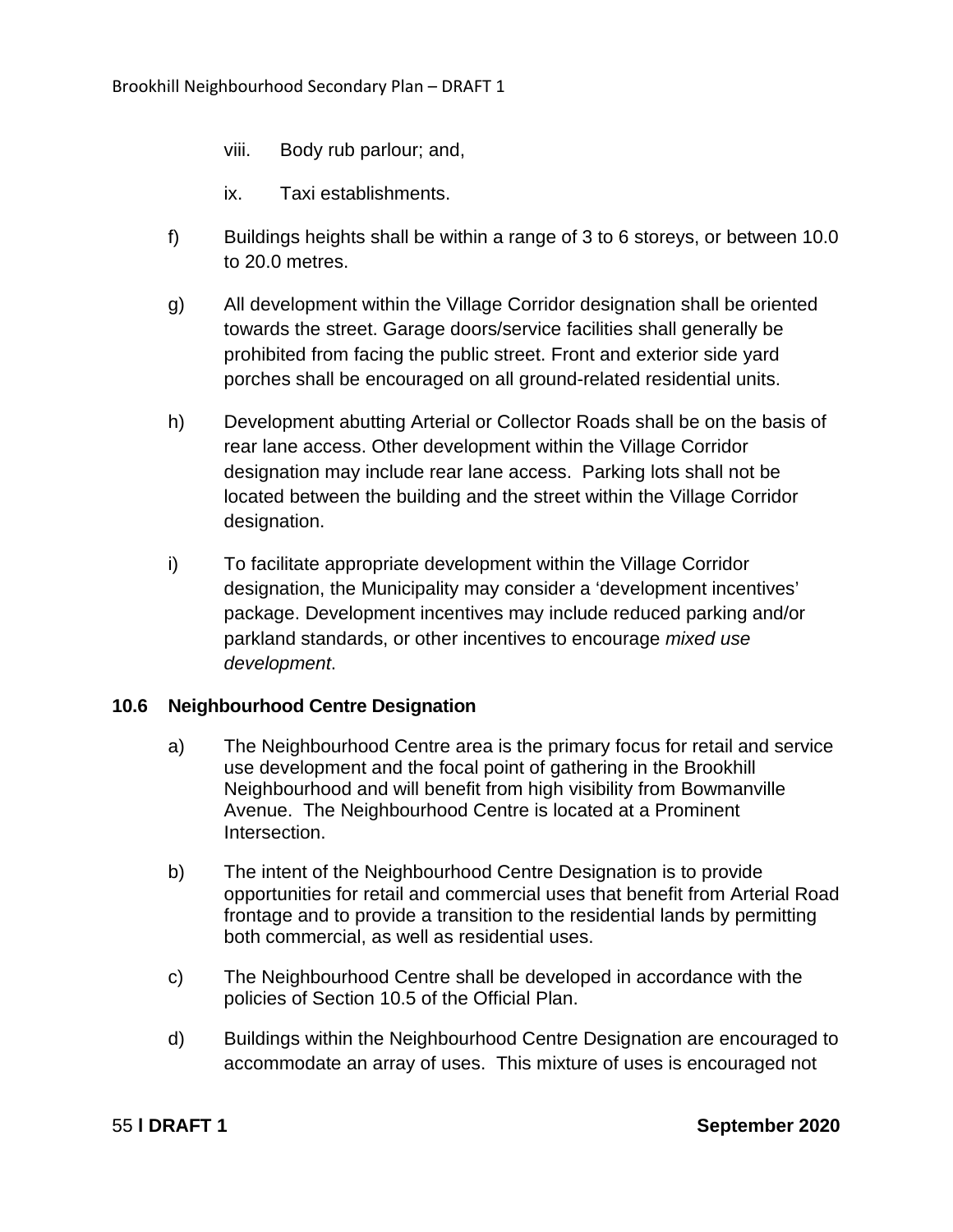just within the designation in general, but also on individual development sites, and within individual buildings.

- e) The mix of uses in a Neighbourhood Centre shall be compatible and sensitively integrated with the surrounding residential uses in terms of building mass, height, setbacks, orientation, privacy, landscaping, shadow casting, accessibility and visual impact.
- f) Building heights shall not exceed 6 storeys, or 20.0 metres, whichever is less. Minimum building heights shall be 2 storeys, or 7.5 metres whichever is greater.
- g) Retail and service uses may be developed as follows
	- i. Retail and service uses shall only be permitted in a mixed use building;
	- ii. Ground floor retail and service use that would benefit from exposure along an Arterial Road frontage are encouraged along Bowmanville Avenue;
	- iii. Parking areas shall be located at the rear of the building, away from the public street frontage. Parking areas shall be designed to incorporate vegetative islands.
- h) Residential uses may be developed as follows
	- i. Residential uses shall be permitted in a stand-alone building provided there is a mixed use building elsewhere on site;
	- ii. Parking areas shall be located in the rear or interior side yards. Where a rear or exterior lot line, or rear or side building façade abuts a public road, enhanced landscaping and building treatments should be employed to ensure that building facades are attractive and parking areas are appropriately screened from view.
	- iii. Where residential uses are proposed in mixed use buildings, they must be located above the ground floor.
	- iv. Shared parking arrangements within mixed use buildings may be permitted on a site-specific basis, subject to a Parking Demand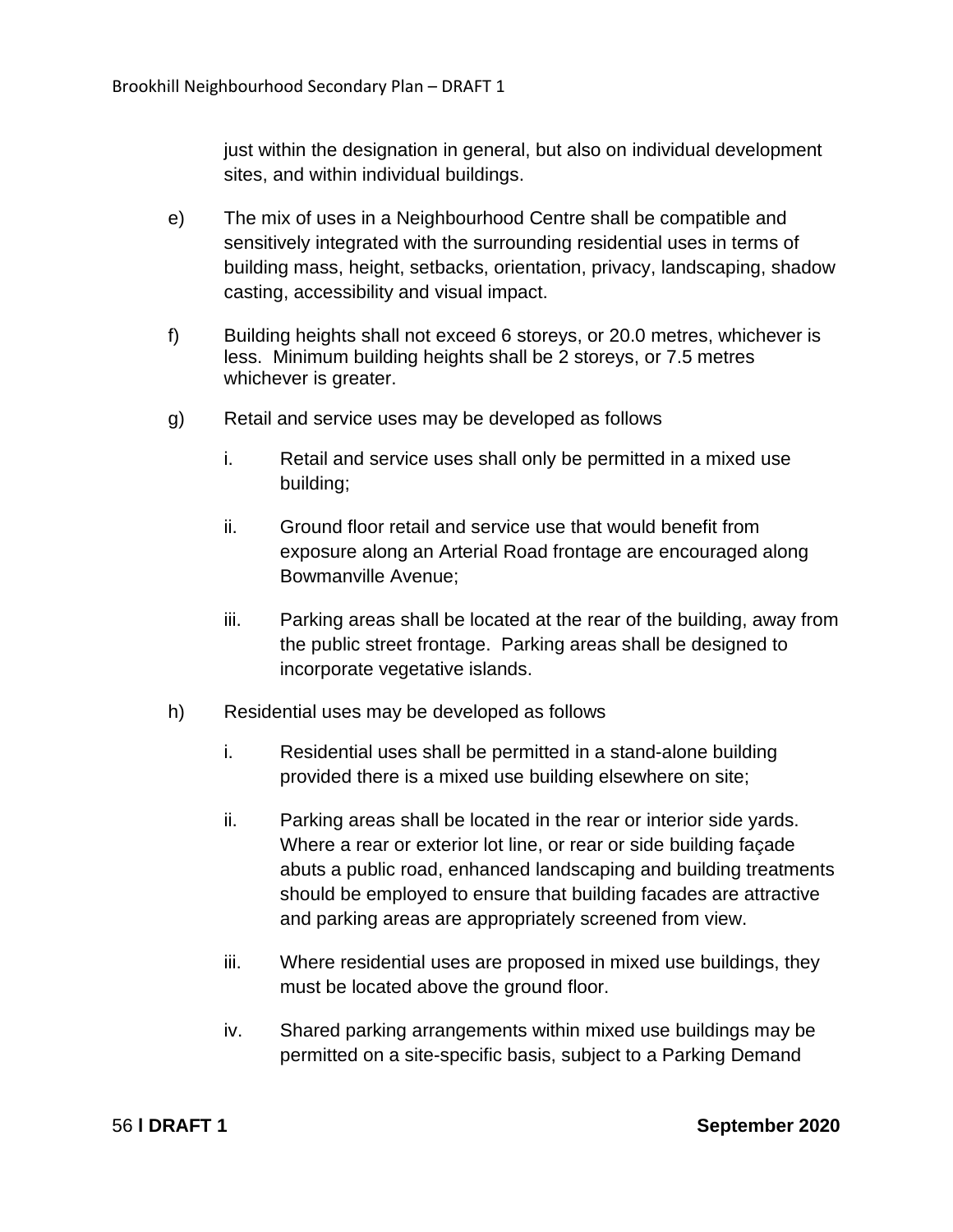Analysis being submitted, as part of an application to amend the Zoning By-law, to the satisfaction of Transportation Services.

# **10.7 Environmental Protection Area Designation**

- a) Lands designated Environmental Protection Area shall be subject to the provisions of Section 14.4 of the Official Plan.
- b) The natural heritage features within the Secondary Plan Area are identified as Environmental Protection Area on Schedule B to this Secondary Plan.
- c) No development shall be permitted in Environment Protection Areas, except passive recreation, environmental restoration, and uses related to erosion control and stormwater management.
- d) The naturalization of the Brookhill Tributary is required in accordance with a naturalization plan to be prepared by the proponent and approved by the Municipality of Clarington.
- e) An Environmental Impact Study shall be undertaken for development proposals, including any necessary infrastructure and roads proposed within the Lake Iroquois Beach, or within 120 metres of the boundary of a wetland or wetland complex or 30 metres of the Environmental Protection Area designation. Any resulting changes to the boundaries of the Environmental Protection Area designation resulting from the recommendations of an Environmental Impact Study shall not require an amendment to the Official Plan or Secondary Plan.

# **10.8 Environmental Constraints Overlay**

- a) The areas with an Environmental Constraints Overlay as shown on Appendix C have been identified as having the potential for environmental significance and the underlying designation can not be achieved until an Environmental Impact Study has been prepared and the limits of the natural heritage system confirmed to the satisfaction of the Municipality and the Central Lake Ontario Conservation Authority (CLOCA).
- b) The presence and precise delineation of these features and the level of development acceptable shall be determined through an Environmental Impact Study prepared as part of the review of development applications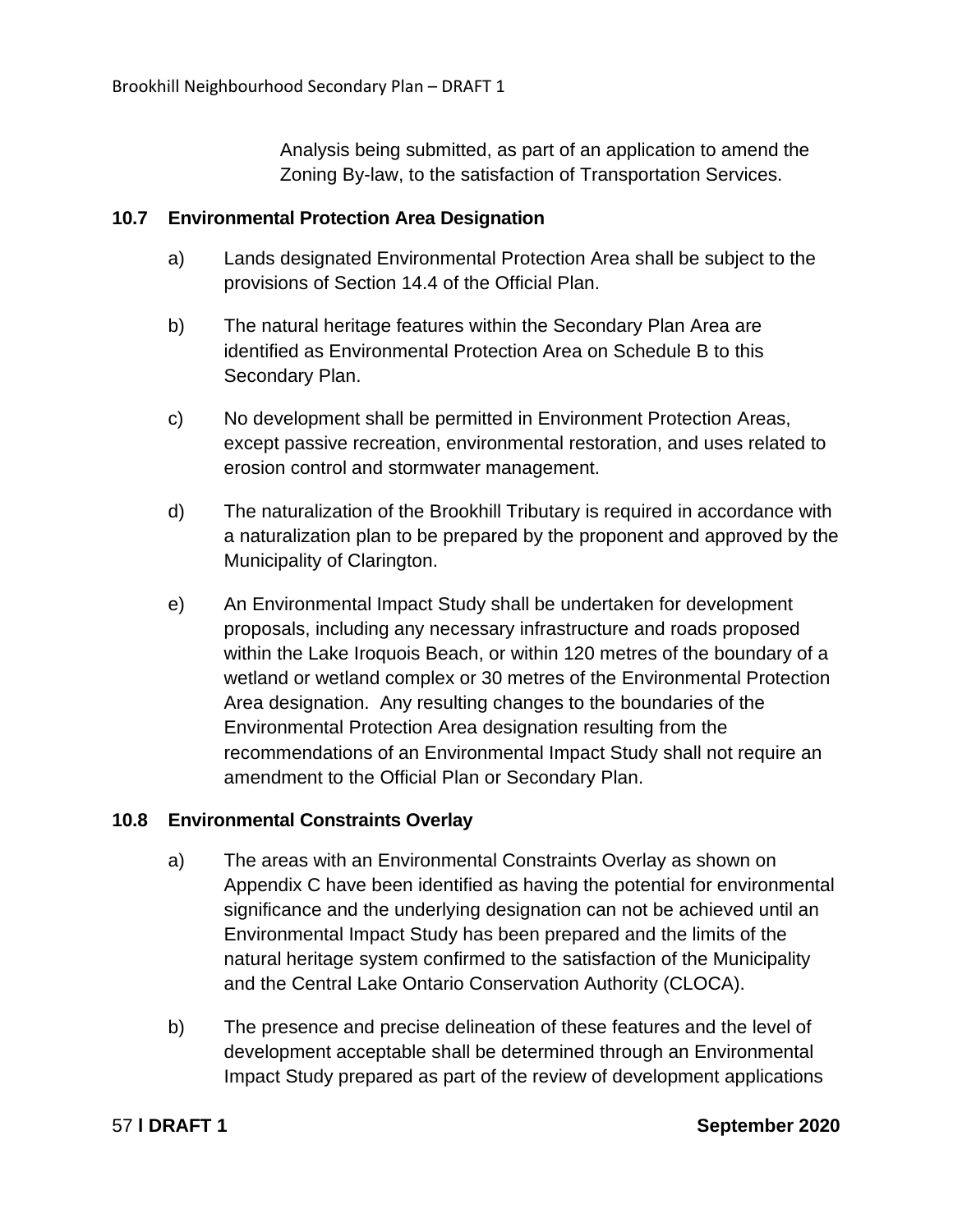in accordance with the policies of the Clarington Official Plan. The study will determine whether proposed development will have a significant negative impact on the identified features/functions. Mitigation and/or compensation measures may be recommended to offset impacts.

c) If the study establishes that development can proceed, then the underlying designation shall apply over those lands.

## **10.9 Future Block Master Plan**

- a) An area of existing large lot residential development located east of Bowmanville Avenue and south of Longworth Avenue as identified on Schedule A is designated as a Future Block Plan Area. A Block Master Plan will be required to ensure that community design elements in the Secondary Plan are further enhanced and detailed for this area.
- b) In accordance with Appendix A General Description of Reports, Studies and Plans of the Official Plan, a Block Master Plan will be required to:
	- i. Evaluate the character, size, and urban form of residential;
	- ii. Determine the siting of a particular proposal within the broader surrounding context;
	- iii. Co-ordinate the delivery of services and roads; and,
	- iv. Determine the location of parks and where to allocate development priority.

# 11.0 SERVICING

# **11.1. Municipal Services**

- a) All new development within the Secondary Planning area shall proceed based on the sequential extension of full municipal services in accordance with the municipal capital works program.
- b) The Municipality will work with the landowners and the Regional Municipality of Durham to develop a plan for the phasing of extensions to the existing services within the Brookhill Secondary Plan Area. A phasing plan shall be prepared as part of the Functional Servicing Plan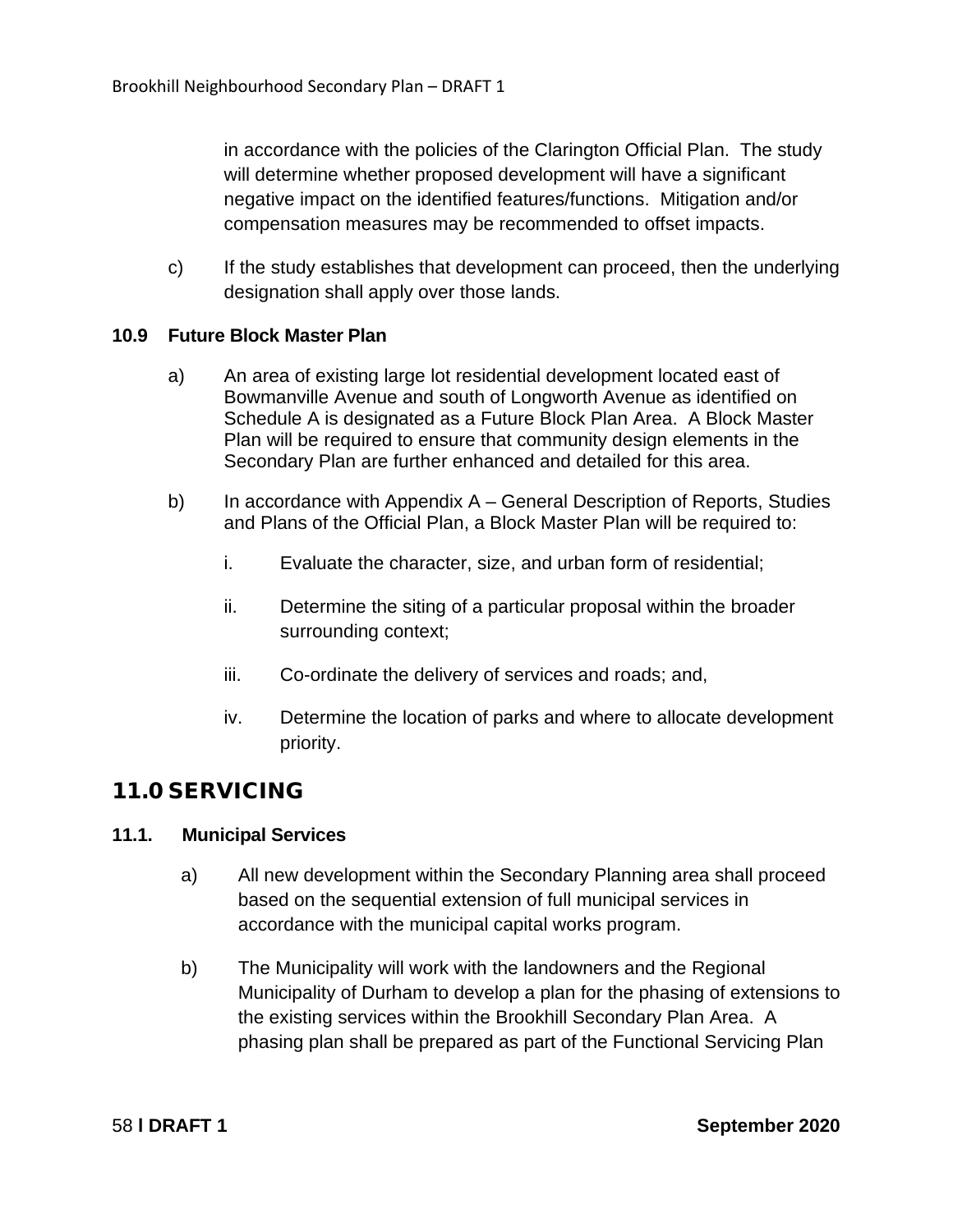by development proponents at the time an application for draft plan of subdivision is submitted.

## **11.2. Stormwater Management**

- a) Stormwater Management facilities are conceptually shown on Schedule A and Schedule B and may be permitted in all land use designations within the Brookhill Neighbourhood Secondary Plan Area, except for the Environmental Protection Area designation. Symbols denoting urbanized stormwater management facilities are not traditional ponds but an integrated stormwater management approach which may include "Low Impact Development" best practices and green infrastructure.
- b) The location of the stormwater management facility symbols may be relocated without an amendment to this Plan. The exact location and size will be determined through the Functional Servicing Study and in accordance with Section 20 of the Official Plan. Stormwater management facilities shall be constructed in accordance with the provisions of the Sustainable Urban Design Guidelines attached as Appendix B to this Secondary Plan.
- c) Storm drainage for the secondary plan lands will be conveyed to the Bowmanville Creek and the Brookhill Tributary in accordance with the provisions of the Brookhill Neighbourhood Stormwater Management Report.
- d) Development in the Secondary Plan area is encouraged to incorporate "Low Impact Development" best practices and green infrastructure, wherever feasible and practical to minimize runoff, reduce water pollution, and protect groundwater resources quality and maintain predevelopment groundwater levels as measures in addition to more traditional stormwater management systems and facilities. These measures may include but are not limited to, porous pavements, bioretention basins, enhanced swales, at-source infiltration, greywater re-use, green roofs, rain gardens, and alternative filtration systems such as treatment trains and water conservation measures, subject to the satisfaction of the Municipality.
- e) Stormwater management facilities will be key features within the community contributing to the appearance and ambience of the

59 **l DRAFT 1 September 2020**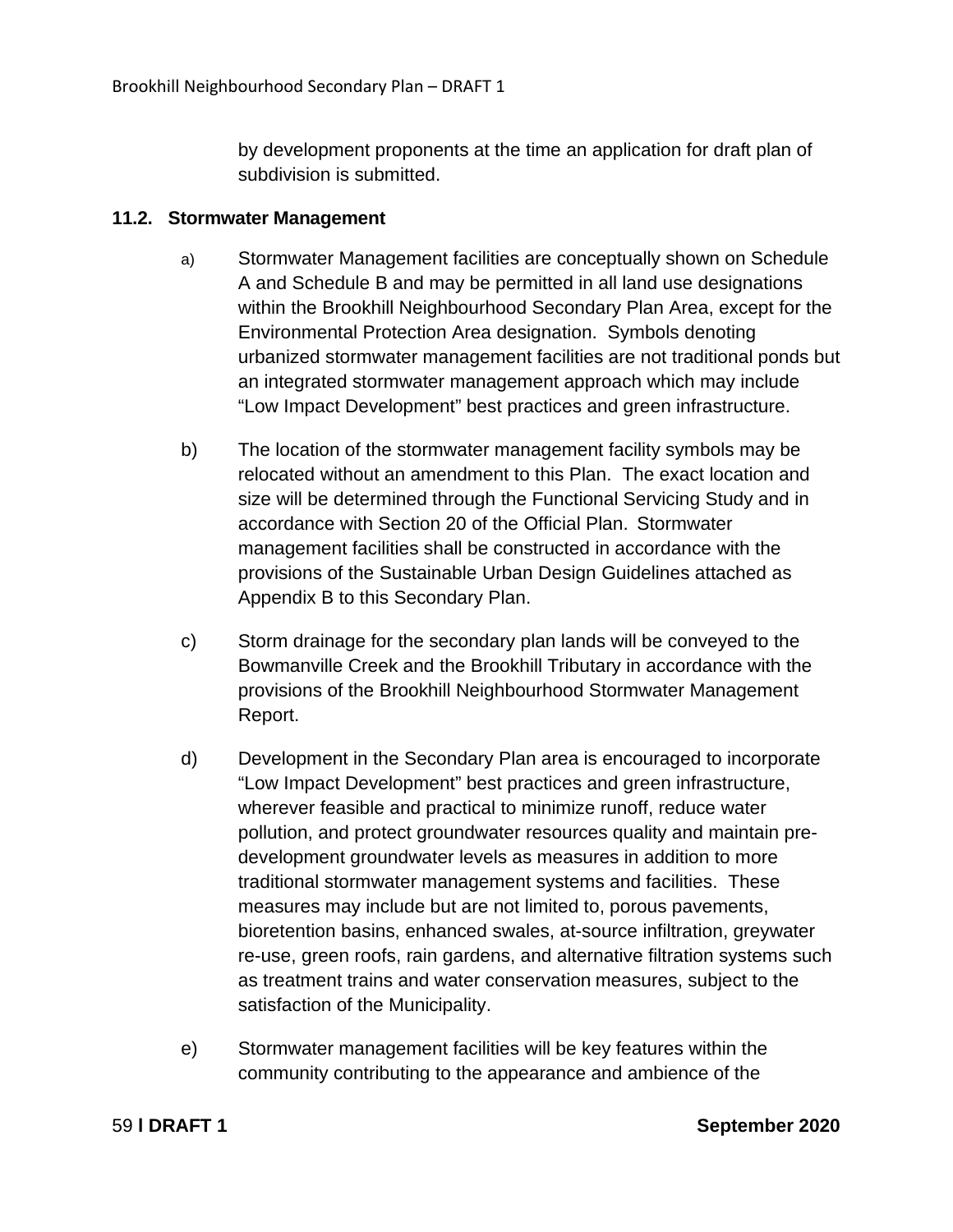neighbourhood, while achieving functional objectives related to flow moderation and water quality.

- f) Stormwater management facilities will blend with the natural landscape. Geometric forms and standard slope gradients will be avoided in favour of organic shapes and landform grading designed to replicate natural landforms in the area. Inlet and outlet structures will be concealed using a combination of planting, grading, and natural stone.
- g) Stormwater management facilities are treated as public assets. The ponds will be designed and planted with native upland, flood tolerant shoreline and aquatic species to provide enhanced *wildlife habitat*.
- h) Stormwater management facilities will not be fenced, but rather will be designed with trails, overlooks and interpretive signage so that they are an integral part of the parks and open space system.
- i) Stormwater management for the Secondary Plan Area will be designed in such a manner that pre-development water balance conditions are maintained for all wetlands in the Environmental Protection Area Designation. A detailed water balance will be required as part of a stormwater management plan submitted at the time of future development applications.

# **11.3 Utilities**

- a) The Municipality shall participate in discussions with utility providers such as hydroelectric power, communications/telecommunications facilities and utilities, broadband fibre optics, and natural gas to ensure that sufficient infrastructure is or will be in place to serve the Secondary Plan Area.
- b) The Municipality shall promote utilities to be planned for and installed in initial common trenches, where feasible, in a coordinated and integrated basis in order to be more efficient, cost effective, and minimize disruption.
- c) Utility services shall be developed to be compatible with the general character of the surrounding uses and minimize visual impact, where feasible. The Municipality will encourage utility providers to consider innovative methods of containing utility services on or within streetscape features such as gateways, lamp posts, transit shelters, etc., when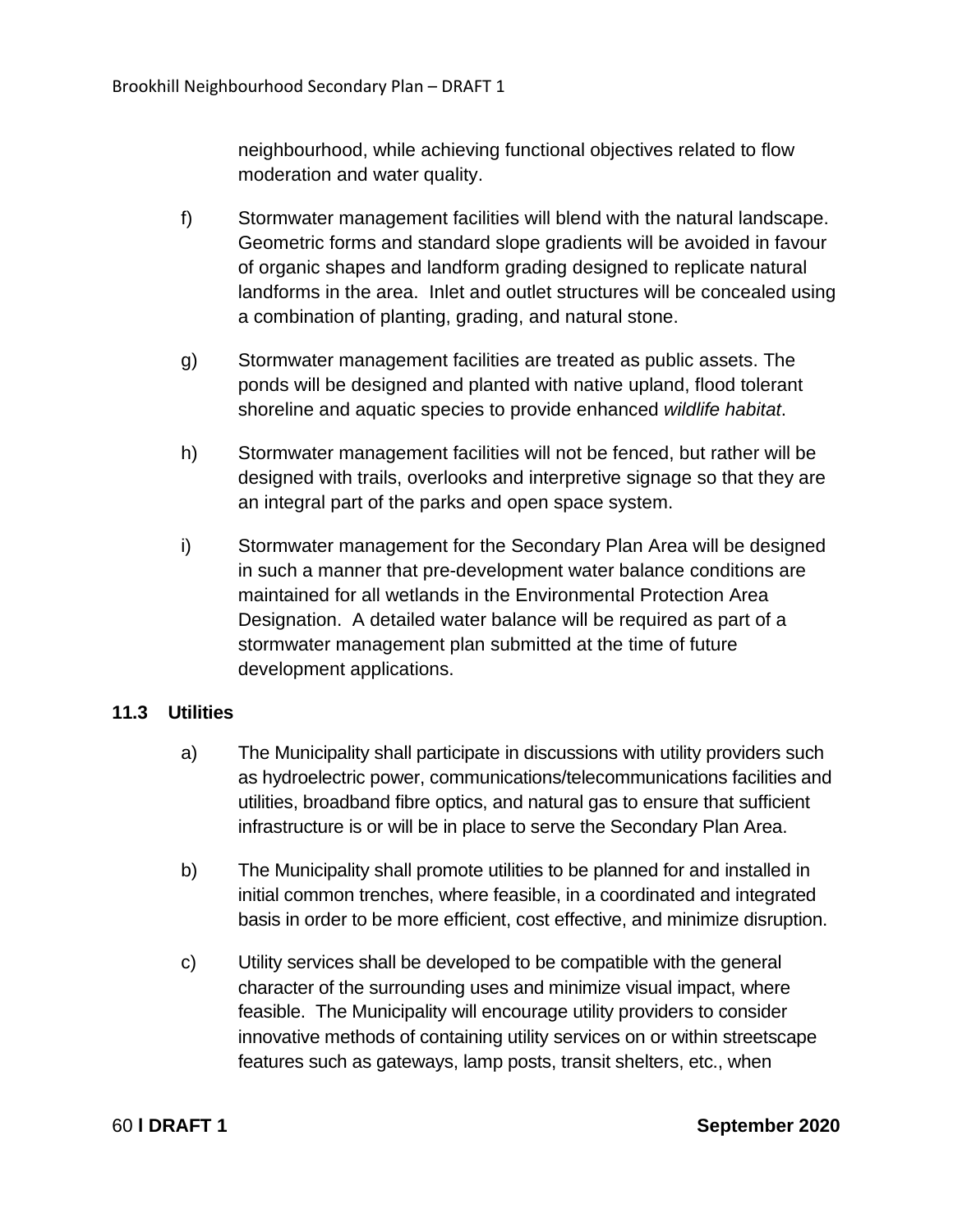determining appropriate locations for large utility equipment and utility cluster sites.

# 12.0 IMPLEMENTATION

## **12.1 General**

- a) This Secondary Plan shall be implemented in accordance with the provisions of the Planning Act, other applicable Provincial legislation, and the provisions of the Official Plan.
- b) Approval of development applications shall be conditional upon commitments from the appropriate authorities and the proponents of development to the timing and funding of the required road and transportation facilities, parks and recreation facilities. These works shall be provided for in the subdivision and site plan agreements. Phasing of the development, based on the completion of the external road works, may be required by the Municipality of Clarington.
- c) Approval of development applications shall also be conditional upon commitments from the appropriate authorities and the proponents of development to the timing and funding of required stormwater management, sanitary sewer and water supply facilities. These works shall be provided for in subdivision and site plan agreements. Phasing of development, based on the completion of external sewer and water services, may be implemented if required by the Municipality of Clarington.
- d) Development within the Secondary Plan Area shall be consistent with programs intended to reduce the consumption of energy and water and to promote waste reduction. An Energy Conservation and Sustainability Plan will be prepared by development proponents to outline the specific commitments for sustainability.

# **12.2 Capital Works**

a) The capital works program for Brookhill is generally outlined through the Development Charges Background Study as amended from time to time. Specific timing of works may vary depending on the rate of growth and the Municipality's ability to incorporate required works in its capital budget and forecast.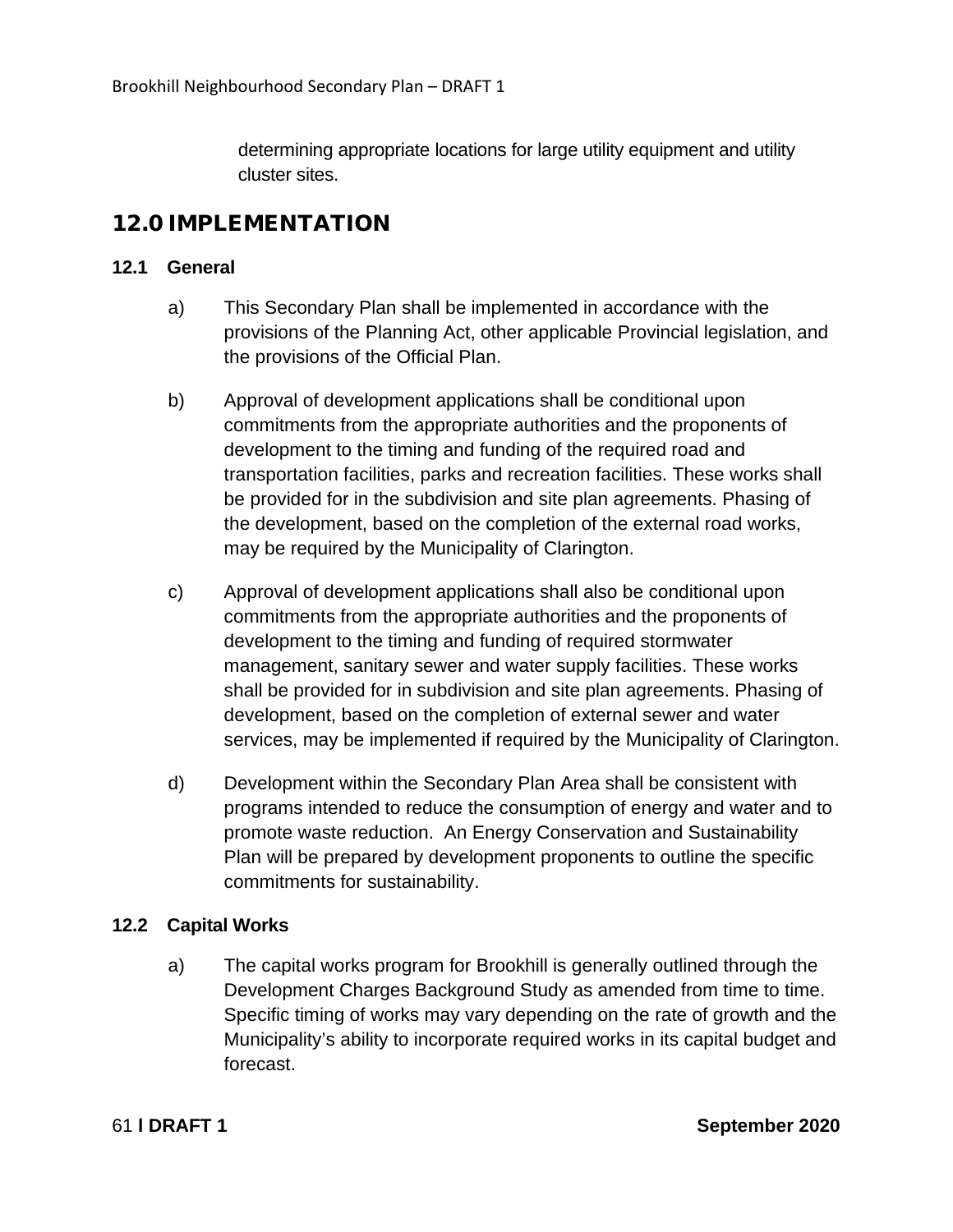- b) Prior to the approval of any development, the Municipality of Clarington shall be satisfied as to the availability of water supply and sewer capacity to accommodate the said development.
- c) Prior to the registration of any phase of a draft plan of subdivision:
	- i. The Municipality shall have approved any necessary capital works for that phase of development in its capital budget;
	- ii. The owner shall have entered into a Subdivision Agreement with the Municipality of Clarington that will identify among other things; the capital expenditures associated with servicing the lands.
- d) Prior to any development approvals, an assessment of infrastructure cost requirements to accommodate the Secondary Plan development including development phasing, and timing shall be undertaken to the satisfaction of the Municipality of Clarington.

## **12.3 Required Studies**

### **12.3.1 General**

- a) This Secondary Plan identifies the following studies, plans, and assessments that may need to be completed to the satisfaction of the Municipality of Clarington and any agency have jurisdiction, prior to the approval of development applications within parts of, or the entire, Secondary Plan Area. The Municipality shall determine the need for the following studies, plans and assessments, and when in the approvals process, they may be required on an application-by-application basis:
	- i. Stormwater Management Implementation Plan;
	- ii. Functional Servicing Plans;
	- iii. Environmental Impact Studies;
	- iv. Environmental Site Assessment (ESA) and Record of Site Condition;
	- v. Archaeological Surveys/Assessments;
	- vi. Tree Inventory and Tree Preservation Plan;
	- vii. Noise Assessment(s);
	- viii. Internal Traffic Impact Study;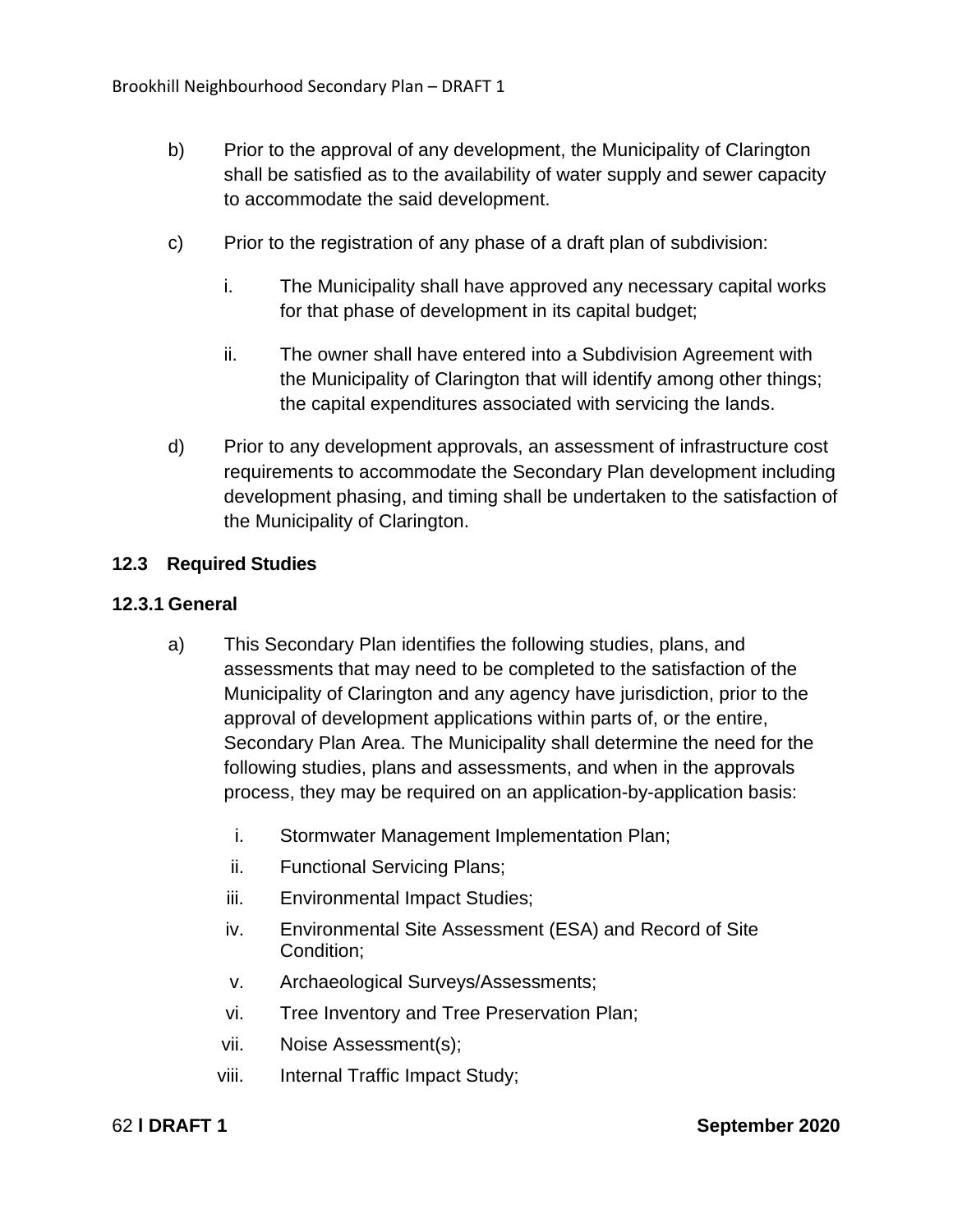- ix. Traffic Impact Study;
- x. Energy Conservation and Sustainability Plan;
- xi. Landscaping Plan;
- xii. Brookhill Tributary Naturalization/Remediation Plan;
- xiii. Community Theme and Urban Design Implementation Plan; and
- xiv. Architectural Guidelines.

Additional study requirements may be identified by the Municipality as development within the Secondary Plan Area proceeds.

## **12.3.2 Community Theme and Urban Design Implementation Plan**

Prior to the approval of a development in the Brookhill Neighbourhood a Community Theme and Urban Design Implementation Plan shall be prepared to confirm and control the intended pattern of development within the Neighbourhood. In addition to other matters, the Community Theme and Urban Design Implementation Plan shall include design concepts for community theming including gateway treatment, landscape treatment including the "green corridor" treatment for Bowmanville Avenue, light fixture standards, fencing details, sidewalk details and related design issues that provide for overall community theme including the proposed network of roads, transit, pedestrian and bicycle routes.

### **12.3.3 Architectural Guidelines**

It is the intent of the Plan to create an identifiable character for the Brookhill Neighbourhood. Architectural Guidelines shall be prepared for the Brookhill Neighbourhood Secondary Plan Area.

- a) All development within each Neighbourhood shall be subject to urban design and architectural guidelines;
- b) Provision for compliance with the guidelines shall be incorporated into all subdivision, site plan or similar development agreements;
- c) A program to ensure compliance with the guidelines shall be established among the landowners group and the Municipality and shall ensure integration with other required planning approvals. Confirmation of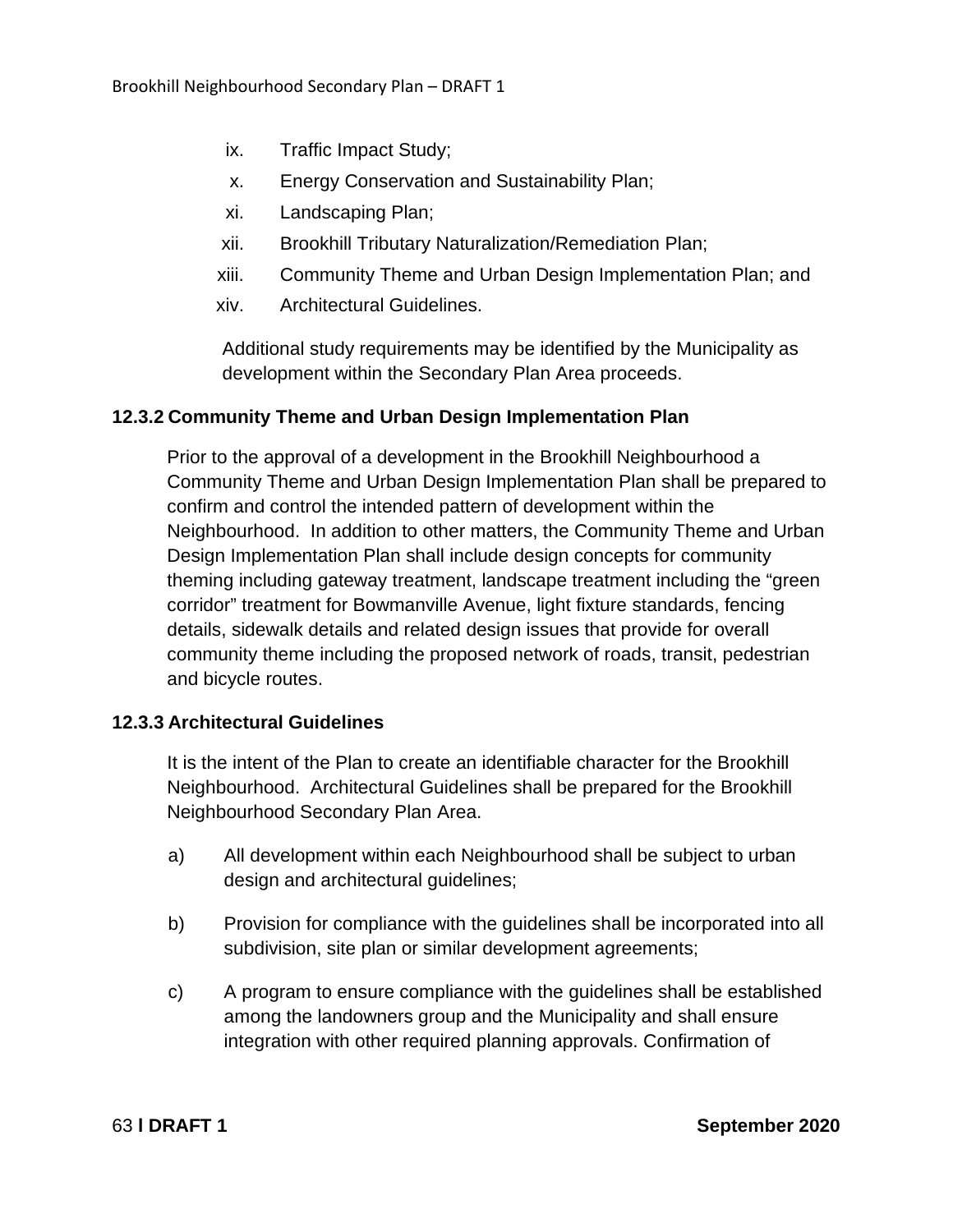compliance with the guidelines shall be required prior to the issuance of building permits;

- d) Such guidelines may be reviewed and amended from time to time provided that any amendments shall conform to the principles and policies of this Secondary Plan and the Sustainable Urban Design Guidelines (Appendix B) and shall be prepared to the satisfaction of the Municipality of Clarington; and
- e) It is the intent of this Secondary Plan to achieve the agreement of all public agencies involved in any aspect of development in the Secondary Plan Area, to comply with the policies of this Secondary Plan, the regulations in the Zoning By-law, and the Sustainable Urban Design Guidelines (Appendix B) in order to achieve the goal, objectives, principles and policies of this Secondary Plan.

# **12.4 Pre-Submission Consultation**

Pre-submission consultation provides the opportunity to ensure that all necessary information is available at the time of the application submission as necessary to properly assess the application and determine that it is complete for the purposes of the Planning Act. The following outlines the pre-submission consultation and complete application policies:

- a) Prior to the submission of a complete application for an Official Plan Amendment, Zoning By-Law Amendment, Draft Plan of Subdivision, Draft Plan of Condominium, or Site Plan, the applicant shall consult with the Municipality in accordance with this Plan and the Municipality's Preconsultation By-law.
- b) Pre-consultation meetings shall be held with the Municipality and any other government, public authority and/or external agency as deemed appropriate by the Municipality.
- c) Any application for an Official Plan Amendment, Zoning By- Law Amendment, Draft Plan of Subdivision, Draft Plan of Condominium, or Site Plan will require the applicant to:
	- i. comply with the statutory complete application submission requirements of the Planning Act;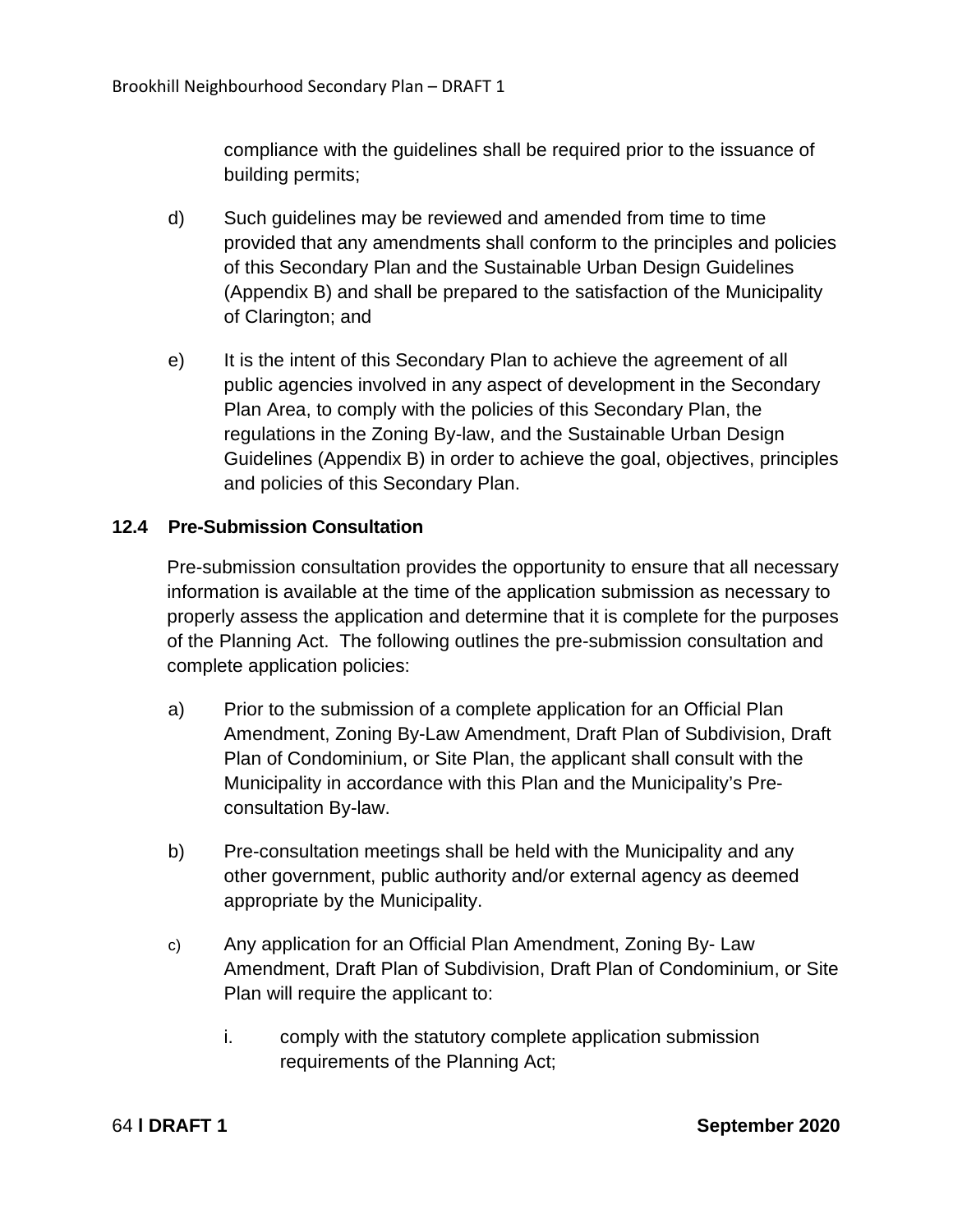- ii. include a fully completed application form with all submission requirements and supporting documentation; and,
- iii. include the prescribed application fees.
- d) Any application for an Official Plan Amendment, Zoning By- Law Amendment, Draft Plan of Subdivision, Draft Plan of Condominium, or Site Plan by the applicant shall be deemed to be a complete application once all required studies, reports and information outlined in Section 12.3.1 are prepared and provided by the proponent. Studies, reports and information outlined in Section 12.3.1 as necessary for the proper evaluation of a complete application will be determined by the Municipality in consultation with the applicant, any other government, public authority and/or external agency as deemed necessary by the Municipality. Any studies not required or required as a condition of approval will be indicated in writing after pre-submission consultation.
- e) In addition to the studies, reports and information specified during the preconsultation process, the proponent shall be required to submit any other studies and reports relevant and necessary to the evaluation of the particular applications as deemed appropriate by the Municipality in consultation with the applicant, and any other government, public authority and/or external agency.
- f) Any studies or reports and information shall be prepared in accordance with any standards or specifications applicable within the Municipality or the Regional Municipality of Durham, and may at the Municipality's discretion, require a peer review by a qualified consultant retained by the Municipality at the applicant's expense.
- g) In all instances the scope, timing and number of studies, reports and information required for the submission of a complete application should be appropriate and in keeping with the scope and complexity of the application. For applications that may be considered simple or minor in nature, little, if any, additional information may be required.
- h) Council or its designate may refuse to accept or further consider an application until a complete application has been prepared.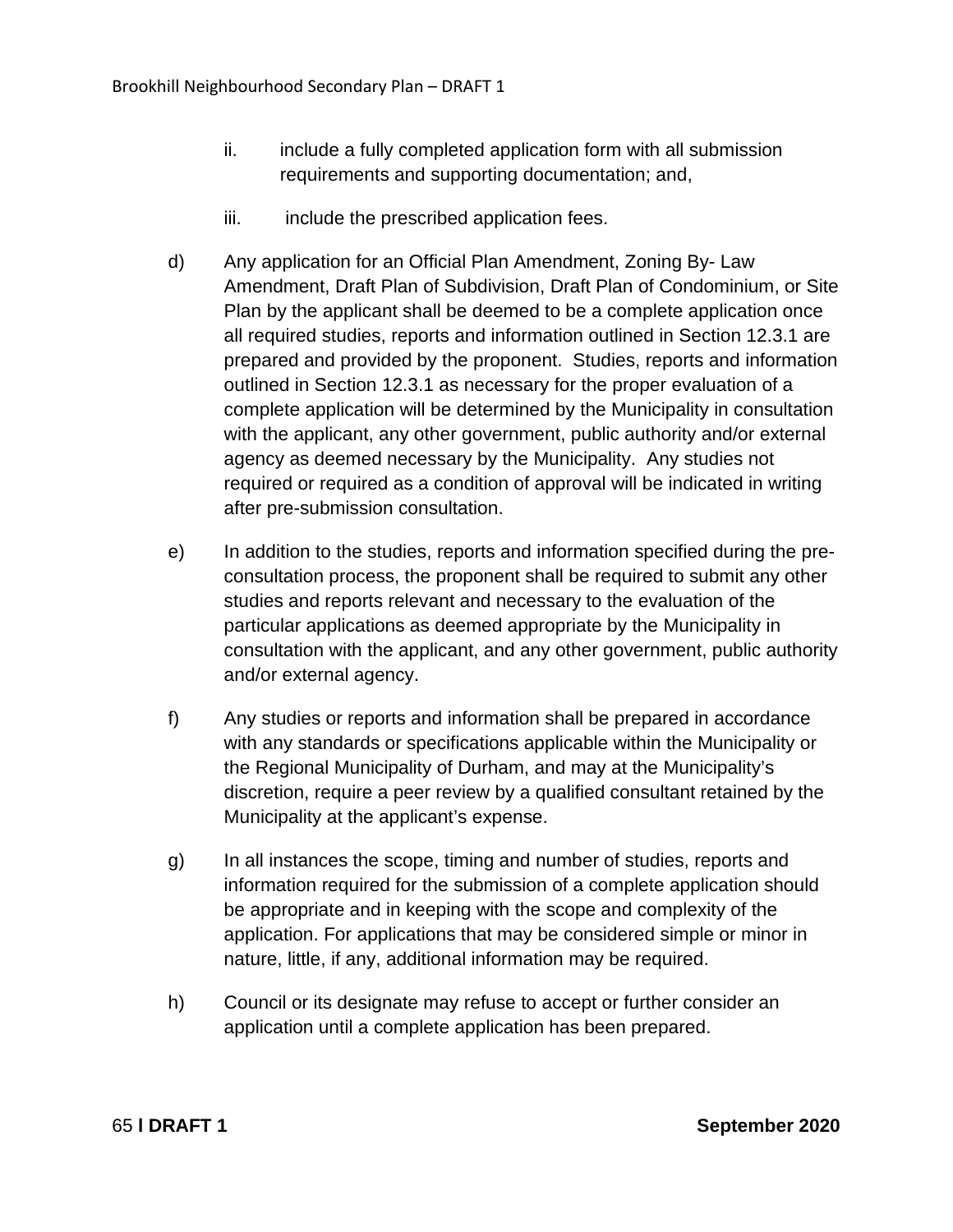# **12.5 Site Plan Control**

Site Plan Control is a key mechanism to implement the urban design policies of this Plan. In addition to the matters identified in Section 23.8 of the Official Plan, the following policies apply to the Secondary Planning Area:

- a) Coloured elevation drawings showing plan, elevation and cross section views may be required for all proposed non-residential development and adjacent buildings and all residential development containing greater than 25 residential units.
- b) In addition, the other matters referred to in subsection 41 (4) of the Planning Act, plans submitted for approval shall include:
	- i. Exterior designs, including but not limited to, character, scale, appearance and design features of the building and their sustainable designs including energy efficiency; and,
	- ii. Sustainable design elements on any adjoining public street, including without limitation trees, shrubs, hedges, plantings or other ground cover, street furniture, curb ramps, waste and recycling receptacles and bicycle parking.

# 13.0 INTERPRETATION

- a) It is intended that this Secondary Plan Area be developed in accordance with the policies of this Secondary Plan in conjunction with the applicable policies of the Municipality of Official Plan. Notwithstanding that intention, where there is a conflict between the principles, objectives, and/or policies of this Secondary Plan and the Official Plan, the principles, objectives, and/or policies of this Secondary Plan shall prevail.
- b) Inherent to this Secondary Plan is the principle of flexibility. Policies shall be subject to interpretation without Amendment to this Secondary Plan, provided that the general intent and structure of the Secondary Plan are maintained to the satisfaction of the Municipality. As such, it is the intent of the Municipality to permit some flexibility in the interpretation of the policies, regulations and numerical requirements of this Secondary Plan except where this Secondary Plan is explicitly intended to be prescriptive. The Sustainable Urban Design Guidelines provide design principles and specific